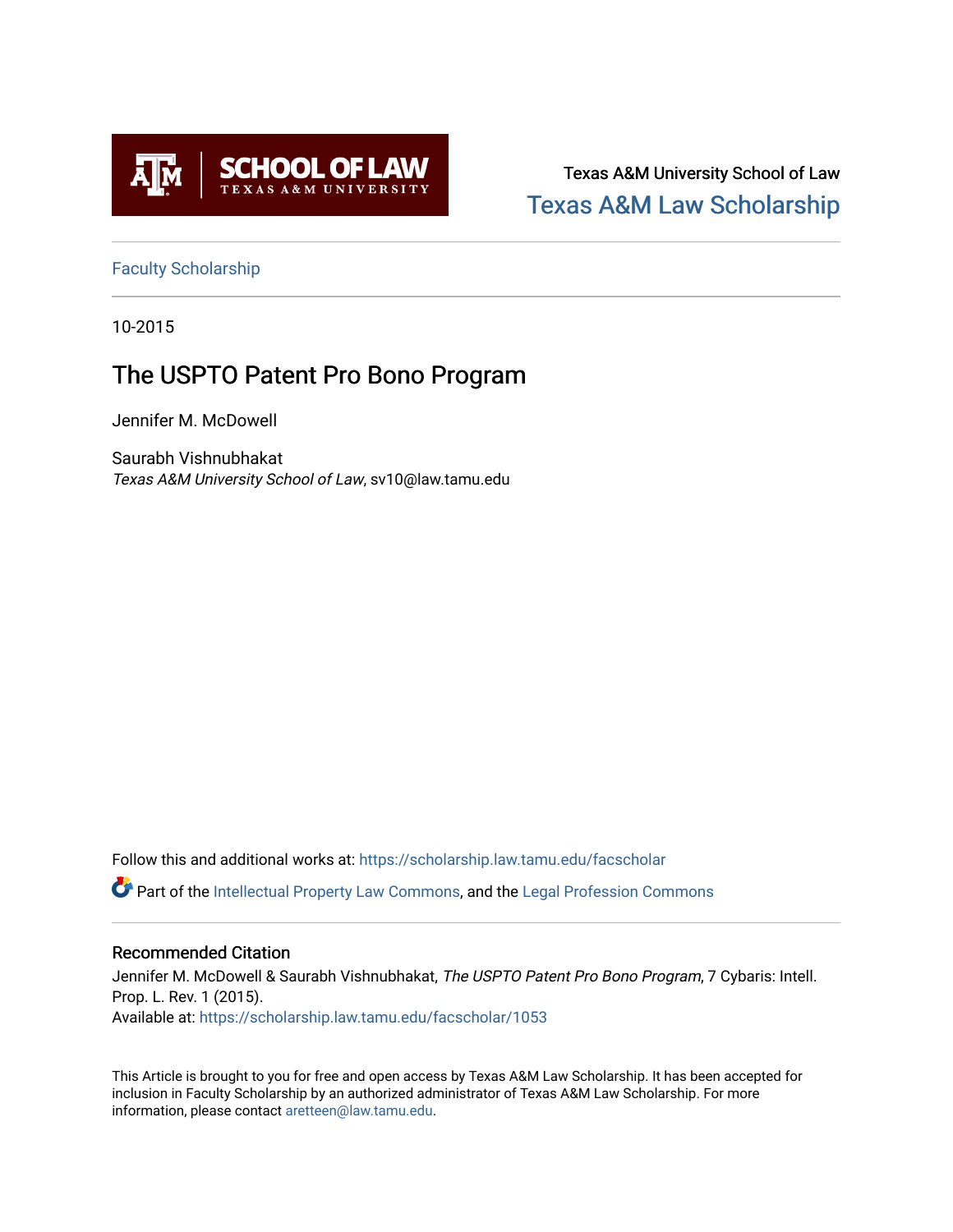#### THE USPTO PATENT PRO BONO PROGRAM

JENNIFER M. MCDOWELL & SAURABH VISHNUBHAKAT[†](#page-1-0)

1

<span id="page-1-0"></span><sup>†</sup> Jennifer M. McDowell is the Pro Bono Coordinator of the United States Patent and Trademark Office. She was previously an Associate Counsel in the USPTO's Office of General Counsel. Saurabh Vishnubhakat is an Expert Advisor in the USPTO's Office of Chief Economist. Sincere thanks to Grant Corboy and Jeffrey Siew for their tireless efforts in support of the Patent Pro Bono Program, to Janet Gongola for helpful comments, and to Alan Marco and Charles DeGrazia for valuable data assistance.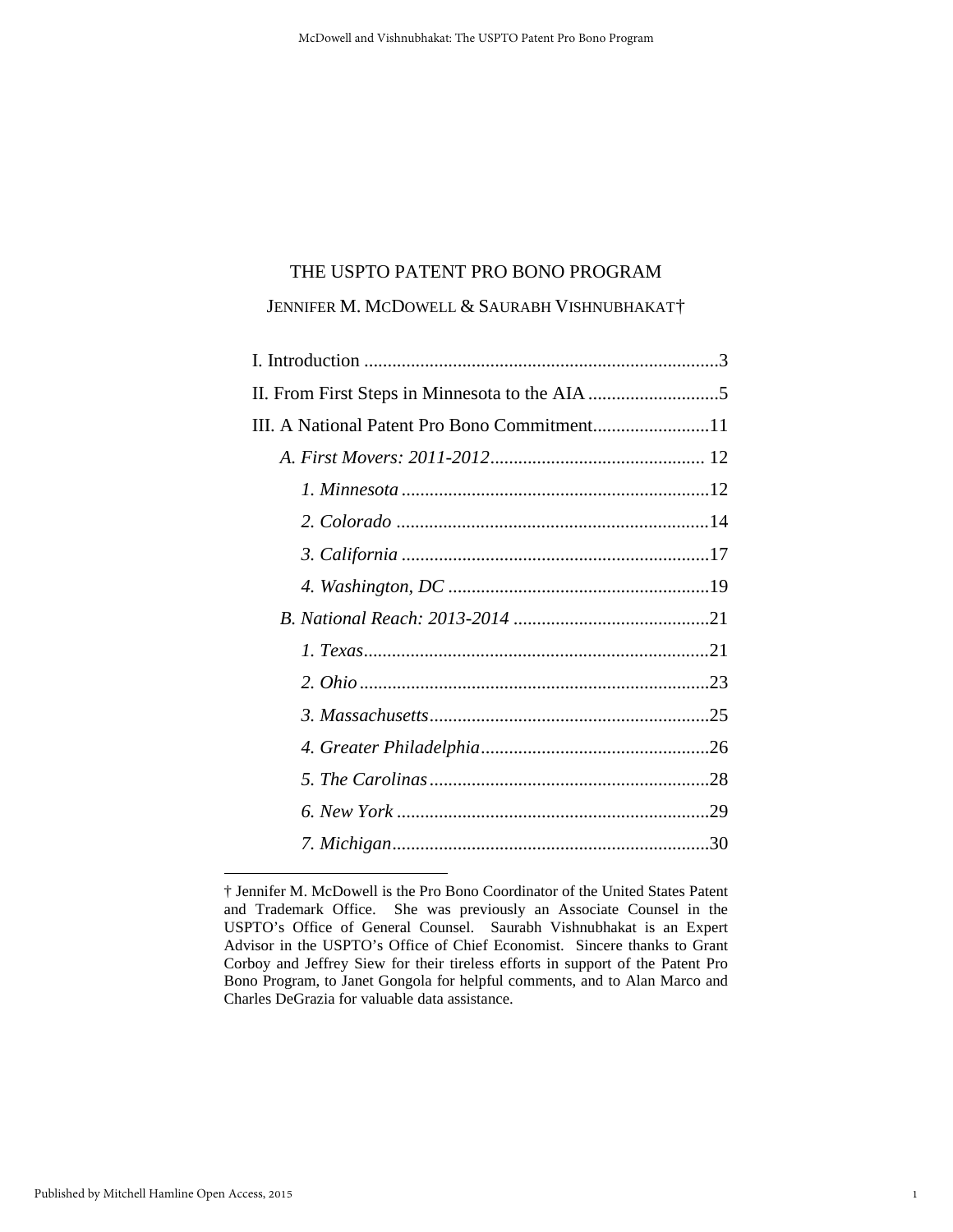# [7:1 2015] CYBARIS®, AN INTELLECTUAL PROPERTY 2 LAW REVIEW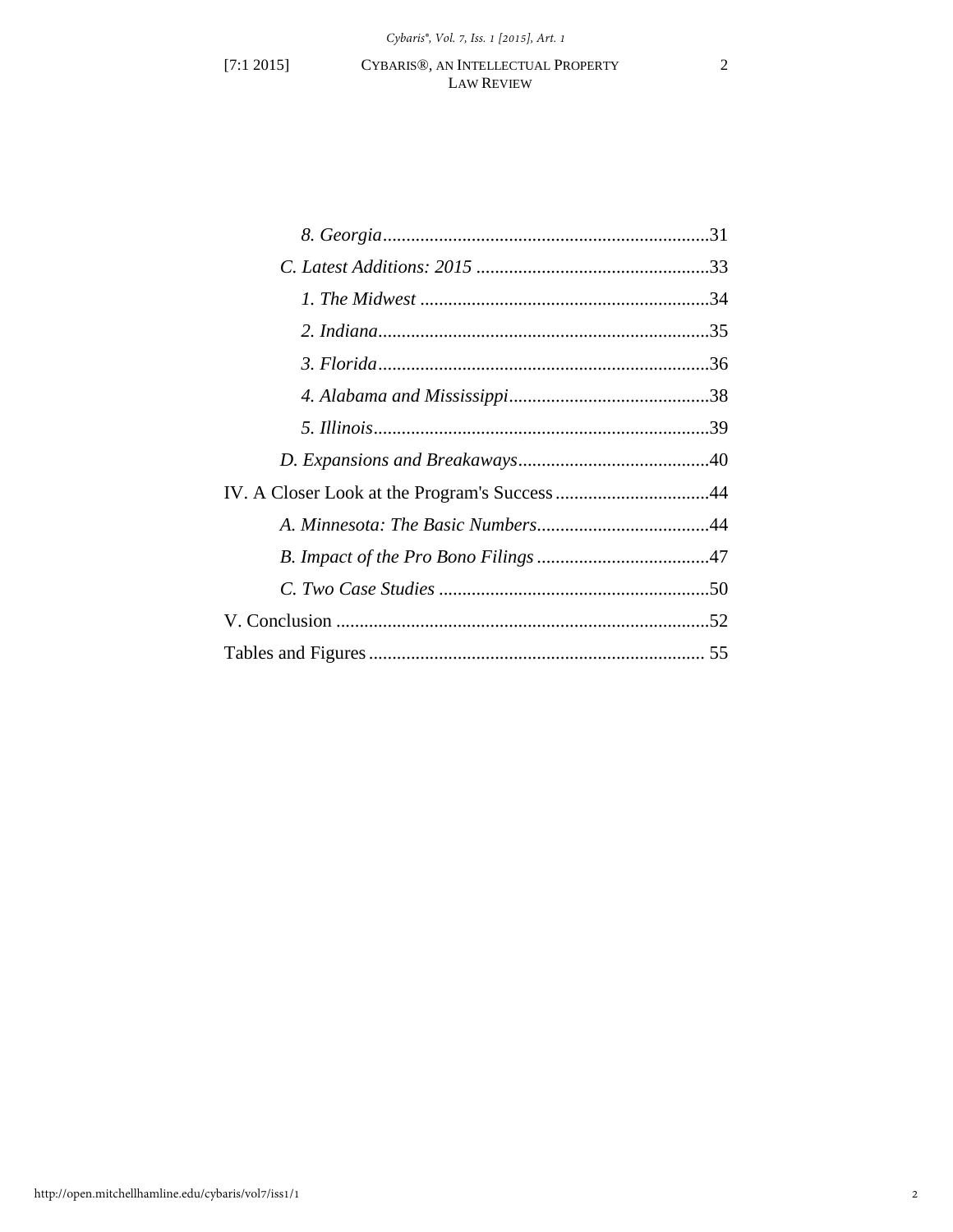$\overline{a}$ 

#### 3 THE USPTO PATENT PRO BONO PROGRAM [7:1 2015]

#### I. INTRODUCTION

Pro bono service is an important contribution of the legal profession to civil society. Not only does it promote greater access to justice in the traditional sense of legal representation, $<sup>1</sup>$  $<sup>1</sup>$  $<sup>1</sup>$  but it also</sup> increasingly reflects an investment in the social capital of communities who lack adequate economic resources—though this investment is often difficult to quantify.<sup>[2](#page-3-1)</sup> Put another way, pro bono service is important to those who have had their rights violated and cannot afford their own lawyers. Yet pro bono can be an invaluable benefit to anyone who is developing an invention or launching a startup and cannot afford his or her own lawyer. This prospective vision of pro bono as social investment is more ambitious. It is a vision particularly well suited for the U.S. innovation system, which reflects a similar balance of future investment with present benefit.

It is now somewhat rote in innovation economics and law that property rights, such as patents, are a temporary way to constrain competition and tolerate higher prices today as a way of rewarding innovators who create and disseminate valuable knowledge that will be freely available to society tomorrow.<sup>[3](#page-3-2)</sup> Patent rights are

<span id="page-3-0"></span><sup>1</sup> *See* Deborah L. Rhode, *Cultures of Commitment: Pro Bono for Lawyers and Law Students*, 67 FORDHAM L. REV. 2415, 2418 (1999) (identifying the fundamental quality of legal representation as a widely needed, and scarce, resource in the pro bono context).

<span id="page-3-1"></span><sup>2</sup> *See*, *e.g.*, Scott L. Cummings & Rebecca L. Sandefur, *Beyond the Numbers: What We Know—And Should Know—About American Pro Bono*, 7 HARV. L. & POL'Y REV. 83,

<sup>107 (2013) (</sup>characterizing pro bono as a "social investment"). *See generally* Deborah L. Rhode, Symposium, *Rethinking the Public in Lawyers' Public Service: Pro Bono, Strategic Philanthropy, and the Bottom Line*, 77 FORDHAM

<span id="page-3-2"></span><sup>&</sup>lt;sup>3</sup> See generally David J. Kappos, *Investing in America's Future Through Innovation: How the Debate over the Smart Phone Patent Wars (Re)Raises Issues at the Foundation of Long-Term Incentive Systems*, 16 STAN. TECH. L.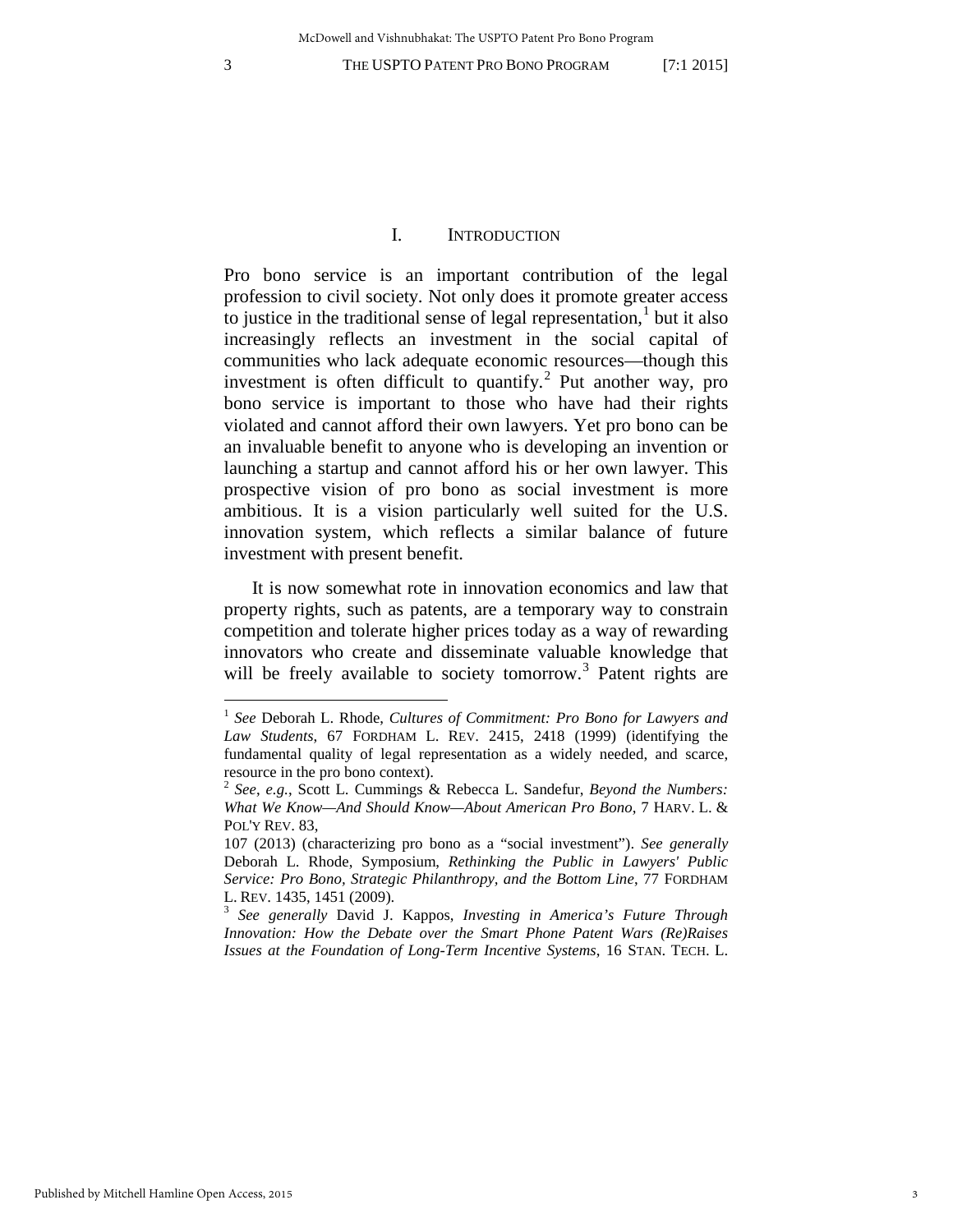particularly important to entrepreneurs and startups, as raising venture capital and securing a competitive advantage against established incumbents is difficult and complex. $4$  In these unforgiving economic conditions, patents can be a valuable quality signal to attract both funding and talent.<sup>[5](#page-4-1)</sup> But by the same token, innovators often are constrained by a lack of resources to pay for patent counsel necessary to protect the full scope of their invention.<sup>[6](#page-4-2)</sup>

To help fill that need, the United States Patent and Trademark Office (USPTO) has systematically been engaging the legal community with inventor assistance beyond the agency's usual business of examining applications for patents and trademarks. This Article describes the brief history, flexible structure, and

#### REV. 485 (2013). Former USPTO Director Kappos framed the question this way:

[A]s regards our national innovation system, do we want today's innovations now on the cheap, or are we prepared to moderate what we take today with in-vestment [sic] so that we and our children will have even more, and better, innovations to enjoy 5, 10, and 20 years from now?

 $\overline{a}$ 

<span id="page-4-0"></span>*Id.* at 487.<br><sup>4</sup> *See generally Stuart J.H. Graham et al., <i>High Technology Entrepreneurs and the Patent System: Results of the 2008 Berkeley Patent Survey*, 24 BERKELEY TECH. L.J. 1255, 1288–90 (2009). <sup>5</sup> *Id.* at 1303–04. *See generally* David H. Hsu & Rosemarie H. Ziedonis, Paper

<span id="page-4-1"></span>presented at the DRUID Summer Conference in Copenhagen, CBS, Denmark: *Patents as Quality Signals for Entrepreneurial Ventures* (2007), *available at*  http://www2.druid.dk/conferences/viewpaper.php?id=1717&cf=9.

<span id="page-4-2"></span><sup>6</sup> *See* Ted Sichelman & Stuart J.H. Graham, *Patenting By Entrepreneurs: An Empirical Study*, 17 MICH. TELECOMM. & TECH. L. REV. 111, 115 (2010) (finding that "young technology companies are especially sensitive to the costs of acquiring and enforcing patents, which . . . are roughly double the reported average for all patentees."); *see also* USPTO, INTERNATIONAL PATENT PROTECTIONS FOR SMALL BUSINESSES 16–22 (2012), *available at* http://www.uspto.gov/sites/default/files/aia\_implementation/20120113-

ippr\_report.pdf (finding that patenting costs are also substantial in international markets and that patenting expenses occur early in the life of small firms and are difficult to fund).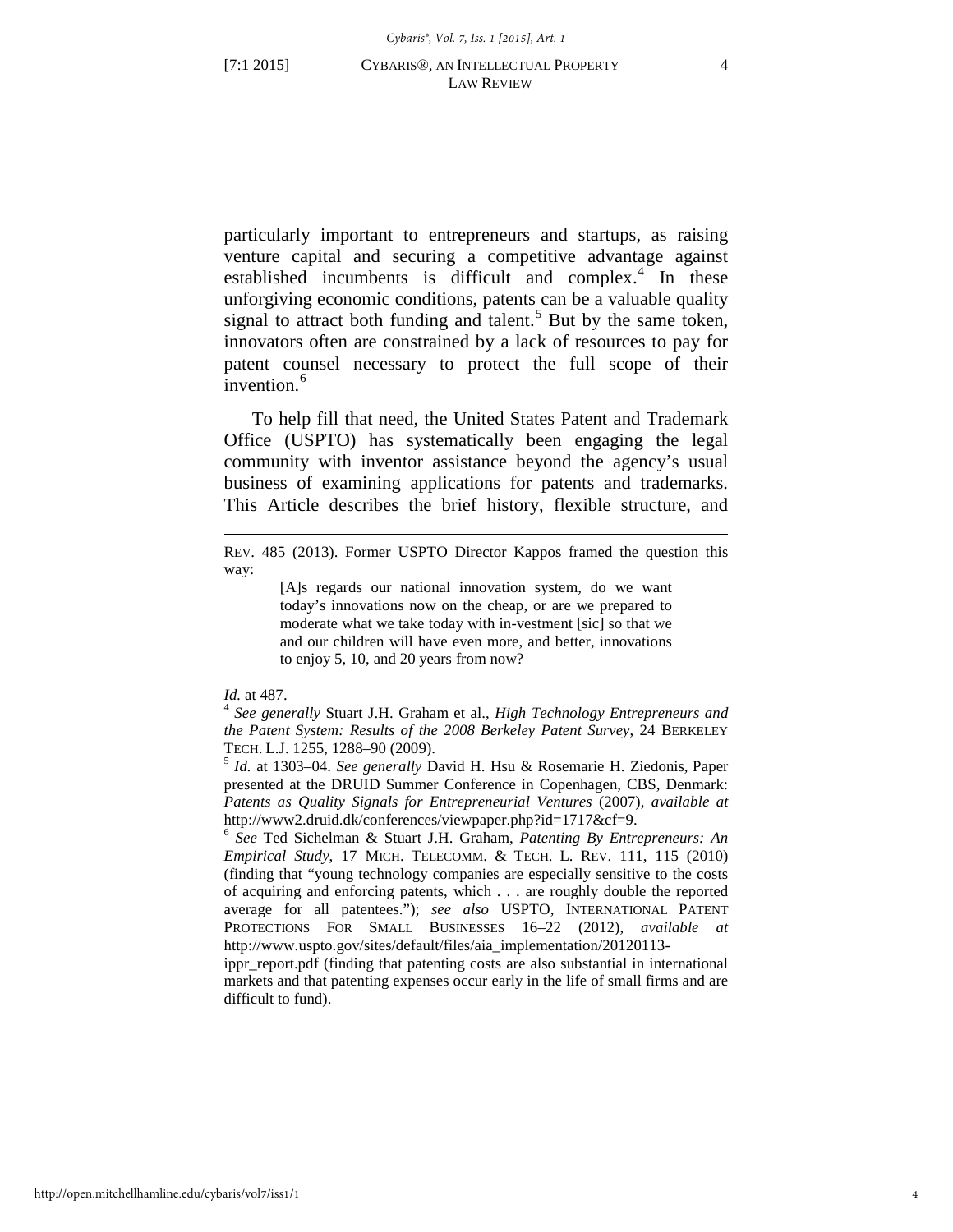ongoing growth of that effort, embodied in the USPTO Patent Pro Bono Program.

The Patent Pro Bono Program is a national network coordinated by the USPTO to connect inventors and small businesses with registered patent attorneys and agents to assist in the filing and prosecution of patent applications for free. At the regional level, a broad array of non-profit organizations, bar associations, community economic development organizations, and institutions of higher education support the USPTO in matching low-income inventors with experienced patent professionals. At the individual level, volunteer patent attorneys and their inventor clients engage in the usual back-and-forth of the USPTO examination process, seeking patent protection as a way to enter or advance in the marketplace. In short, the program is a structural effort to bring independent inventors and startups the same opportunity of investment and economic competition that large and established incumbents enjoy.

The Article proceeds in three parts. Part I explains the origins of the program from a local pilot initiative within Minnesota's patent law community to a national endeavor codified in the landmark Leahy-Smith America Invents Act of 2011 (AIA). Part II describes the contours of the program as it has been adopted and implemented throughout the entire country. Part III offers empirical insights into the Minnesota pilot program, for which initial data is now available. The Article concludes with a discussion of pro bono's benefits and of the program's outlook for the future.

# II. FROM FIRST STEPS IN MINNESOTA TO THE AIA

Prior to 2011, no systematic client-side patent pro bono assistance existed in the United States. Thus, the USPTO's Inventors Assistance Center was, and still is, a valuable source of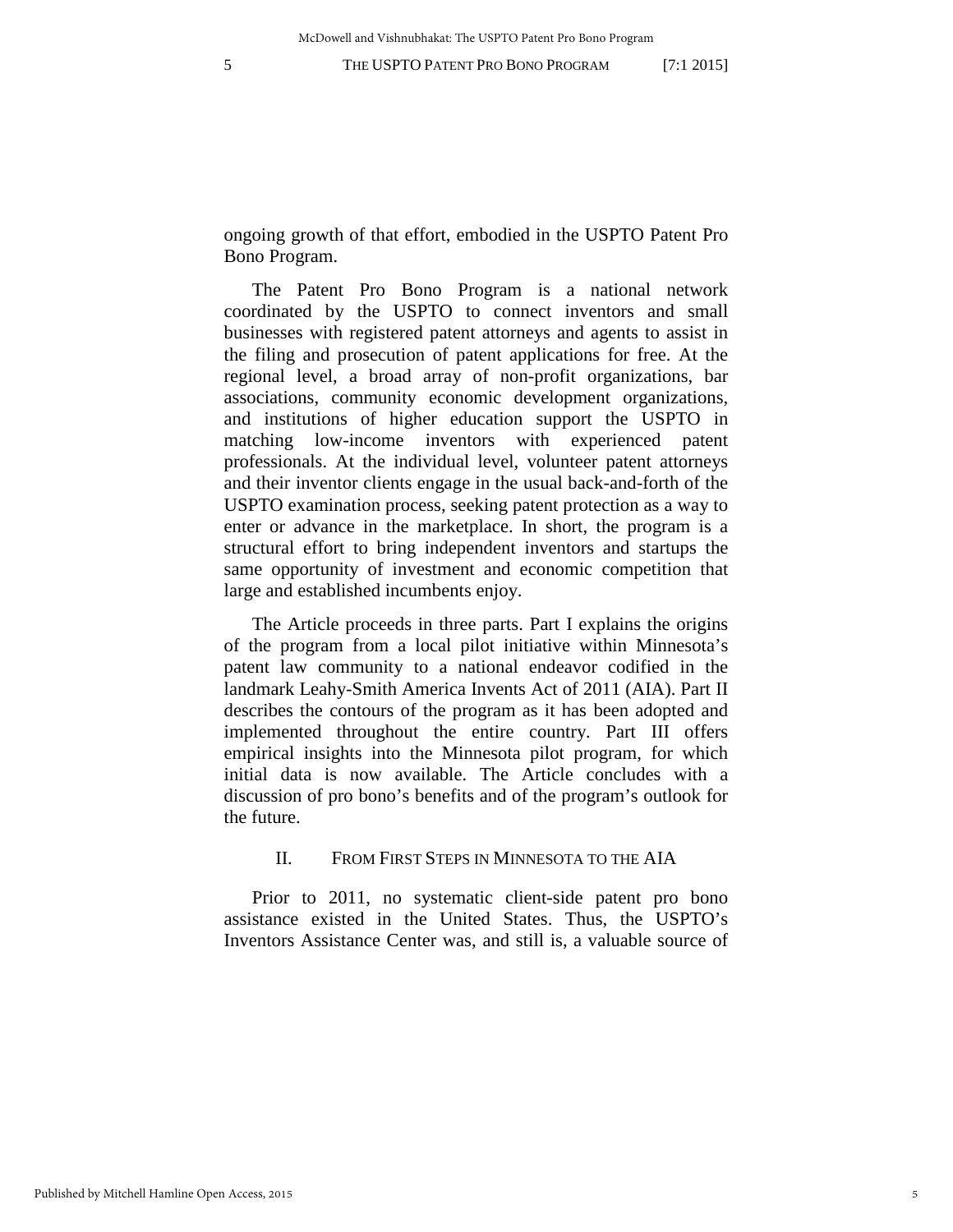general information about patent examining policy and procedure.<sup>[7](#page-6-0)</sup> Notably, the Inventors Assistance Center also connects the public with appropriate USPTO personnel, just as the related Patent Ombudsman Program does later during the patent application process.[8](#page-6-1) By its nature, however, the USPTO is not permitted to provide legal advice or answer questions about particular inventions or patent applications.[9](#page-6-2) That support previously came only from individual lawyers who, on an informal basis, performed prosecution work at reduced rates and sometimes for free.

<span id="page-6-7"></span>As a first step to strengthening the support available to financially-needy independent inventors and small businesses, the USPTO, together with the non-profit LegalCORPS, $^{10}$  $^{10}$  $^{10}$  announced a pilot pro bono legal assistance program for Minnesota in June  $2011$  $2011$ .<sup>11</sup> The Minnesota pilot was the first of its kind in the United States and was, from its creation, intended to serve as a model for more ambitious inventor assistance nationally.<sup>12</sup> With support from the Minneapolis legal and business communities, the program matched qualifying inventors with registered patent attorneys who were prepared to guide them through the patent application process.<sup>[13](#page-6-6)</sup>

<span id="page-6-0"></span> $\overline{7}$ <sup>7</sup> *See Inventors Assistance Center (IAC)*, USPTO, http://www.uspto.gov/learning-and-resources/support-centers/inventorsassistance-center-iac (last visited Aug. 10, 2015). <sup>8</sup> *See id.* <sup>9</sup> *See id.*

<span id="page-6-1"></span>

<span id="page-6-3"></span><span id="page-6-2"></span><sup>&</sup>lt;sup>10</sup> "LegalCORPS provides free assistance in non-litigation business law matters to low-income owners of small businesses, small nonprofit organizations and low-income innovators in Minnesota—through the services of volunteer lawyers . . . ." *What is LegalCORPS?*, LEGALCORPS, http://legalcorps.org (last visited Aug. 18, 2015) .

<span id="page-6-4"></span><sup>11</sup> *See* David Kappos, *Director's Forum: A Blog from USPTO's Leadership*, USPTO  $\qquad \qquad$  (June  $20,$  2011),

<span id="page-6-5"></span>http://www.uspto.gov/blog/director/entry/new\_pilot\_program\_to\_provide.<br><sup>12</sup> See id.

<span id="page-6-6"></span><sup>12</sup> *See id.* <sup>13</sup> *See id.*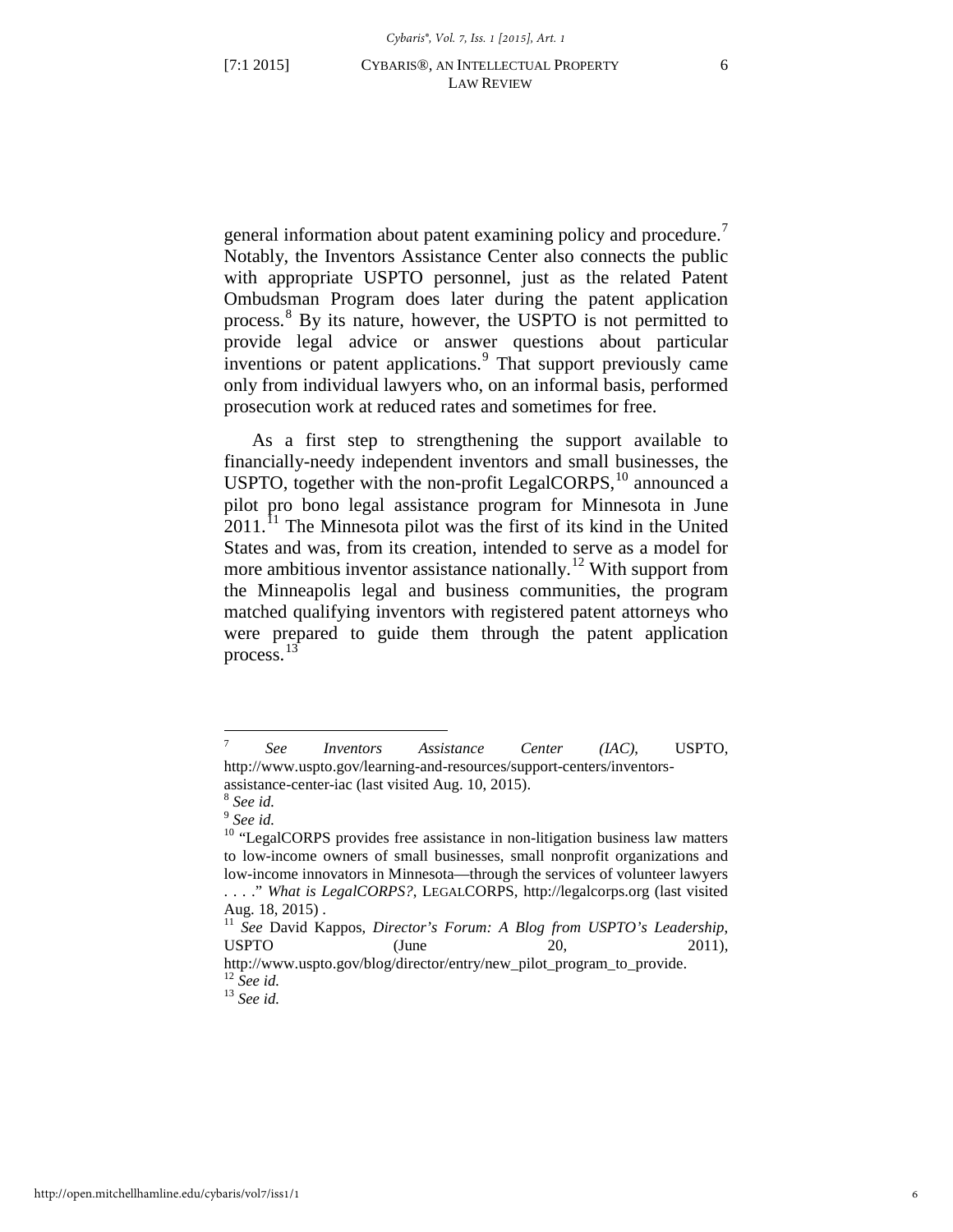In addition to income qualifications, the Minnesota pilot program also had a risk-sharing feature that is common to many kinds of market support systems ranging from corporate governance<sup>[14](#page-7-0)</sup> to legal services:<sup>15</sup> It required a committed investment from the beneficiary inventors themselves. Candidate inventors were required to have completed an online USPTO training program on intellectual property and to have conducted a patent search to explore as an initial matter that their inventions were, indeed, inventive.<sup>[16](#page-7-2)</sup> They also were required to have filed either a provisional or non-provisional patent application, and to have paid a modest administrative fee to signal the seriousness of their intent to pursue patent protection further. $^{17}$  $^{17}$  $^{17}$ 

At the same time that the USPTO's Minnesota pilot program was being established, Congress was considering a comprehensive patent reform bill that would conclude years of legislative effort.<sup>[18](#page-7-4)</sup> In June 2011, the House Committee on the Judiciary issued a

<span id="page-7-0"></span><sup>14</sup> *E.g.*, Alan O. Sykes, *The Economics Of Vicarious Liability*, 93 YALE L.J. 1231, 1246–47 (1984) (explaining how the vicarious liability doctrine encourages more socially optimal investment in a principal's oversight of its agent through risk-sharing between them). <sup>15</sup> *E.g.*, Lester Brickman, *Contingent Fees Without Contingencies: Hamlet* 

<span id="page-7-1"></span>*Without the Prince of Denmark?*, 37 UCLA L. REV. 29, 43 (1989) (framing contingent-fee representation as a means of risk sharing to hedge against exposure to loss in the provision of legal services).<br><sup>16</sup> See Kappos, *supra* note 11.

<span id="page-7-4"></span><span id="page-7-3"></span><span id="page-7-2"></span><sup>17</sup> *See Exappos, supra* note [11.](#page-6-7)<br><sup>17</sup> *See id.* <sup>18</sup> *See Patent Lawsuit Reform Act of 2010, H.R. 6352, 111th Cong. (2010);* Patent Reform Act of 2009, S. 610, 111th Cong. (2009); Patent Reform Act of 2009, S. 515, 111th Cong. (2009); Patent Reform Act of 2009, H.R. 1260, 111th Cong. (2009); Patent Reform Act of 2008, S. 3600, 110th Cong. (2008); Patent Reform Act of 2007, S. 1145, 110th Cong. (2007); Patent Reform Act of 2007, H.R. 1908, 110th Cong. (2007); Patent Reform Act of 2006, S. 3818, 109th Cong. (2006); Patents Depend on Quality Act of 2006, H.R. 5096, 109th Cong. (2006); U.S. Patent & Trademark Fee Modernization Act of 2005, H.R. 2791, 109th Cong. (2005); Patent Reform Act of 2005, H.R. 2795, 109th Cong. (2005).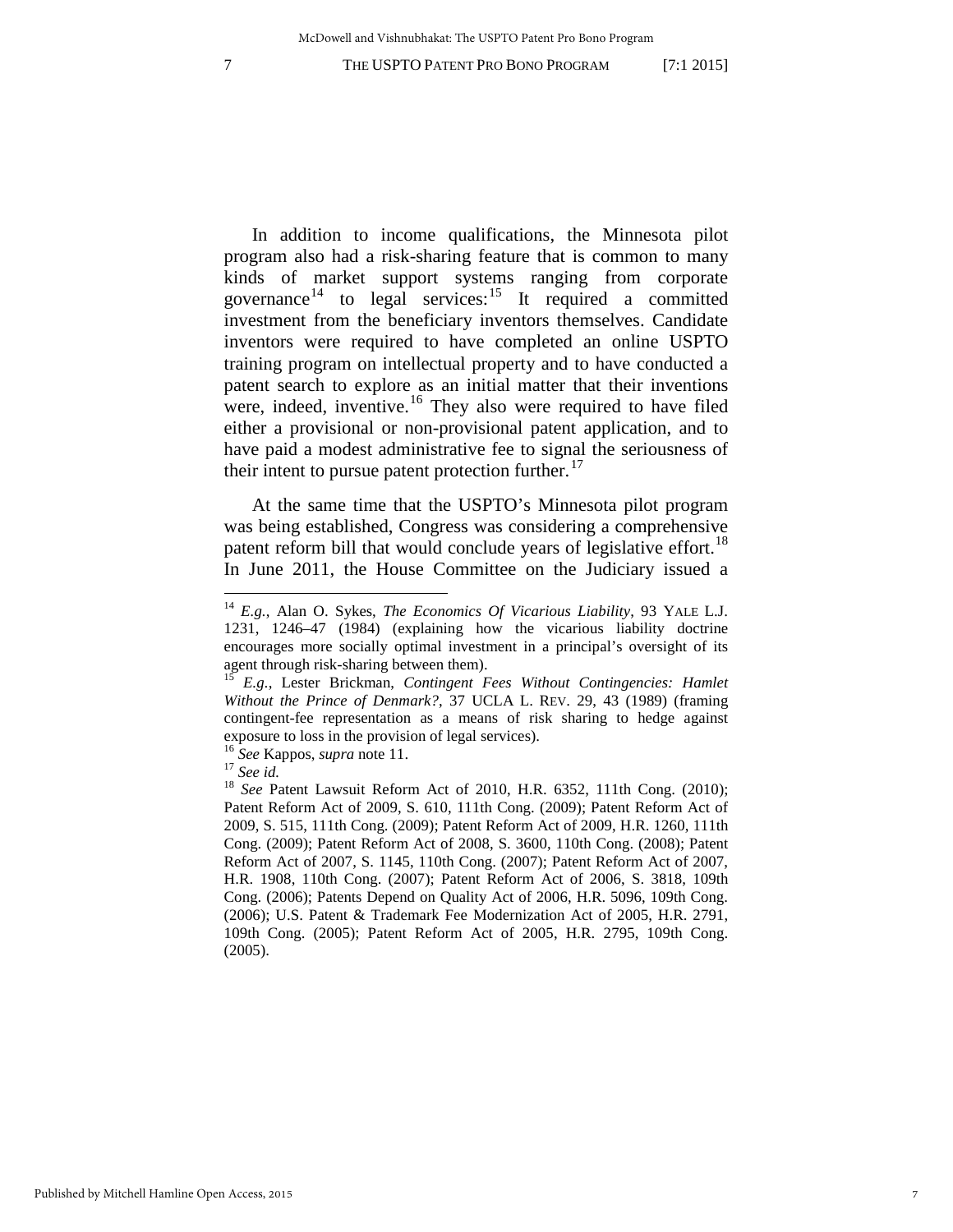favorable report on H.R. 1249, which provided that the Director of the USPTO would "work with and support intellectual property law associations across the country in the establishment of pro bono programs designed to assist financially under-resourced independent inventors and small businesses."[19](#page-8-0) In endorsing a national programmatic expansion of pro bono assistance for patent applicants, the committee report identified "the importance of individuals and small businesses to the patent system and our national culture of innovation" as the motivation of Congress.<sup>[20](#page-8-1)</sup> By September 2011, H.R. 1249 had passed both chambers by large bipartisan margins<sup>[21](#page-8-2)</sup> and was enacted as the America Invents Act  $(AIA).^{22}$  $(AIA).^{22}$  $(AIA).^{22}$ 

Implementing the AIA's pro bono program requirement<sup>[23](#page-8-4)</sup> would require an evaluation of the Minnesota pilot program. Establishing the pilot took over a year, during which time LegalCORPS had determined what best practices Minnesota would try to model for other programs in the future. Of particular importance were the intake, screening, and referral services by which potential clients would be properly identified and vetted to manage the liability and conflict concerns that law firms routinely

<sup>&</sup>lt;sup>19</sup> H.R. REP. No. 112-98, at 38 (2011) (reproducing  $\S$  29 of the Act, later enacted

<span id="page-8-1"></span><span id="page-8-0"></span>as § 32).<br> $^{20}$  *Id.* at 56.

<span id="page-8-2"></span> $21$  First introduced in the Senate as S. 23, the AIA passed the Senate on March 8, 2011, by a vote of 95-5. *Senate Vote 35 – Approves Patent System Overhaul*, N.Y. TIMES http://politics.nytimes.com/congress/votes/112/senate/1/35 (last visited Aug. 18, 2015). The bill passed the House with amendment on June 23, 2011, by a vote of 304-117 as H.R. 1249. *House Vote 491 – H.R.1249: On*  Passage, N.Y. TIMES, http://politics.nytimes.com/congress/votes/112/house/1/491 (last visited Aug. 18, 2015). The amended bill passed the Senate on September 8, 2011, by a vote of 89-9 and was signed into law on September 16, 2011. *Senate Vote 129 - Passes Patent Reform Bill*, N.Y. TIMES, http://politics.nytimes.com/congress/votes/112/senate/1/129 (last visited Aug. 18, 2015).

<span id="page-8-4"></span><span id="page-8-3"></span><sup>22</sup> Pub. L. No. 112-29, 125 Stat. 284 (2011). <sup>23</sup> *Id.* at 340.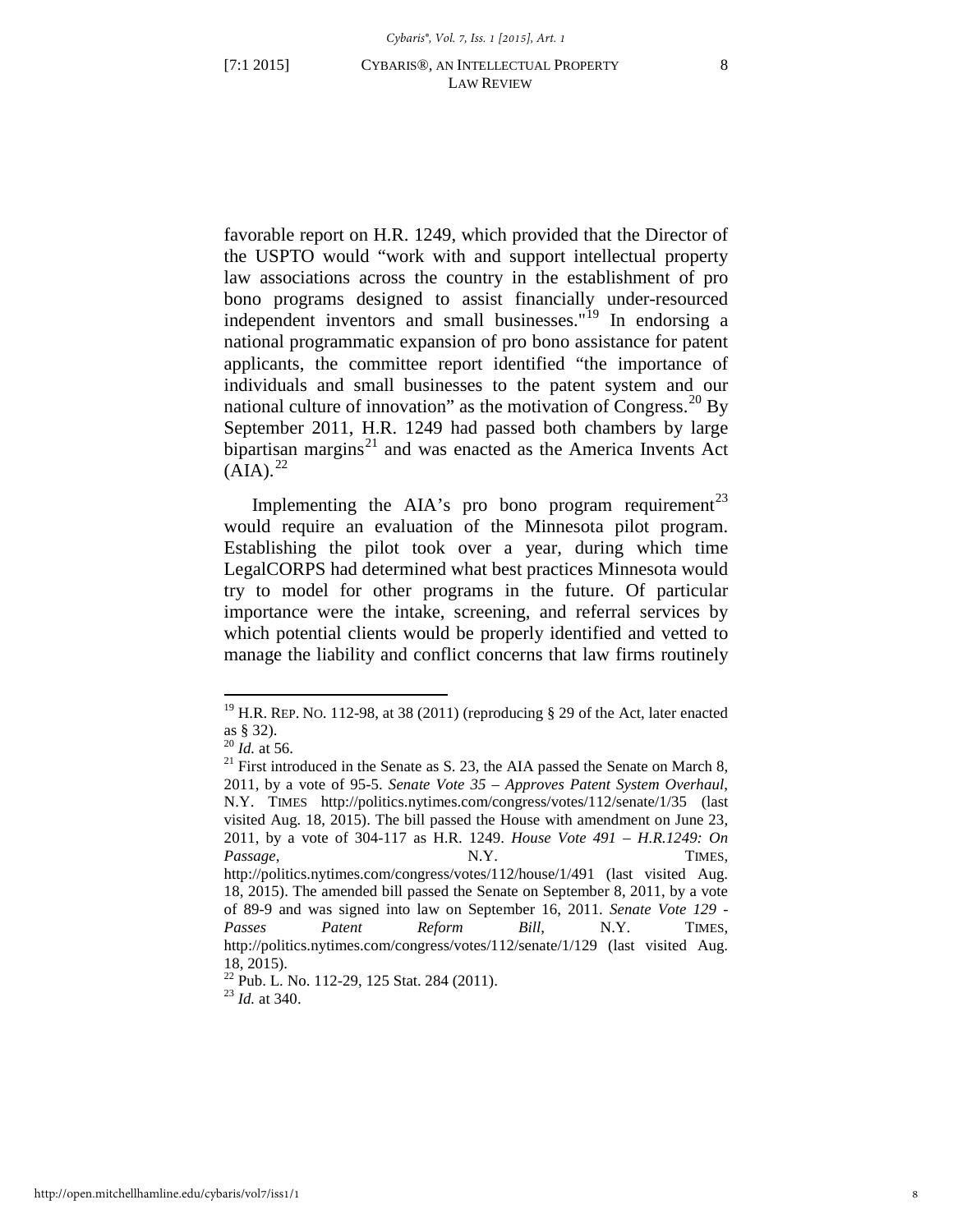<span id="page-9-0"></span>confront and that pro bono programs are particularly concerned with resolving. $^{24}$  $^{24}$  $^{24}$  These best practices would later inform the establishment of similar programs around the country,  $25$  as other programs were already emerging, including efforts in Colorado, northern and southern California, and the DC metropolitan area, with expressions of interest from a dozen others.<sup>[26](#page-9-3)</sup>

To build on this momentum under the AIA's mandate, the USPTO convened a Pro Bono Task Force of practitioners and leaders in the IP community, including members of the American Intellectual Property Law Association, the IP Section of the American Bar Association, and the Federal Circuit Bar Association.[27](#page-9-4) By October 2012, the task force had begun

- James Brookshire, Federal Circuit Bar Association
- Jay Erstling, William Mitchell College of Law
- Candee Goodman, Lindquist & Vennum
- Georgann Grunebach, Fox Group
- Harry Gwinnell, Greenblum & Bernstein
- James Patterson, Patterson Thuente IP
- Mark Privratsky, Lindquist & Vennum
- The Hon. Randall Rader, U.S. Court of Appeals for the Federal Circuit
- Kevin Rhodes, 3M Innovative Properties Company
- Paul Roberts, Foley & Lardner
- Amy Salmela, Patterson Thuente IP
- Warren Tuttle, United Inventors Association
- Laura Zeman-Mullen, Zeman-Mullen & Ford

<span id="page-9-1"></span><sup>&</sup>lt;sup>24</sup> The best practices were subsequently compiled and published. *See* Amy M. Salmela and Mark R. Privratsky, *Patent Law Pro Bono: A Best Practices Handbook*, 4 CYBARIS. AN INTELL. PROP. L. REV. 1, 3 (2012), *available at*  http://web.wmitchell.edu/cybaris/wp-content/uploads/2012/09/Salmela-

<span id="page-9-4"></span>

<span id="page-9-3"></span><span id="page-9-2"></span>Privratsky-Pro-Bono-Best-Practices-Handbook.pdf.<br><sup>25</sup> *Id.* at 286.<br><sup>26</sup> *See* Salmela & Privratsky, *supra* a[t 24.](#page-9-0)<br><sup>27</sup> As of August 2012, the Pro Bono Task Force included the following members outside the USPTO: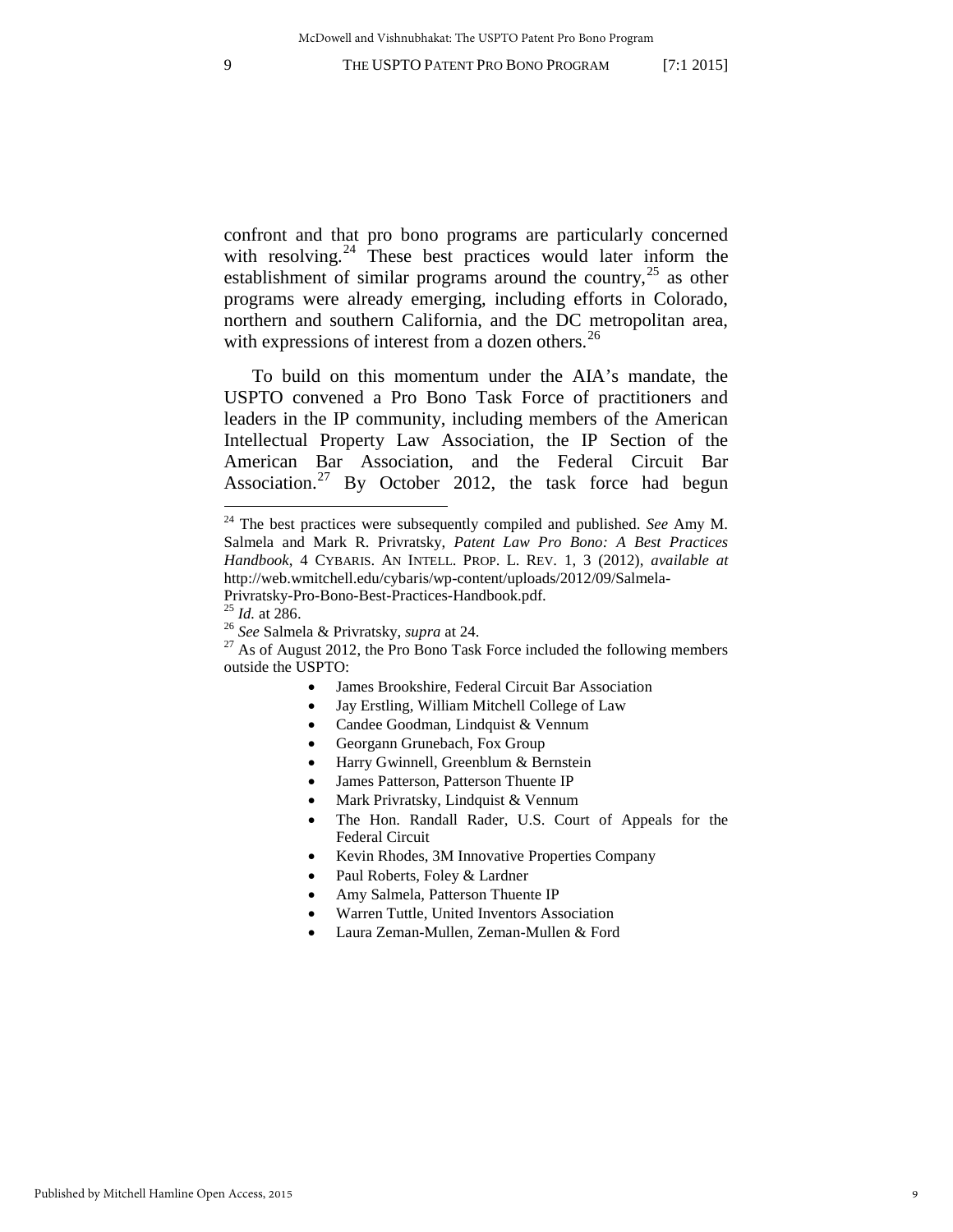$\overline{a}$ 

considering potential governing structures to offer ongoing support and guidance to the regional programs in existence at the time, and to encourage the establishment of additional programs.<sup>[28](#page-10-0)</sup> As a result of these efforts, the task force concluded its work with the establishment of an initial governance body, the Pro Bono Advisory Council in October 2013.<sup>[29](#page-10-1)</sup> The advisory council replaced the earlier task force, and the council's charter was itself limited to two years, when it would have to be renewed or replaced.[30](#page-10-2) Notably, under the charter, the USPTO would participate in the pro bono program only indirectly as an advisor and convener rather than directly as a member. $31$ 

By early 2014, the patent pro bono efforts had substantial support in all three branches of the federal government. Congress had already clearly spoken in the AIA about the need for a national commitment to serving resource-constrained inventors and startups;<sup>[32](#page-10-4)</sup> then-Chief Judge Rader of the Federal Circuit had been an early leader of the task force and had signed the advisory council's first charter at a ceremony in his own judicial chambers;<sup>[33](#page-10-5)</sup> and in February 2014, President Obama issued an

<span id="page-10-0"></span><sup>28</sup> *See generally* REPORT OF THE PRO BONO TASK FORCE, LEGAL SERVS. CORP. (Oct. 2012),

http://www.lsc.gov/sites/default/files/LSC/lscgov4/PBTF\_%20Report\_FINAL.p df

<span id="page-10-1"></span><sup>29</sup> *See USPTO Applauds Pro Bono Programs and Newly Formed Advisory Council*, USPTO (Nov. 12, 2013), http://www.uspto.gov/news/pr/2013/13- 32.jsp.<br><sup>30</sup> Charter of the Pro Bono Advisory Council (on file with the USPTO).

<span id="page-10-3"></span><span id="page-10-2"></span> $\frac{31}{10}$  *Id.*  $\frac{32}{10}$  H.R. REP. No. 112-98, at 56 (2011) ("The Committee acknowledges the

<span id="page-10-4"></span>importance of individuals and small businesses to the patent system and our national culture of innovation. Consistent with this sentiment, the Act requires the USPTO Director to support intellectual property law associations across the United States to establish pro bono programs to assist under-resourced independent inventors and businesses.").

<span id="page-10-5"></span><sup>33</sup> *See Sections Signs Charter for AIA Pro Bono Advisory Council*, ABA, http://www.americanbar.org/publications/section\_enews\_home/intelprop\_eNew s\_november2013.html (last visited Aug. 18, 2015).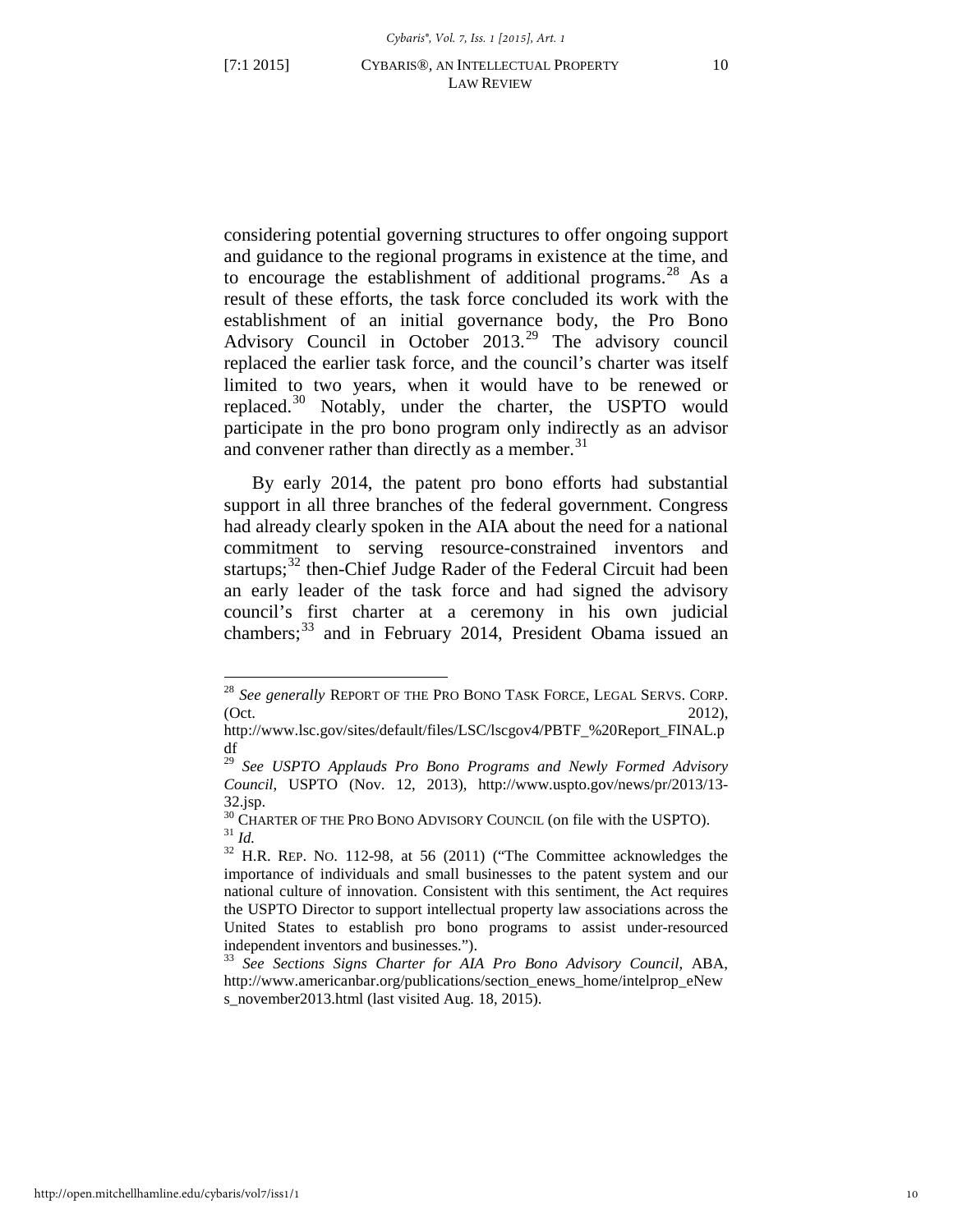executive action to "dedicate educational and practical resources to assist inventors who lack legal representation, appoint a full-time Pro Bono Coordinator, and help expand the existing America Invents Act Pro Bono Program to cover all fifty states."<sup>[34](#page-11-0)</sup> The executive action cited the Pro Bono Advisory Council's leadership in coordinating the program and urged the patent bar to participate.<sup>[35](#page-11-1)</sup>

# III. A NATIONAL PATENT PRO BONO COMMITMENT<sup>[36](#page-11-2)</sup>

For all the support it received and momentum it generated, the patent pro bono program has had a strikingly simple design: independent groups match qualifying clients into a network of patent lawyers willing to volunteer their services. These groups may be bar associations, non-profits, universities, or others. The USPTO, being a federal agency, does not control the pro bono activities of these referral networks, but rather, it provides resources and expertise to help establish them in the first place and help them expand their reach.

In general, most regional programs have three basic requirements for an inventor to qualify for assistance: (1) income below a specified level, (2) some sort of knowledge of the patent system, and (3) an invention (not merely an idea). Each of these

<span id="page-11-0"></span><sup>34</sup> *Answering the President's Call to Strengthen Our Patent System and Foster Innovation,* THE WHITE HOUSE (Feb. 20, 2014), http://www.whitehouse.gov/thepress-office/2014/02/20/fact-sheet-executive-actions-answering-president-s-callstrengthen-our-p.<br><sup>35</sup> *See id.* <sup>36</sup> This Article does not purport to outline the policies and procedures of every

<span id="page-11-1"></span>

<span id="page-11-2"></span>Patent Pro Bono Program, but rather surveys practices across the regional programs. Additional information is available directly from each regional program.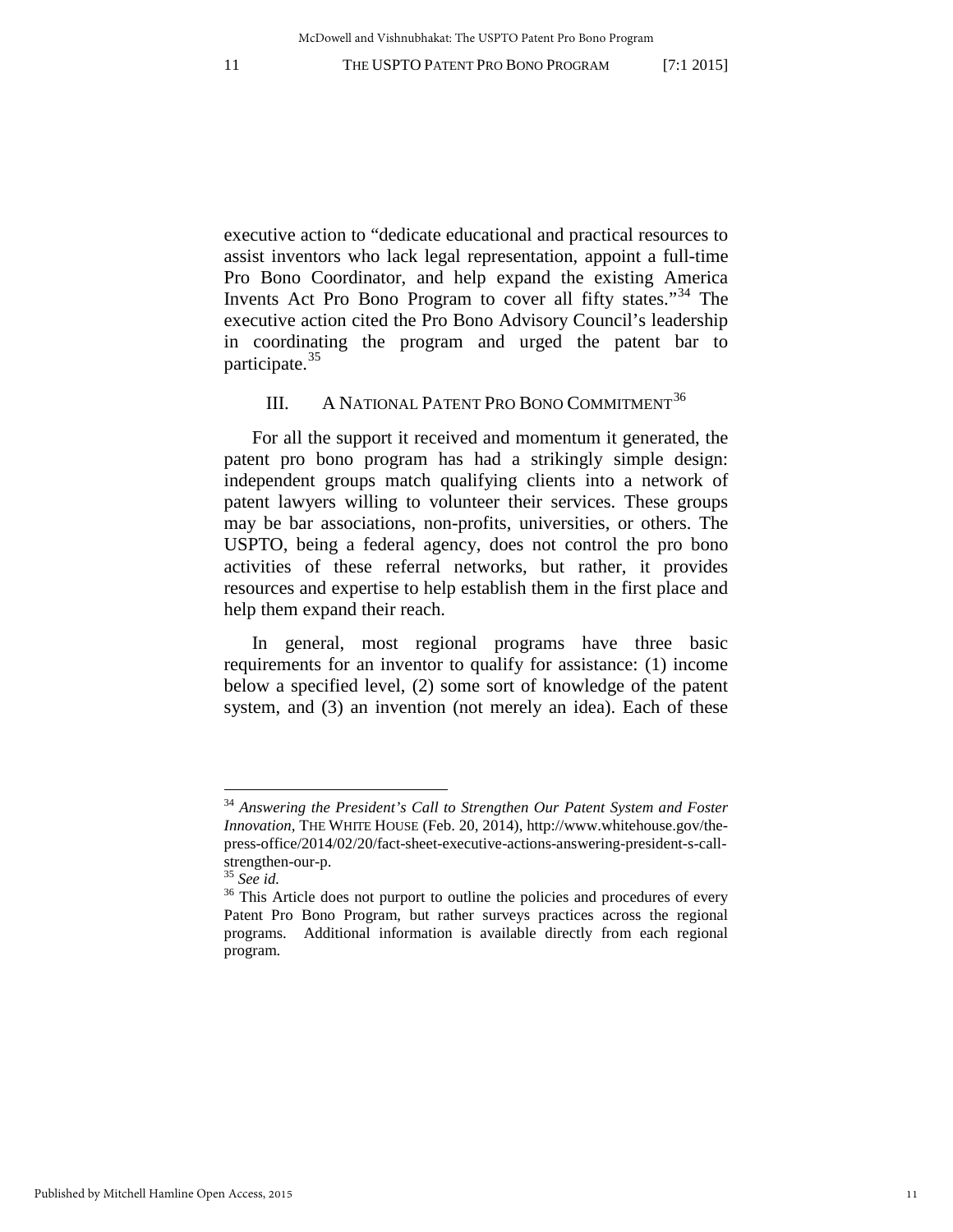concepts is implemented in slightly different ways by various programs across the United States.<sup>[37](#page-12-0)</sup>

# *A. First Movers: 2011–2012*

# *1. Minnesota*

<span id="page-12-7"></span>Minnesota's Inventor Assistance Program was established by LegalCORPS, a non-profit organization created by the Minnesota State Bar Association that, at the time the Inventor Assistance Program was created, had already proven successful in matching low-income entrepreneurs with attorneys in transactional business matters.<sup>[38](#page-12-1)</sup> As Minnesota's only statewide business pro bono legal program, LegalCORPS was best positioned to add patent prosecution to the existing portfolio of services available to entrepreneurs.<sup>[39](#page-12-2)</sup> The program opened its doors to Minnesota residents on June 8,  $2011.<sup>40</sup>$  $2011.<sup>40</sup>$  $2011.<sup>40</sup>$ 

The program's requirements are straightforward. Inventors must be at or below an income limit of 300% of the federal poverty guidelines in order to qualify. $41$  The income threshold helps to ensure that pro bono assistance does not crowd out the work of private attorneys whose services are, in fact, affordable to their clients. $42$  In addition to individual inventors, the program also accepts small businesses where each owner's income falls below the 300% threshold.<sup>[43](#page-12-6)</sup> Inventors must pay a \$50 administrative fee

<span id="page-12-6"></span><span id="page-12-5"></span>

<span id="page-12-1"></span><span id="page-12-0"></span><sup>37</sup> *See infra* Parts III.A–C. 38 *See History*, LEGALCORPS, http://www.legalcorps.org/aboutlegalcorps/history (last visited Aug. 10, 2015) [hereinafter *LegalCORPS History*].<br><sup>39</sup> *Id*.

<span id="page-12-3"></span><span id="page-12-2"></span><sup>39</sup> *Id.* <sup>40</sup> *See* John Calvert, *Pushing Ahead with Pro Bono Assistance*, INVENTORSEYE, http://www.uspto.gov/custom-page/inventors-eye-pushing-ahead-pro-bono-

<span id="page-12-4"></span>assistance (last visited Aug. 18, 2015).<br><sup>41</sup> *See* Salmela & Privratsky, *supra* note [24,](#page-9-0) at \*18.<br><sup>42</sup> *See id.* 43 *See 300% of Federal Poverty Level Guidelines—2015*, LEGALCORPS, http://legalcorps.org/wp-content/uploads/2015/03/2015-200-300-Percent.pdf (last visited Aug. 18, 2015).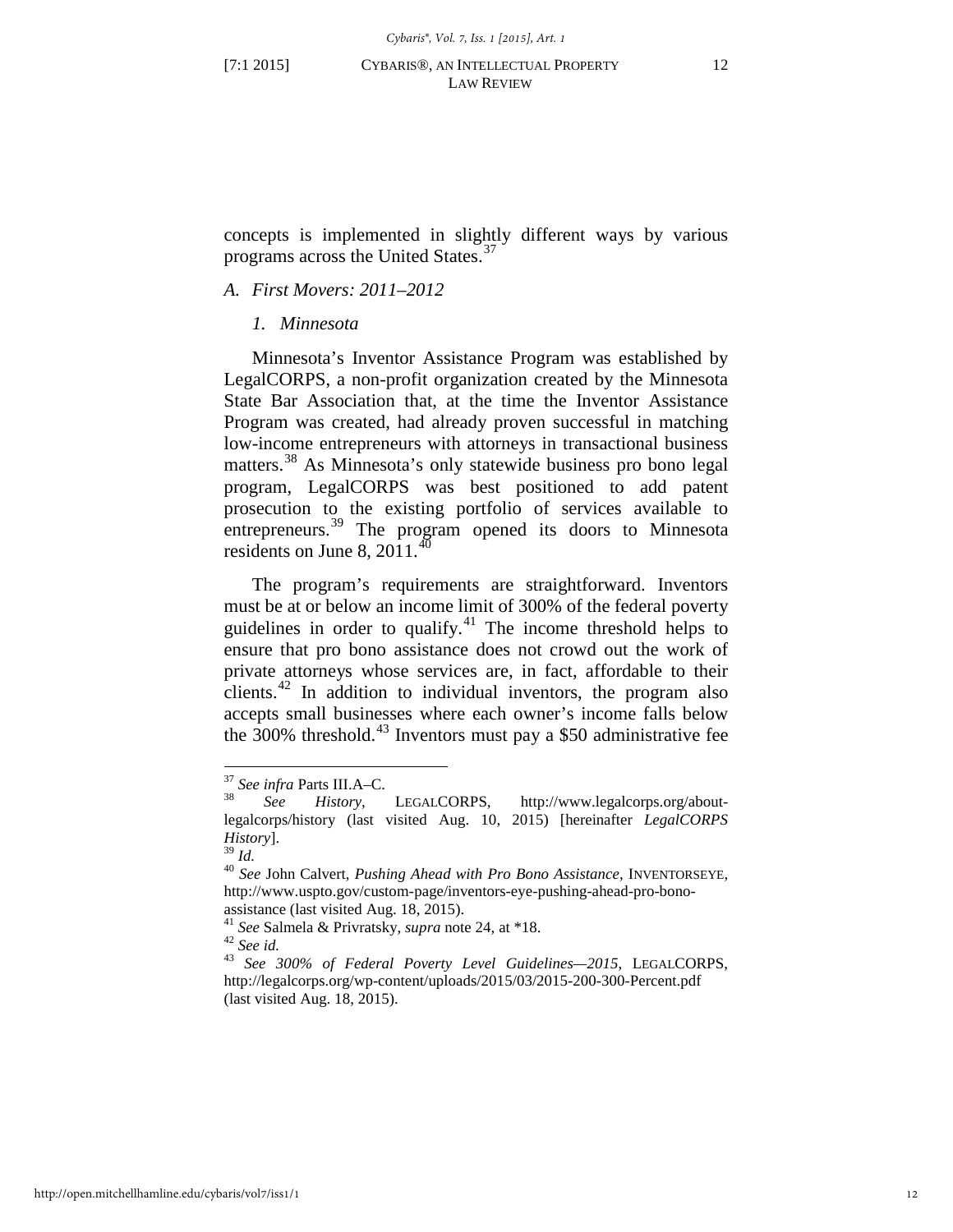when completing an application for the program.<sup>[44](#page-13-0)</sup> Inventors must already have filed a provisional patent application prior to acceptance into the program.<sup>[45](#page-13-1)</sup> This requirement ensures that inventors have a sufficient interest in their invention and that they are willing to take initial steps to protect their potential rights.<sup>[46](#page-13-2)</sup> Additionally, applicants must have a strong connection to Minnesota. $^{47}$  $^{47}$  $^{47}$  Lastly, applicants must pass a subject-matter screening as to their inventive ideas in order to be eligible. $48$ 

Significantly, the Minnesota program provides professional liability insurance for volunteer attorneys taking on a patent matter that LegalCORPS has referred to them.<sup>[49](#page-13-5)</sup> This allows in-house counsel, who may not be covered by a portable malpractice insurance policy, to volunteer in the program. Attorneys who

<span id="page-13-5"></span><sup>49</sup> *LegalCORPs History*, *supra* note [38](#page-12-7)

<span id="page-13-0"></span> $44$ <sup>44</sup> *See Frequently Asked Questions*, LEGALCORPS, http://www.legalcorps.org/small-businesses/frequently-asked-questions (last visited Aug. 10, 2015) [*hereinafter Small Business FAQ*].<br><sup>45</sup> *Id. See Frequently Asked Ouestions*, LEGALCORPS,

<span id="page-13-2"></span><span id="page-13-1"></span>http://legalcorps.org/inventors/frequently-asked-questions (Aug. 18, 2015) [*hereinafter Inventors FAQ*] ("[A] requirement that an applicant already have an application helps ensure that the inventor has developed the innovation beyond the 'I've got an idea' stage—and does not expect an attorney to provide a viable framework for a patentable (and marketable) invention that the inventor cannot."). If an inventor requesting assistance has not yet filed a provisional application, LegalCORPS refers her to the nearby William Mitchell College of Law, where students at a USPTO-certified IP clinic can draft and file provisional applications for clients, enabling them to participate in the LegalCORPS program. LEGALCORPS, INVENTOR ASSISTANCE PROGRAM, MIPLA (2012), *available at* http://www.mipla.net/ricofiles/pdf/LegalCORPSIAPforMIPLA.pdf.

<span id="page-13-4"></span><span id="page-13-3"></span><sup>&</sup>lt;sup>48</sup> *See* Salmela & Privratsky, *supra* note [24,](#page-9-0) at \*23, \*33. The screening committee does not conduct a formal assessment but rather evaluates basic patentability for purposes of further review and engagement with the inventor. *See id.* at \*33.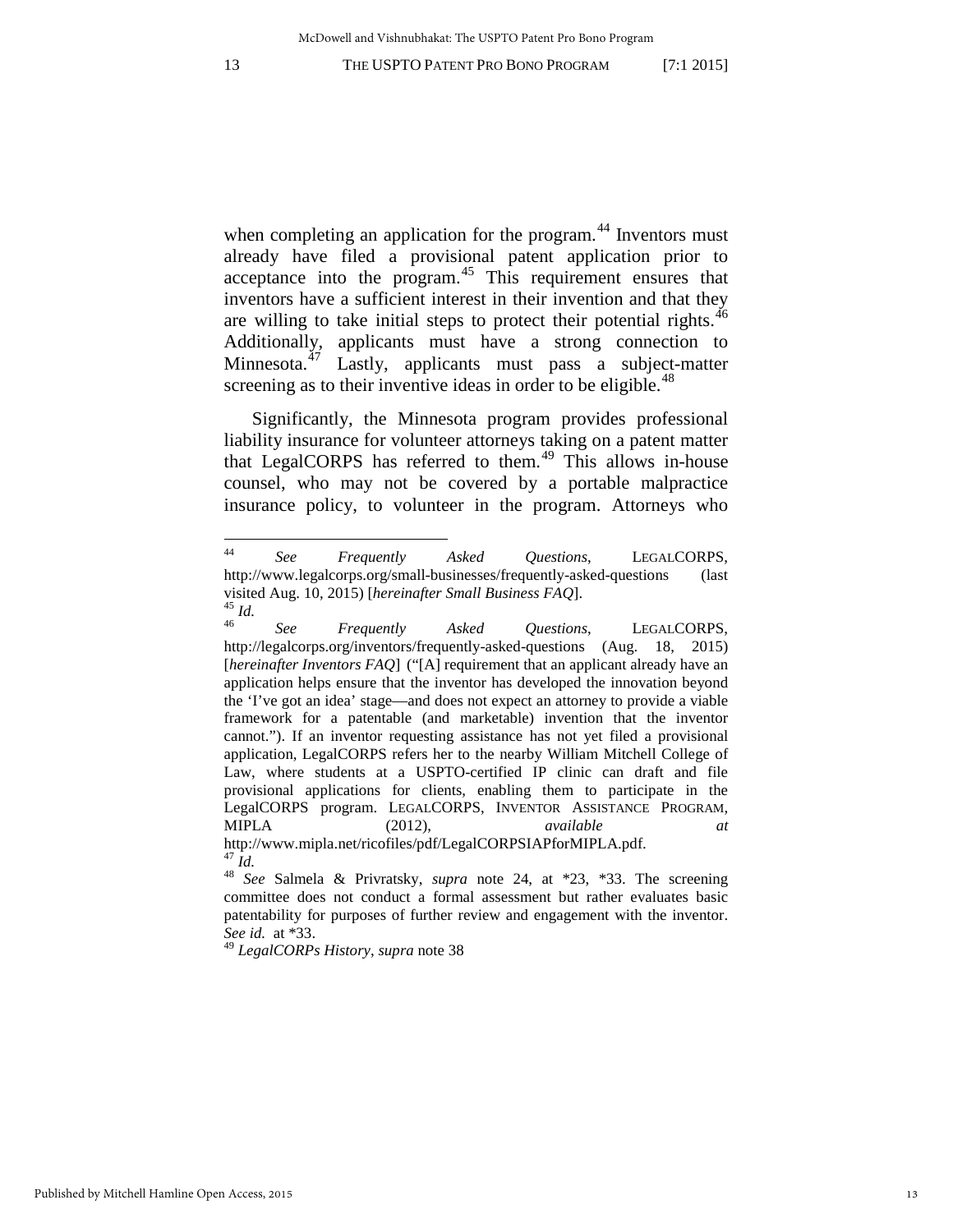volunteer for the program must have a minimum of three years' experience or, otherwise, must partner with a more senior attorney.<sup>[50](#page-14-0)</sup>

As the oldest of the patent pro bono initiatives, the Minnesota program and its volunteer attorneys have refined the intake process over time to screen applicants, educate inventors, and solicit volunteer lawyers more effectively.<sup>[51](#page-14-1)</sup> The Minnesota program has not only led the way in the establishment of patent pro bono programs across the country, but has also modeled an approach for existing programs to offer services in nearby states. Implicit in its approach is that individual inventors and startups have individual needs that require flexible and adaptive ways to deliver legal services to them. These particularities may include the geographic clustering of certain technology fields, the economic and industrial needs of local pools of engineers and scientists, and even financial concerns such as access to local capital and credit. The result has been a fundamentally regional approach to a broadly national effort.

# *2. Colorado*

 $\overline{a}$ 

After Minnesota's initial success, Colorado followed suit with ProBoPat, administered by the Mi Casa Resource Center, a nonprofit organization dedicated to advancing family prosperity and entrepreneurial training for low-income residents of Colorado. $52$ Mi Casa and the Intellectual Property Section of the Colorado Bar

<span id="page-14-0"></span><sup>50</sup> *See* William Mitchell Coll. of Law, *4-20-15 Patent Pro Bono Attorney* Orientation, VIMEO (Apr. 20, 2015), http://www.vimeo.com/125519060.<br><sup>51</sup> See generally Salmela & Privratsky, *supra* not[e 24.](#page-9-0)<br><sup>52</sup> See Vision & Impact, MI CASA, http://www.micasaresourcecenter.org/about-

<span id="page-14-2"></span><span id="page-14-1"></span>us/vision/ (last visited Aug. 10, 2015). Mi Casa was established in the 1970s to help women educate themselves and acquire employment skills, and evolved over the years to help all Latino families have realistic opportunities to pursue professional, educational, and entrepreneurial advancement. *See History*, MI CASA, http://www.micasaresourcecenter.org/about-us/history/ (last visited Aug. 10, 2015).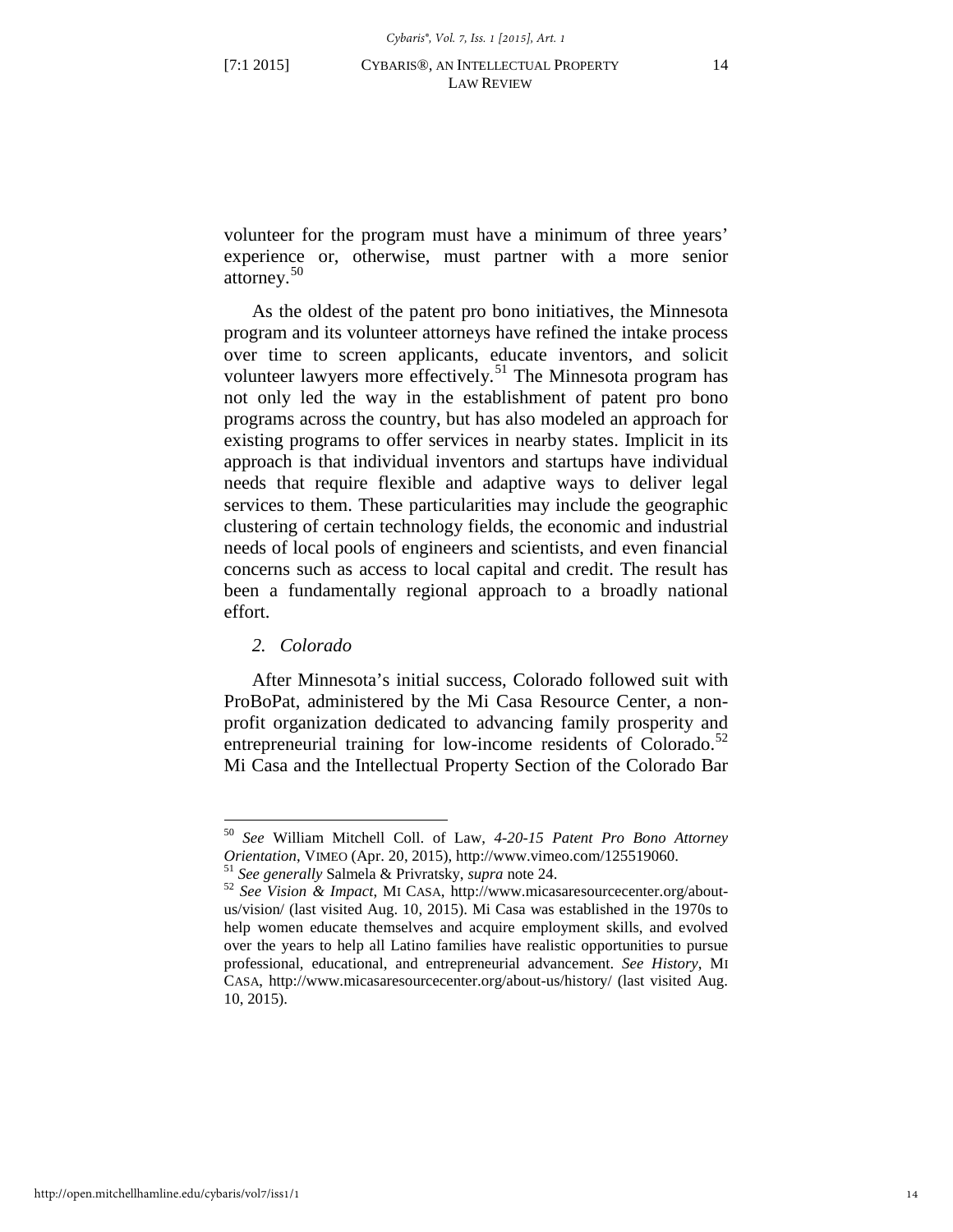Association established ProBoPat in April 2012, as the state's patent pro bono program.<sup>[53](#page-15-0)</sup>

Like LegalCORPS in Minnesota,  $54$  ProBoPat has set an income limit of 300% of the federal poverty guidelines.<sup>[55](#page-15-2)</sup> Also, at least initially, ProBoPat limited its program to Colorado residents.<sup>[56](#page-15-3)</sup> Unlike LegalCORPS, however, ProBoPat does not charge candidate inventors an administrative fee nor require the prior filing of a provisional patent application.<sup>[57](#page-15-4)</sup> Moreover, ProBoPat does not accept requests from small businesses or non-profits, only individuals.<sup>[58](#page-15-5)</sup> In the ProBoPat program, inventors who successfully complete the screening process join a list from which any patent lawyer registered with ProBoPat may volunteer to

<span id="page-15-5"></span><sup>58</sup> *See id.*

<span id="page-15-0"></span><sup>53</sup> <sup>53</sup> *See Pro Bono Patent Program*, MI CASA, http://www.micasaresourcecenter.org/business-development/pro-bono-patent-

program/ (last visited Aug. 10, 2015); Heather Draper, *Denver Launches Pro Bono Patent Law Initiative for Low-Income Inventors*, DENVER BUS. J. (Apr. 25, 2012), http://www.bizjournals.com/denver/news/2012/04/25/denver-launchespro-bono-patent.html. <sup>54</sup> *See supra* Part III.A.1. 55 *See Pro Bono Patent Program*, MI CASA,

<span id="page-15-2"></span><span id="page-15-1"></span>http://www.micasaresourcecenter.org/business-development/pro-bono-patent-

program/ (last visited Aug. 18, 2015) ("Eligible applicants include individual Colorado residents who have a target annual income of three times the federal

<span id="page-15-3"></span>poverty guidelines or less . . . .").<br><sup>56</sup> Press Release, Senator Michael Bennett, Bennett: Pro Bono Patent Program Will Help Colorado's Entrepreneurs, Inventors (Apr. 25, 2012), http://www.bennet.senate.gov/?p=release&id=1315. The program is now open to residents of Colorado, New Mexico, Utah, and Wyoming. *See ProBoPat Frequently Ask Questions*, MI CASA RESOURCE CENTER (last updated Feb. 3, 2015), http://www.micasaresourcecenter.org/wp-

<span id="page-15-4"></span>content/uploads/2013/04/ProBoPat-FAQ-Document.pdf. 57 *See ProBoPat Frequently Ask Questions*, MI CASA RESOURCE CENTER, http://www.ipsectioncolorado.org/content/20130201\_ProBoPat\_FAQ.pdf (last updated Feb. 1, 2013).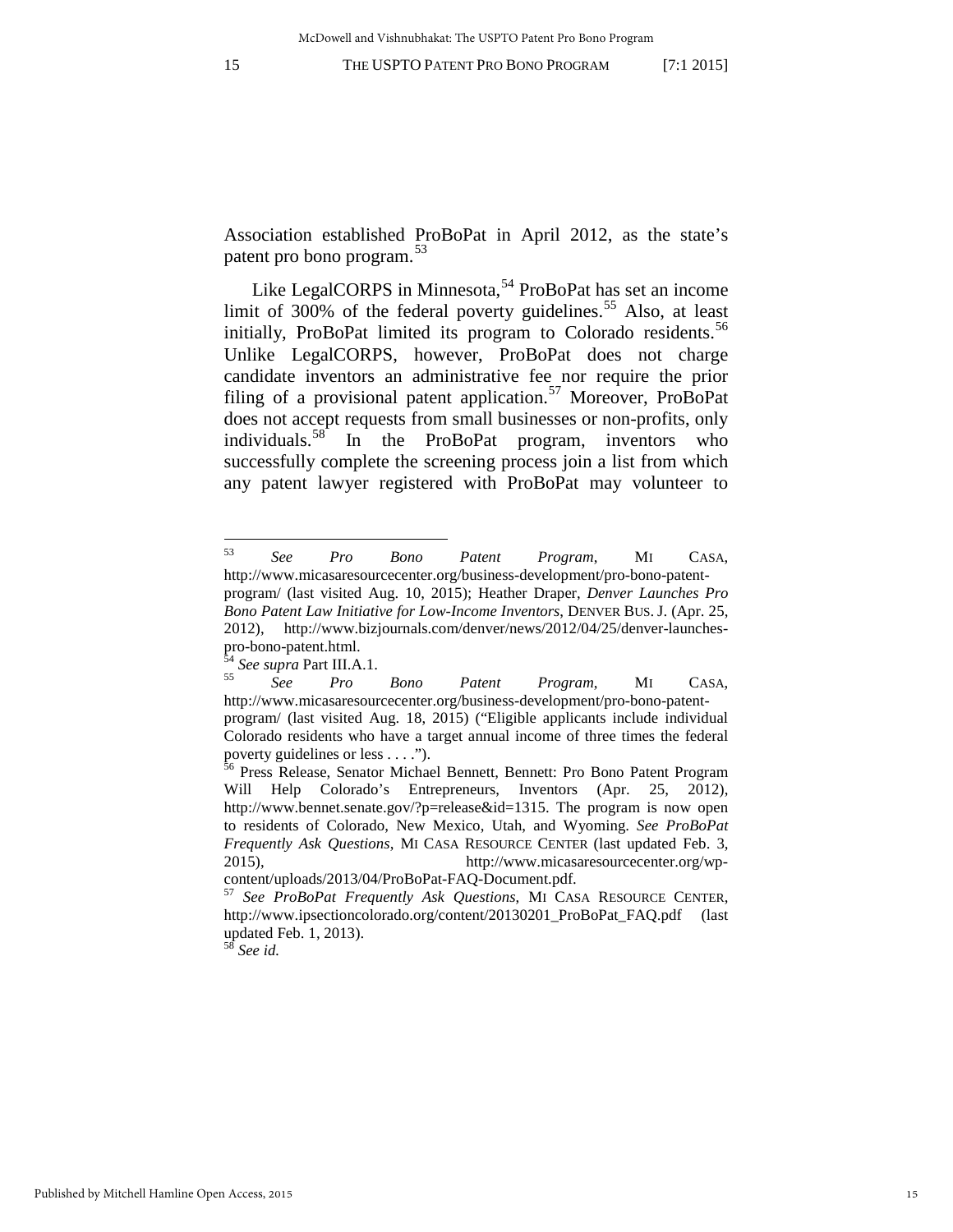<span id="page-16-0"></span>accept a particular client.<sup>[59](#page-16-1)</sup> ProBoPat also provides some clients with "low bono" patent services—services at reduced fees rather than for free.  $60$ 

When ProBoPat began, no patentability search was required at all,<sup>61</sup> but now program attorneys perform a basic search of the invention prior to the inventor's placement on the list of qualified inventors seeking assistance. $6^2$  The decision to proceed, notwithstanding any search results, remains with the inventor rather than ProBoPat.<sup>[63](#page-16-5)</sup>

On the attorney side, ProBoPat accepts volunteer patent attorneys and agents who are registered in good standing to practice before the USPTO and who reside in Colorado.<sup>[64](#page-16-6)</sup> The program also welcomes participation from interested students from local law schools.<sup>[65](#page-16-7)</sup> Volunteer attorneys must provide their own professional liability insurance for work referred through the program.[66](#page-16-8)

<sup>&</sup>lt;sup>59</sup> *See The ProBoPat Program*, COLO. B. ASSOC. INTELL. PROP. SEC., http://www.ipsectioncolorado.org/probopat/ (last visited Aug. 18, 2015).

<span id="page-16-4"></span><span id="page-16-3"></span><span id="page-16-2"></span><span id="page-16-1"></span>http://www.ipsectioncolorado.org/probopat/ (last visited Aug. 18, 2015). <sup>60</sup> *Id.* <sup>61</sup> *Compare ProBoPat Frequently Ask Questions*, MI CASA RESOURCE CENTER, http://www.ipsectioncolorado.org/content/20120706\_ProBoPat\_FAQ.pdf (last updated July 6, 2012) (detailing request of a one-sentence summary of the basic subject matter).

<sup>62</sup> *See The ProBoPat Program*, *supra* note [59](#page-16-0) ("More recently, ProBoPat has implemented a required patent search prior to putting an applicant onto the main referral list."(last visited Aug. 18, 2015).<br><sup>63</sup> *Id.* <sup>64</sup> *Id.* ("[T]he applicant first goes to a volunteer searcher to perform a patent  $\frac{64}{100}$ 

<span id="page-16-6"></span><span id="page-16-5"></span>search, after which the representation ends and the *applicant* is to decide whether to proceed through the ProBoPat process to file a patent application.") (emphasis added).

<span id="page-16-8"></span><span id="page-16-7"></span><sup>65</sup> *Id.* <sup>66</sup> *ProBoPat Colorado Volunteer Interest Form G1*, COLO. B. ASS'N IP SEC., http://www.ipsectioncolorado.org/content/20120712\_ProBoPat\_Form\_G1.pdf

<sup>(</sup>last updated July 12, 2012). The ProBoPat steering committee is currently searching for ways to offer "easy, inexpensive malpractice insurance for volunteers." *See Spotlight on Upcoming Events*, COLO. B. ASSOC. INTELL. PROP.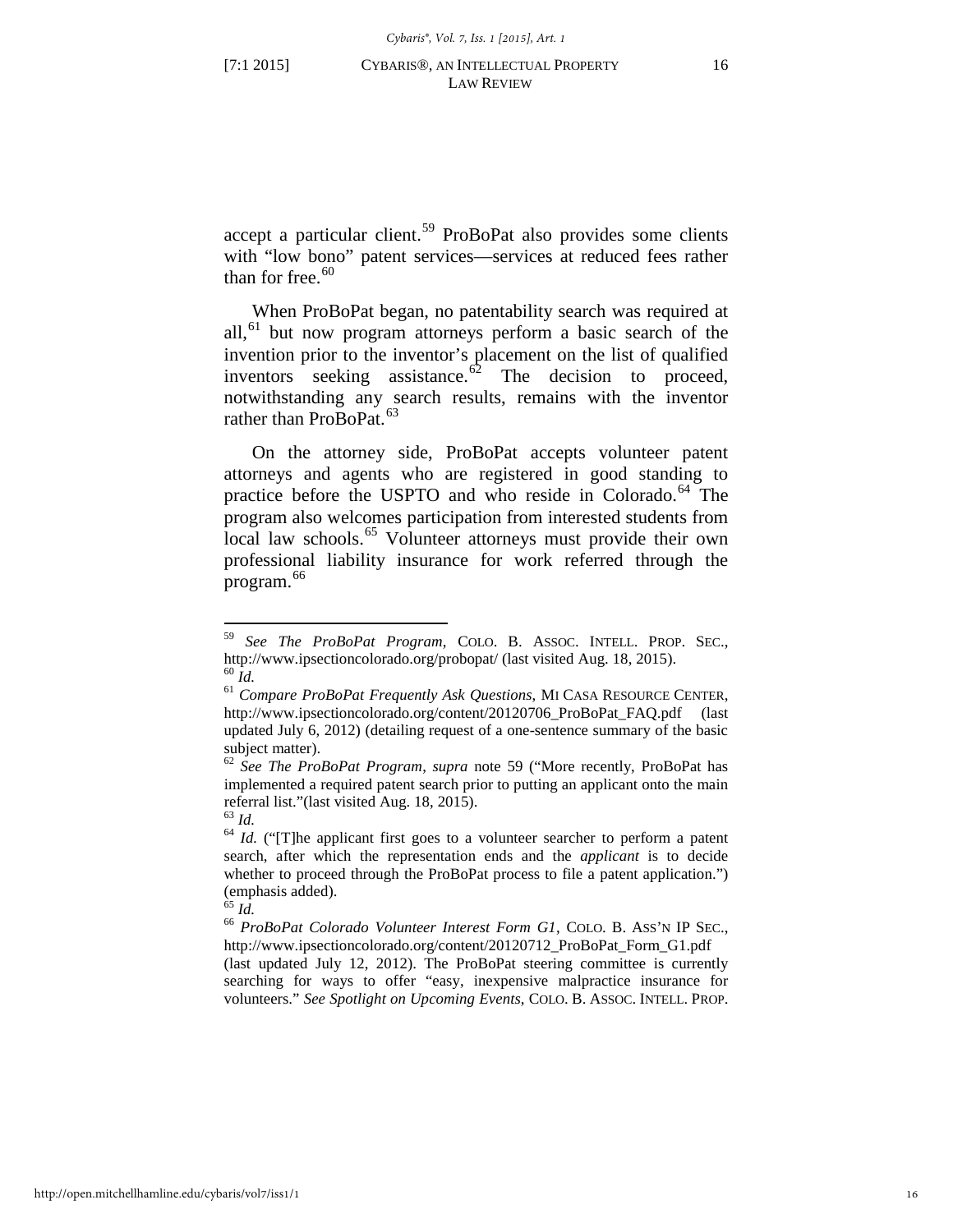<span id="page-17-7"></span>

<span id="page-17-8"></span> $\overline{a}$ 

#### *3. California*

<span id="page-17-0"></span>The Patent Pro Bono Program reached California in October 2012.[67](#page-17-1) Unlike the state-specific programs in Minnesota and Colorado, the California initiative served as a regional hub for residents in nine western states: California, Washington, Oregon, Montana, Idaho, Nevada, Arizona, Alaska, and Hawaii.<sup>[68](#page-17-2)</sup> The program, styled the California Inventors Assistance Program, is administered by the California Lawyers for the Arts, a lawyer referral service certified by the California state bar.<sup>[69](#page-17-3)</sup> Reflecting the patent pro bono initiative more generally, the California Lawyers for the Arts takes as its mission the empowerment of the creative community by education, legal representation, and dispute resolution.[70](#page-17-4)

The California program's intake process requires a \$125 fee that is refunded to applicants if they do not complete the screening process.<sup>[71](#page-17-5)</sup> The program also sets an income threshold of 300% of the federal poverty guidelines and does not require any patent search or provisional filing in order to be accepted into the program.[72](#page-17-6) Small businesses are also accepted into the program

SEC., http://www.cobar.org/index.cfm/ID/22952/subID/29304/PATENT// (last visited Aug. 18, 2015).

<span id="page-17-1"></span><sup>67</sup> *USPTO Launches New California Inventors Assistance Program,* FENWICK & WEST LLP (Oct. 8, 2012), http://www.fenwick.com/Media/Pages/USPTO-Launches-New-California-Inventors-Assistance-Program.aspx. <sup>68</sup> *See* Jenny McDowell, Pro Bono Coordinator, USPTO, Remarks at the Patent

<span id="page-17-2"></span>Public Advisory Committee Quarterly Meeting (Aug. 20, 2015).

<span id="page-17-3"></span><sup>69</sup> *California Inventors Assistance Program,* CAL. LAWS. FOR ARTS, http://www.calawyersforthearts.org/CIAP (last visited Aug. 18, 2015)..

<sup>70</sup> *CLA Home,* CAL. LAWS. FOR ARTS, http://www.calawyersforthearts.org/ (last visited July 26, 2015).

<span id="page-17-5"></span><span id="page-17-4"></span><sup>71</sup> *USPTO Launches New California Inventors Assistance Program*, *supra* note [67.](#page-17-0) [72](#page-17-0) *Inventors*, USPTO, http://www.uspto.gov/patents-getting-started/using-legal-

<span id="page-17-6"></span>services/pro-bono/inventors (last modified Jun. 12, 2015, 9:36 AM).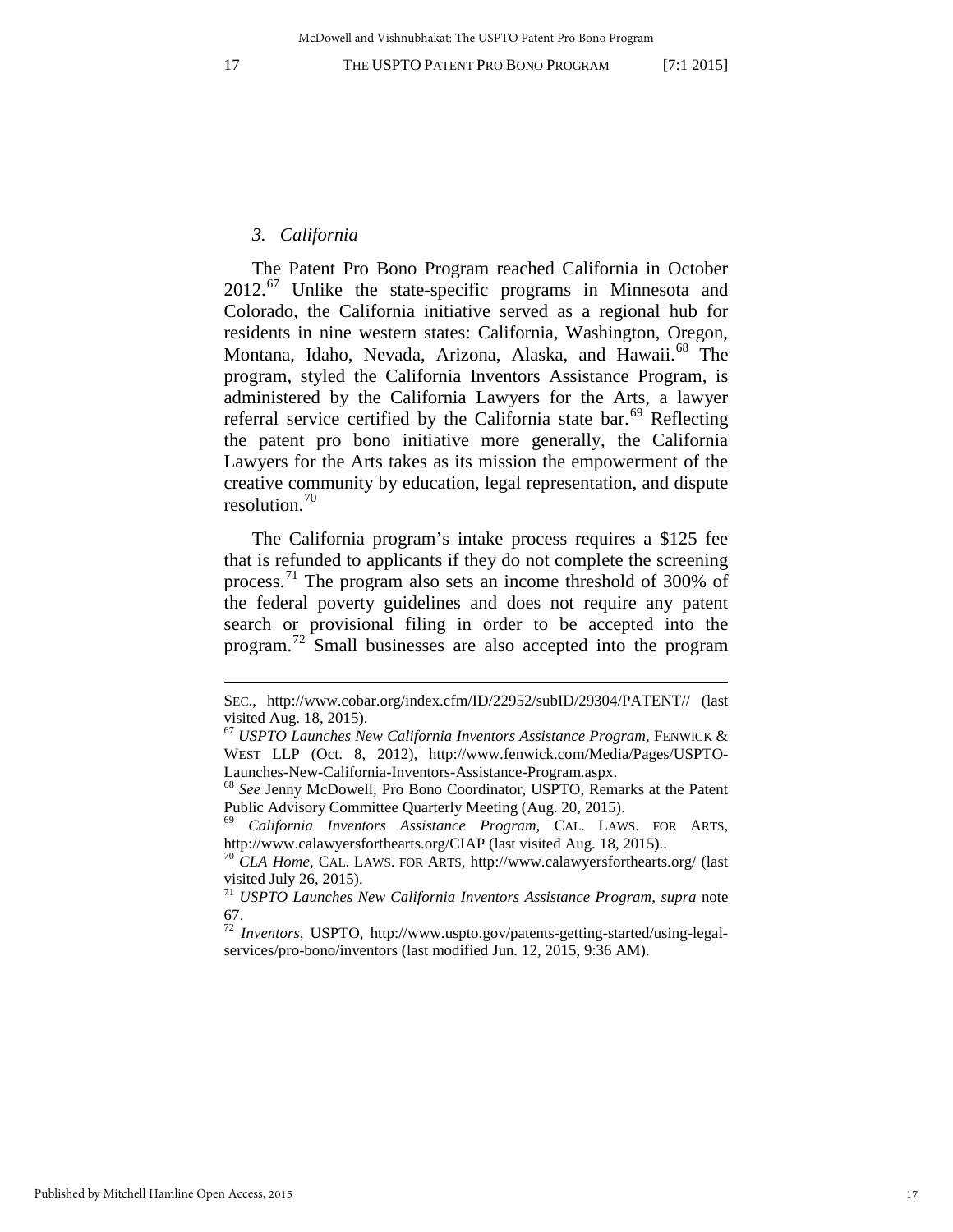provided that each of the owners meets the program's income threshold. The program requires independent inventors to review the USPTO's training video prior to requesting assistance.<sup>[73](#page-18-0)</sup> Rather than a rule-based approach, the California program's financial screening process works to take a holistic view of each applicant's financial situation.[74](#page-18-1) To date, California has served the most inventors of all the regional patent pro bono programs due to the large number of states for which it provides coverage, including California itself, from which a disproportionately high share of patent application filings originate.<sup>[75](#page-18-2)</sup> From the program's inception through March 2015, 835 applicants have sought patent pro bono services from the California hub, and 131 applicant-attorney matches have emerged.<sup>[76](#page-18-3)</sup> The total value of patent pro bono services by California's volunteer lawyers is estimated at over \$1 million and growing. $\frac{7}{7}$ 

A notable feature of the California program is that it provides legal malpractice insurance for its volunteer lawyers, as the professional liability policy of the California Lawyers for the Arts extends to lawyers participating in the patent pro bono program.<sup>[78](#page-18-5)</sup> This is significant because it encourages attorneys from organizations that do not have independent malpractice coverage to volunteer for the program and also broadens the pool of legal talent that is available to the inventor community.

 $^{73}$  California Inventors Assistance Program, supra note 69.

<span id="page-18-1"></span><span id="page-18-0"></span><sup>&</sup>lt;sup>74</sup> Press Release, Fish & Richardson, Fish & Richardson and California Lawyers for the Arts Hosted Protecting Little Guys' Big Ideas: The California Inventors Assistance Program (Mar. 6, 2015), *available at* http://www.fr.com/news/fishrichardson-and-california-lawyers-for-the-arts-hosted-protecting-little-guys-bigideas-the-california-inventors-assistance-program/ ("CLA's financial screening process takes a holistic approach to make sure CLA sees the complete financial picture of each applicant, rather than a simple formulaic approach used by many pro bono services.").<br> $\frac{75}{75}$  Document on file with author.

<span id="page-18-5"></span>

<span id="page-18-4"></span><span id="page-18-3"></span><span id="page-18-2"></span><sup>&</sup>lt;sup>76</sup> *Id.*<br><sup>77</sup> *Id.* 77 *Id.* 78 BAR ASS'N OF SAN FRANCISCO, PRO BONO RESOURCE GUIDE 14 (2015), *available at* http://www.sfbar.org/forms/barristers/pro-bono-resource-guide.pdf.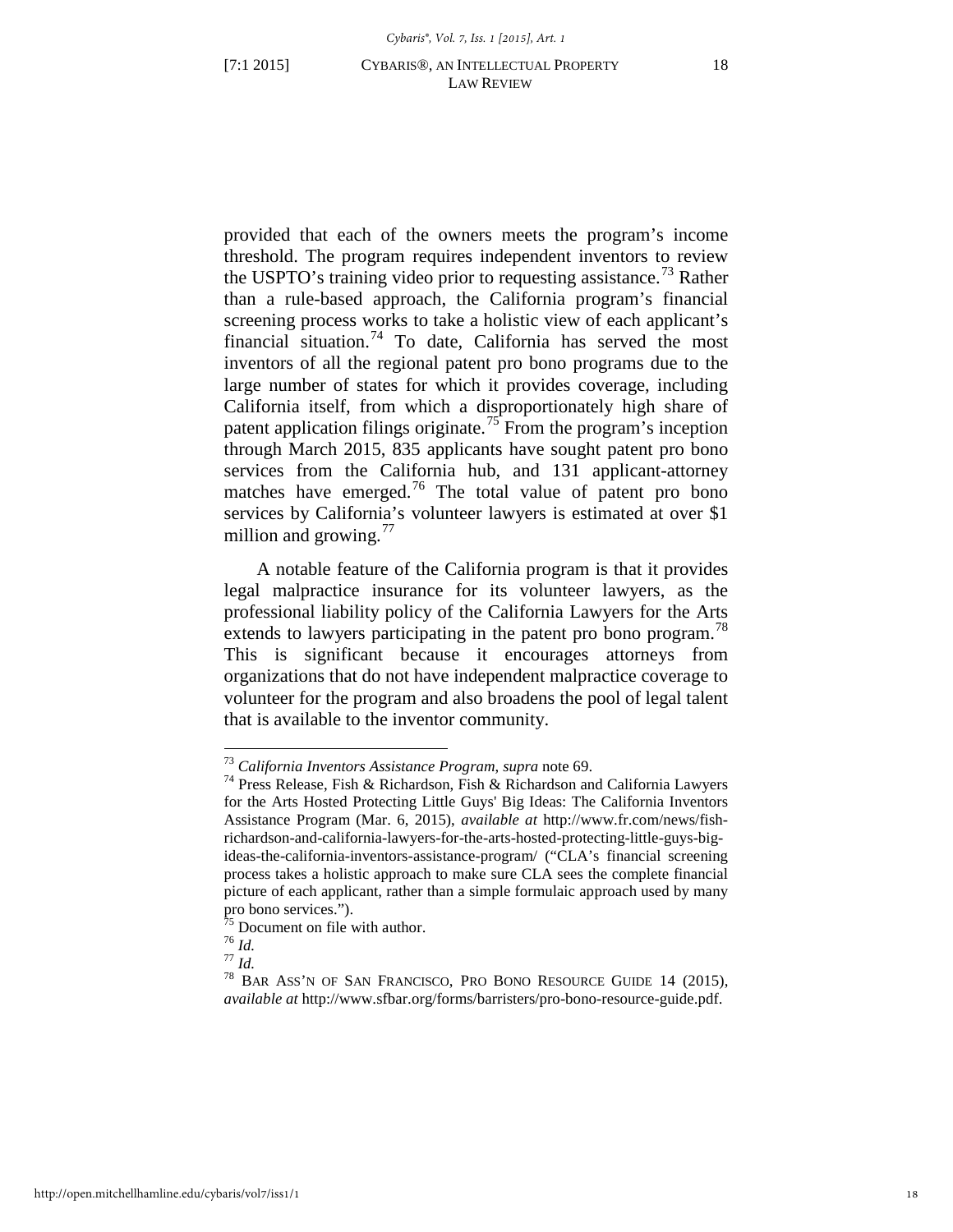#### <span id="page-19-0"></span>*4. Washington, DC*

Like California, the Washington, DC-area program opened its doors in 2012.<sup>[79](#page-19-1)</sup> Also like California, the DC program was a regional hub from the start, serving residents of the District of Columbia, Maryland, and Virginia.<sup>[80](#page-19-2)</sup> The program has been administered by the Federal Circuit Bar Association (FCBA), and draws from the large group of patent lawyers who are also members of the FCBA.<sup>[81](#page-19-3)</sup>

The DC program requires inventors to have an income below 300% of the federal poverty guidelines, to complete a training video on the USPTO's website, and an invention that is more developed than merely an idea. $82$  The program also accepts small businesses subject to certain conditions. First, there must be no more than four inventors.<sup>[83](#page-19-5)</sup> Second, those inventors must not be under an obligation to assign the rights to the invention to another entity.<sup>[84](#page-19-6)</sup> Third, all inventors must have current household incomes

<span id="page-19-1"></span><sup>79</sup> <sup>79</sup> *Programs*, USPTO (Sept. 15, 2011, 11:02 AM), http://www.uspto.gov/patent/laws-and-regulations/america-invents-act-

aia/programs (last modified Jun. 24, 2015, 7:38 PM); *see also PTO Pro Bono Program*, FED. CIR. B. ASS'N, http://www.fedcirbar.org/olc/pub/LVFC/cpages/misc/pto.jsp (last visited July 26, 2015).

<span id="page-19-2"></span><sup>80</sup> *Frequently Asked Questions for Attorneys*, FED. CIR. B. ASS'N, http://www.fedcirbar.org/olc/filelib/LVFC/cpages/9005/Library/FAQ%20for%2 0Attorneys.pdf (last visited July 26, 2015).<br><sup>81</sup> *Id.* Since 1982, the Federal Circuit has been the exclusive federal appellate

<span id="page-19-3"></span>forum for patent cases, leading to considerable specialization of its bar in patent and related intellectual property issues. *See* 17 CHARLES ALAN WRIGHT, ET AL., FEDERAL PRACTICE AND PROCEDURE JURISDICTION AND RELATED MATTERS § <sup>4104</sup> (3d ed. 2015). 82 *See PTO Pro Bono Program*, *supra* note 79; *Inventors*, *supra* note [72.](#page-17-8) 83 *Frequently Asked Questions for Inventors*, FED. CIR. B. ASS'N,

<span id="page-19-5"></span><span id="page-19-4"></span>

http://www.fedcirbar.org/olc/filelib/LVFC/cpages/9005/Library/FAQ%20for%2 0Inventors.pdf (last visited Aug. 18, 2015).

<span id="page-19-6"></span><sup>84</sup> *Id.*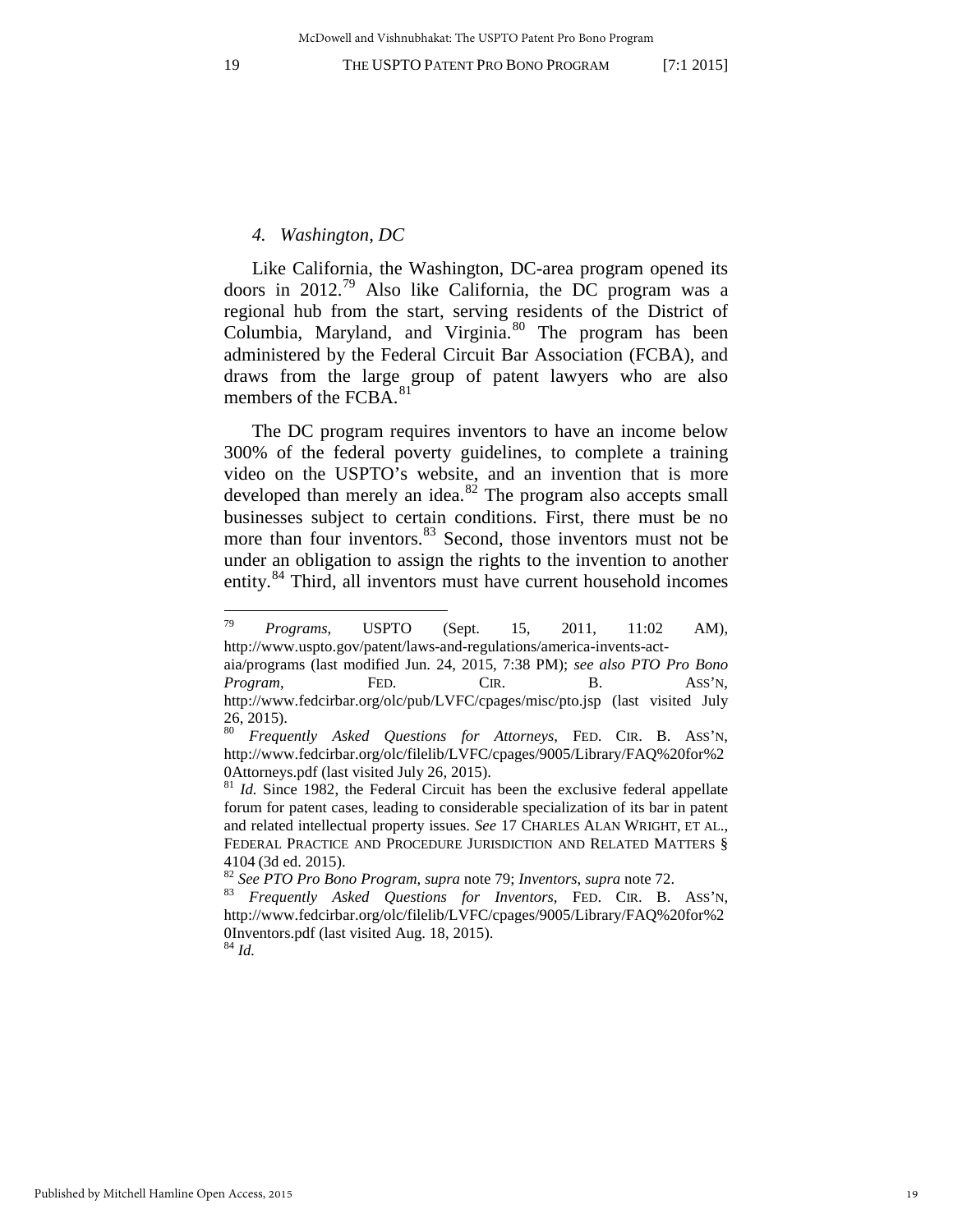below 300% of the federal poverty guidelines.<sup>[85](#page-20-0)</sup> Fourth, the small business as a whole must have a gross income of less than \$150,000 in the preceding calendar year and an expected gross income of less than  $$150,000$  in the current calendar year.<sup>[86](#page-20-1)</sup>

Attorneys who wish to volunteer in the DC program must be members of the FCBA.<sup>[87](#page-20-2)</sup> The FCBA may pair an attorney with less than three years of experience with an attorney mentor.<sup>[88](#page-20-3)</sup> Additionally, all volunteer attorneys must carry their own professional liability insurance, as the FCBA does not provide malpractice coverage.<sup>[89](#page-20-4)</sup>

In addition to operating the DC regional program, the FCBA also administers a national information clearinghouse for the Patent Pro Bono Program.<sup>[90](#page-20-5)</sup> In this capacity, the FCBA has served as a single intake source for regional programs. Thus, an inventor may apply directly to the regional program of the state in which he or she lives (or works, depending upon the relevant program's criteria).<sup>[91](#page-20-6)</sup> Alternatively, an inventor could apply through the clearinghouse, which would pass the request on to the appropriate program.[92](#page-20-7) The clearinghouse does not screen applicants other than to verify U.S. citizenship or legal residency status. $93$ 

In the early days of the national program, the clearinghouse was quite active in pointing inventors to the correct place to obtain

<span id="page-20-0"></span> $85$  Id.

<span id="page-20-2"></span><span id="page-20-1"></span><sup>85</sup> *Id.* <sup>86</sup> *Id.* <sup>87</sup> *PTO Pro Bono Regional Volunteer Attorney Information Submission,* FED. CIR. ASS'N,

https://secure.www.fedcirbar.org/olc/pub/LVFC/event/showEventForm.jsp?for m\_id=132084 (last visited Aug. 18, 2015). <sup>88</sup> *Frequently Asked Questions for Attorneys*, FED. CIR. B. ASS'N,

<span id="page-20-3"></span>http://www.fedcirbar.org/olc/filelib/LVFC/cpages/9005/Library/FAQ%20for%2 0Attorneys.pdf (last visited Aug. 18, 2015).

<sup>89</sup> *Id.*

<span id="page-20-5"></span><span id="page-20-4"></span><sup>90</sup> *PTO Pro Bono Program*, *supra* not[e 79.](#page-19-0) 91 *Id.* 

<span id="page-20-7"></span><span id="page-20-6"></span><sup>92</sup> *Id.* 

<span id="page-20-8"></span><sup>93</sup> *Id.*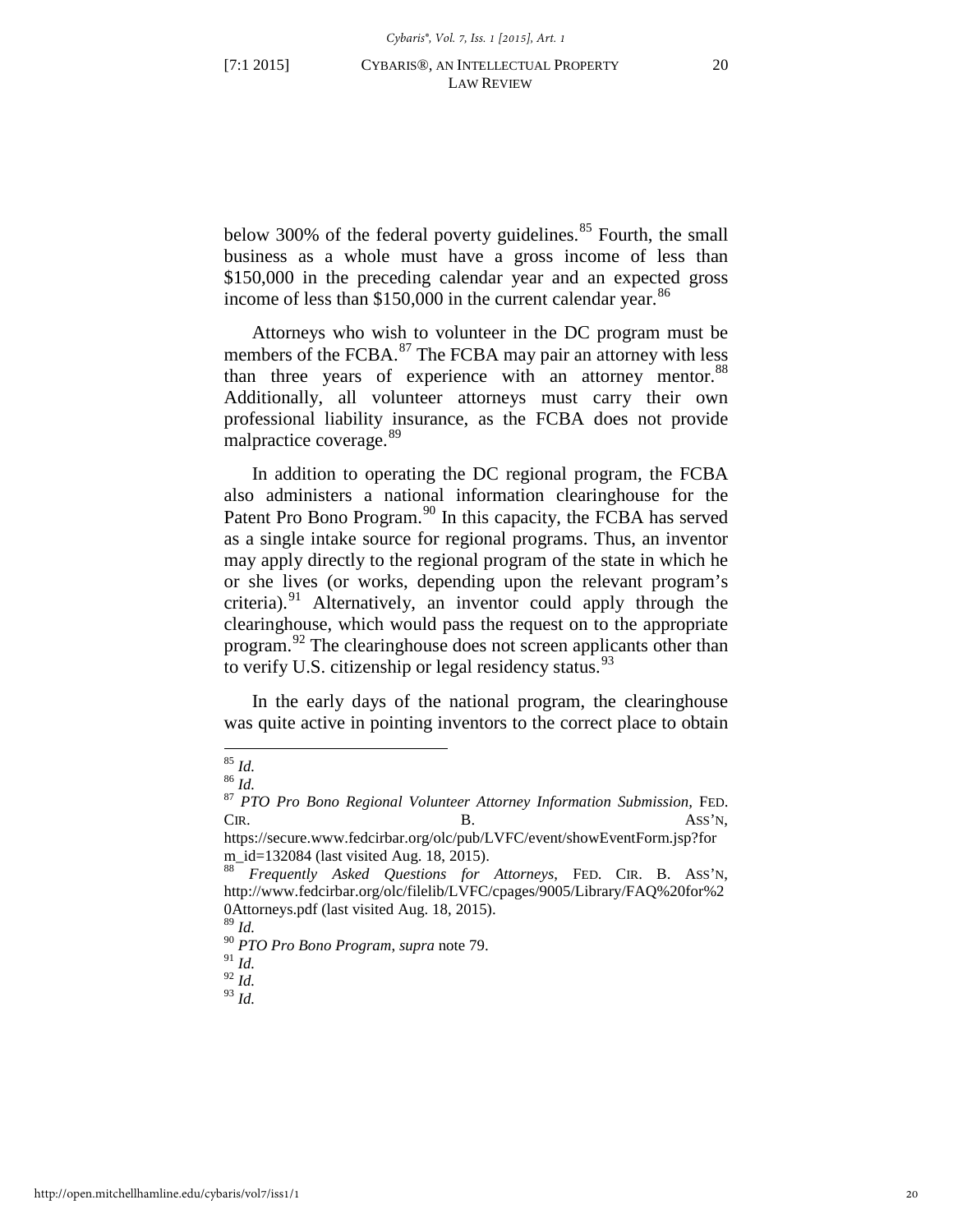help, though initially there was often nowhere to refer an inventor because so few states were covered by a regional pro bono assistance program. Today, as regional programs have arisen across the United States, the clearinghouse is a less prominent, though still important source of referrals as many inventors apply directly to their respective regional programs.

#### *B. National Reach: 2013–2014*

# <span id="page-21-5"></span><span id="page-21-0"></span>*1. Texas*

 $\overline{a}$ 

Nine months after the inception of the California and DC programs, the Texas regional program came online in July 2013, serving residents of Texas and Louisiana.<sup>[94](#page-21-1)</sup> The program was administered by the Arlington County Chamber of Commerce's Texas Center for Innovation (CFI).<sup>[95](#page-21-2)</sup> CFI, in turn, is a non-profit association affiliated with TechComm, a federal technology transfer intermediary.[96](#page-21-3) TechComm brought two sets of skills to the newly developed program: (1) commercializing federally funded research through patent license agreements and cooperative research and development agreements between businesses and federal laboratories, and (2) identifying technology from the market that is of interest to federal agencies and laboratories.<sup>[97](#page-21-4)</sup> As

<span id="page-21-1"></span><sup>94</sup> *Texas AIA-USPTO Pro Bono Patent Assistance Program*, CENTER FOR INNOVATION, http://www.thecenterforinnovation.org/texas-aia-uspto-pro-bonopatent-assistance-program (last visited Aug. 18, 2015). The USPTO provides a link to the Texas Pro Bono Patent Assistance Program for those residents of Louisiana. *See Louisiana*, USPTO, http://www.uspto.gov/learning-andresources/inventors-entrepreneurs/louisiana (last modified May 29, 2015, 9:24 AM).

<span id="page-21-2"></span><sup>95</sup> *The Center for Innovation Receives Grant from Texas Bar Foundation for Office for Inventor Assistance Pro Bono Program*, CENTER FOR INNOVATION, https://thecenterforinnovation.org/center-innovation-receives-grant-texas-bar-

<span id="page-21-4"></span><span id="page-21-3"></span>foundation-office-inventor-assistance-pro-bono-program (May 21, 2014). 96 *Texas AIA-USPTO Pro Bono Patent Assistance Program*, *supra* note [94.](#page-21-0) 97 *Id.*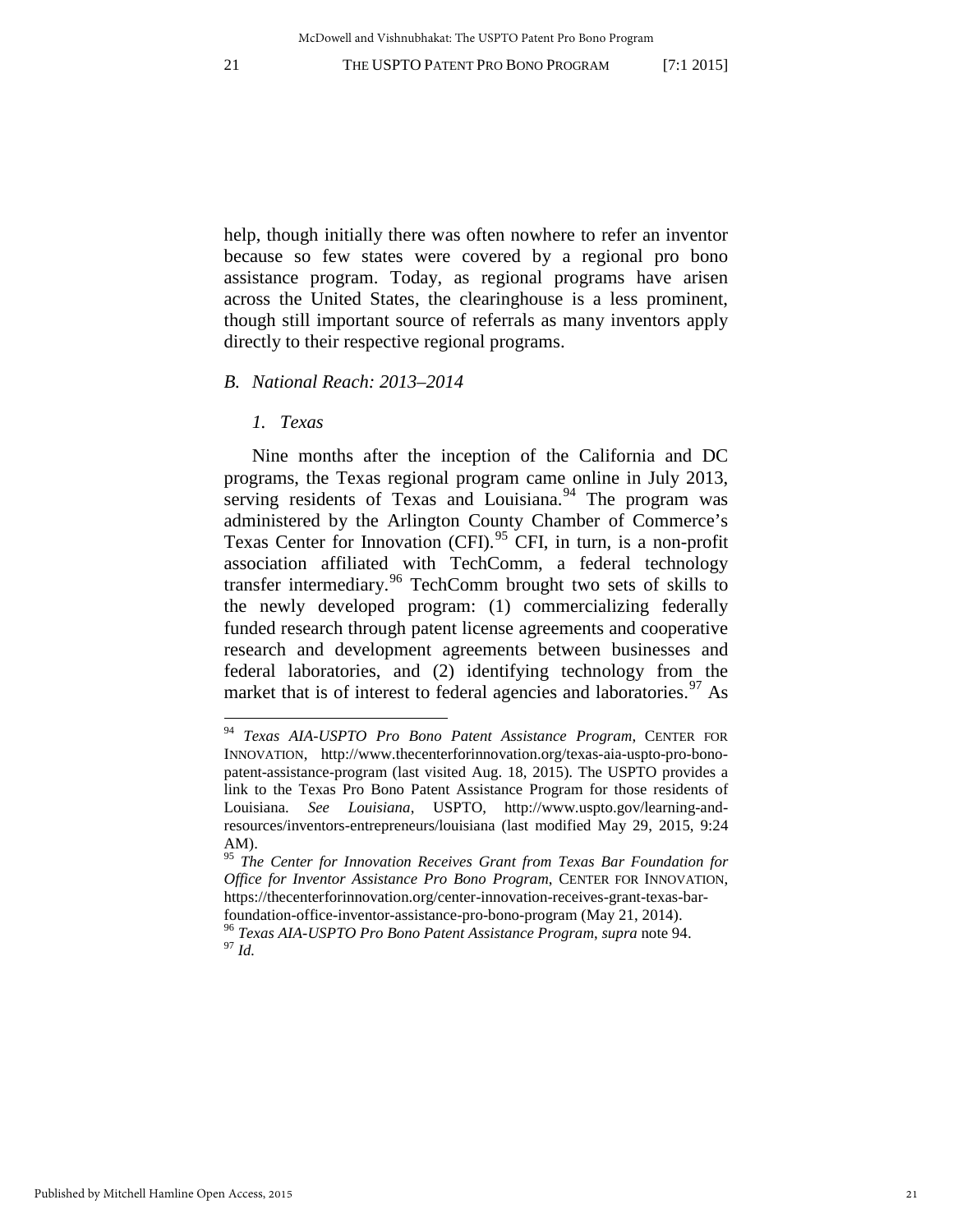a result, the CFI partnership came to the patent pro bono world with considerable expertise in the downstream uses of the patents that inventors would seek through the program. It also marked Texas as the first patent pro bono program associated with a technology transfer office. The program started up with grant funding from the Texas Bar Foundation for advancing inventionbased economic development and job creation in Texas.<sup>98</sup>

Although the Texas program did not initially disclose its applicant criteria, it has recently published those criteria on its website.<sup>[99](#page-22-1)</sup> An applicant's earnings are reviewed, using submitted tax records.[100](#page-22-2) The Texas program has differing eligibility requirements depending on the type of applicant. Solo inventors must have a total household income of less than 300% of the federal poverty guidelines and must not currently be under an obligation to assign rights to the invention.<sup>[101](#page-22-3)</sup>

Non-profits must have four or fewer inventors who are under an obligation to assign rights to another organization, have 501(c)(3) status, and have a budget of less than \$1 million per year.<sup>[102](#page-22-4)</sup> Additionally, the non-profits must not be a research institution or an institution of higher learning, and must not be under any obligation to assign the rights to the invention to another entity.<sup>[103](#page-22-5)</sup>

<span id="page-22-0"></span><sup>98</sup> *The Center for Innovation Receives Grant from Texas Bar Foundation for Office for Inventor Assistance Pro Bono Program, supra note 95.* 99 *Texas AIA-USPTO Pro Bono Patent Assistance Program, supra note [94.](#page-21-0)* The

<span id="page-22-1"></span>newly updated website can be found at: https://thecenterforinnovation.org/texas-aia-uspto-pro-bono-patent-assistanceprogram

<span id="page-22-2"></span><sup>100</sup> *See Application for Free Legal Assistance*, CENTER FOR INNOVATION, https://thecenterforinnovation.org/uploads/Application\_for\_Free\_Legal\_Assista

<span id="page-22-5"></span><span id="page-22-4"></span><span id="page-22-3"></span>nce.pdf (last visited Aug. 18, 2015).<br><sup>101</sup> *Texas AIA-USPTO Pro Bono Patent Assistance Program*, *supra* note [94.](#page-21-0)<br><sup>102</sup> *Id.* <sup>103</sup> *Id.*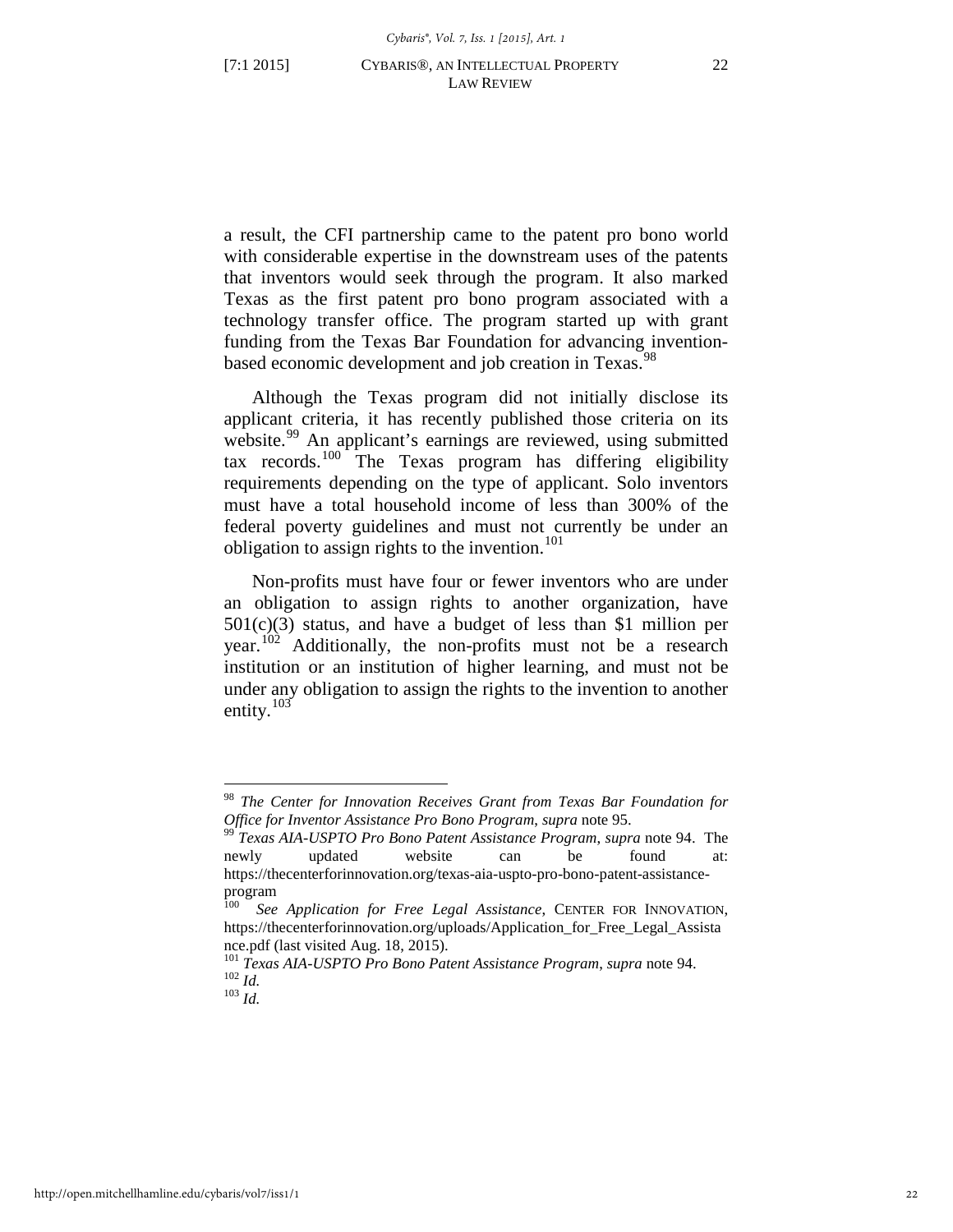Small businesses must have four or fewer inventors who are under an obligation to assign the rights to another organization, where all inventors have a current household income of less than 300% of the federal poverty guidelines, had a total gross income of less than \$150,000 in the preceding calendar year, expect a total gross income of less than \$150,000 in the current calendar year, and are not currently under an obligation to assign the rights to the invention to another entity.<sup>104</sup>

Importantly, the program may disqualify an applicant whose inventor has been listed on more than four previous USPTO applications or U.S. patents.<sup>[105](#page-23-1)</sup>

The program requires applicants to perform an initial patent search of their respective inventions, as well as to complete a training video on the USPTO's website.<sup>[106](#page-23-2)</sup> The program charges an administrative fee for entry into the program.<sup>[107](#page-23-3)</sup>

*2. Ohio*

Soon after the Texas program expanded the scope of patent pro bono to include commercialization-oriented technology transfer partners, a new program in Ohio expanded it to include the law school community. In 2013, the IP Venture Clinic of the Case Western Reserve University School of Law began offering patent

 $104$  *Id.* 

<span id="page-23-2"></span><span id="page-23-1"></span><span id="page-23-0"></span><sup>105</sup> *Id.*<br><sup>105</sup> *Id. See id.*; Shekar Rao, America Invents Act Pro Bono Assistance PROGRAM: STATE BAR OF TEXAS ADVANCED IP LAW COURSE 13 (2014), *available at*

<span id="page-23-3"></span>http://www.texasbarcle.com/Materials/Events/12716/161828\_01.pdf. 107 \$50 for solo inventors, \$100 for non-profits, and \$150 for small businesses. *Texas AIA-USPTO Pro Bono Patent Assistance Program*, *supra* note [94.](#page-21-0)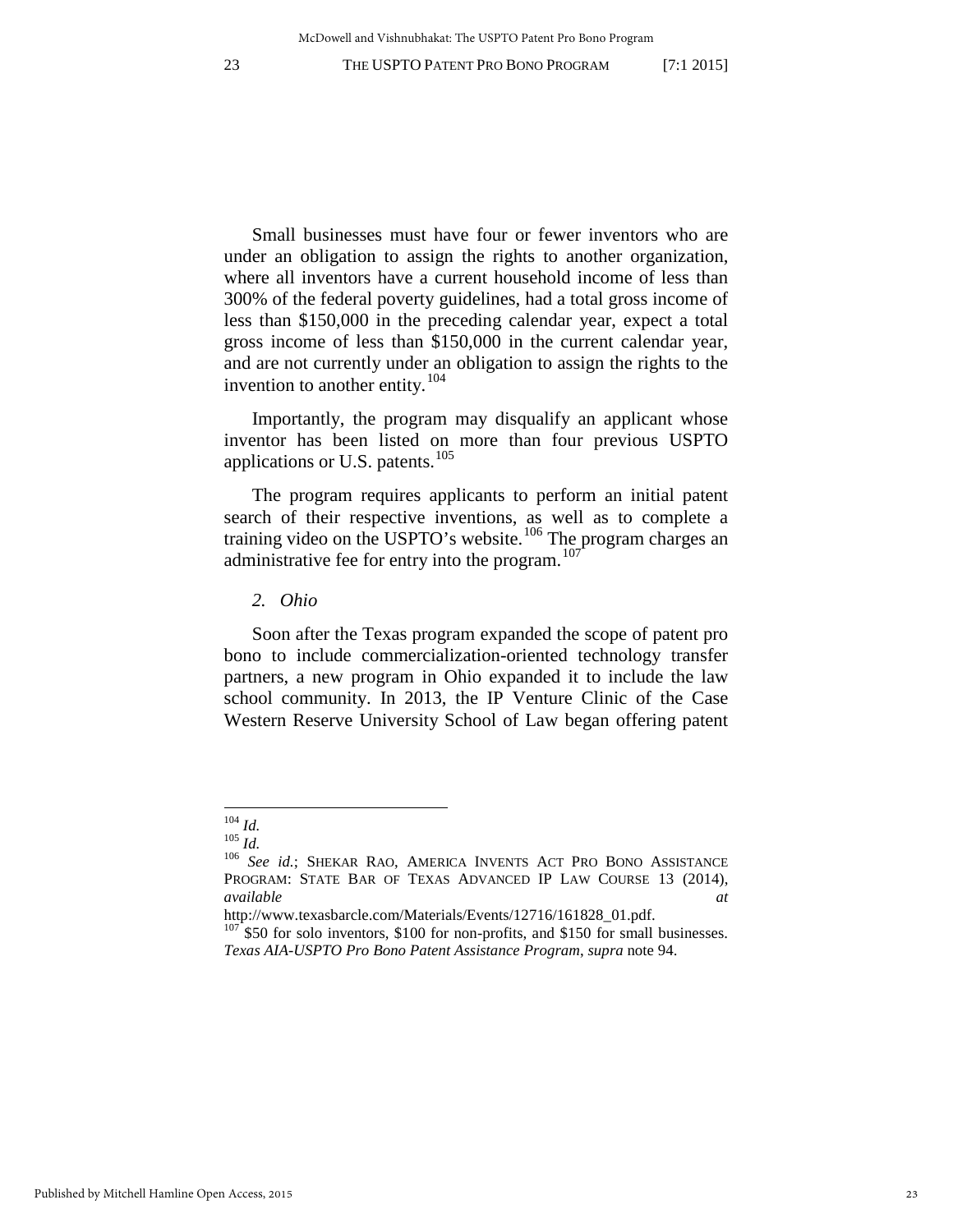$\overline{a}$ 

<span id="page-24-0"></span>pro bono assistance to underserved Ohio inventors.<sup>[108](#page-24-1)</sup> Per the national norm, the Ohio program sets its income threshold at 300% of the federal poverty guidelines.[109](#page-24-2) The program also requires applicants to complete a training video on the USPTO's website and charges no fee for participation in the clinic.<sup>[110](#page-24-3)</sup> The program also screens "new ventures" (small businesses) using a revenue, investment, and income basis.<sup>[111](#page-24-4)</sup>

<span id="page-24-7"></span>Because it is based in a legal clinic setting, the Ohio program has also added a natural second step to its pro bono operations. Initially, the clinic itself performs administrative functions including all the intake, screening, and referral of applicants.<sup>[112](#page-24-5)</sup> Yet while the IP Venture clinic retains much of the patent prosecution work for itself, it does refer some matters to outside volunteer attorneys for filing and prosecution.<sup>[113](#page-24-6)</sup> Notably, law students have assisted many "new ventures" in pre-engagement

<span id="page-24-1"></span><sup>108</sup> *IP Venture Clinic is a 'New Economic Force'*, CASE W. RES. U. SCH. OF L., (Nov. 14, 2014),

http://law.case.edu/Home/Trending/tabid/820/vw/1/ItemID/325/Default.aspx. 109 *IP Venture Clinic*, CASE W. RES. U. SCH. OF L.,

<span id="page-24-2"></span>http://www.law.case.edu/Academics/AcademicCenters/LTA/IPVentureClinic.as px (last visited Aug. 18, 2015) ("The IPVC works with a limited number of early stage entrepreneurs that do not have the financial resources to cover the cost of obtaining legal counsel."). Ohio applies the standards of the Federal Circuit Bar Association. *See Pro Bono Service Request Form*, FED. CIR. B. ASS'N, https://secure.www.fedcirbar.org/olc/pub/LVFC/event/showEventForm.jsp?for

<span id="page-24-3"></span>m\_id=131881 (last visited Aug. 18, 2015). 110 *IP Venture Clinic*, *supra* note [109;](#page-24-0) *see also CWRU's new Venture Clinic puts patents in reach of rookie inventors*, PLAIN DEALER (Nov. 14, 2015), http://www.cleveland.com/business/index.ssf/2014/11/cwru\_venture\_clinic\_puts

<span id="page-24-4"></span>paten.html .<br><sup>111</sup> *See* Email from Case Western Clinic Coordinator, Case Western Law University School of Law, to Jennifer McDowell, Pro Bono Coordinator, USPTO (on file with author).<br><sup>112</sup> *FAO*, CASE W. RES. U. SCH. OF L.,

<span id="page-24-5"></span>http://www.law.case.edu/Academics/AcademicCenters/LTA/IPVentureClinic/F AQ.aspx (last visited Aug. 18, 2015) [*hereinafter Case Western Clinic FAQ*].<br><sup>113</sup> *See IP Venture Clinic*, supra note [109](#page-24-0) (stating that "students will prepare . . .

<span id="page-24-6"></span>materials necessary to support investor discussions").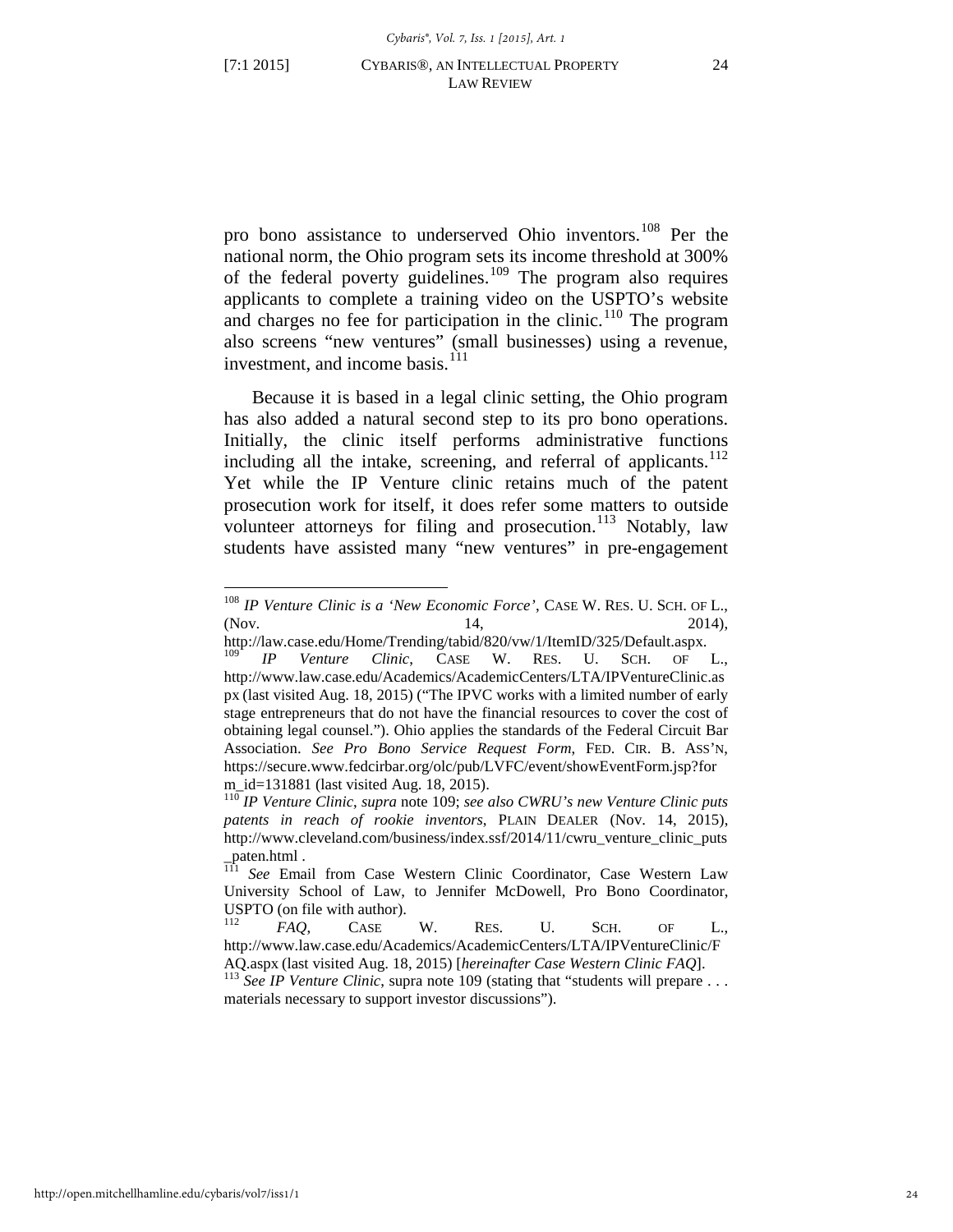counseling to assist the founders in reaching agreements on key issues prior to formally launching a business.

The Case Western clinic model for Ohio also benefits from a related USPTO program that has gained increasing prominence in the last two years: the Law School Clinic Certification Program.<sup>[114](#page-25-0)</sup> Clinic certification allows law students at participating schools to practice before the USPTO under clinical faculty supervision and to gain direct experience in drafting and filing applications for patents, trademarks, or both.[115](#page-25-1) Of the forty-two schools currently participating, six are certified for patent prosecution alone, nineteen are certified for trademark prosecution alone, and seventeen are certified for both.<sup>[116](#page-25-2)</sup>

The Clinic Certification Program's benefits to law students are a strong complement to the Pro Bono Program's benefits to lowincome inventors, particularly as it not only offers students IP practice experience, but also cultivates their broader acumen in business counseling and instills a professional commitment to pro bono service. As a result, other law schools have followed Case Western's lead in combining USPTO clinical certification with patent pro bono initiatives, including Indiana<sup>[117](#page-25-3)</sup> as well as the original program in Minnesota. $^{118}$  $^{118}$  $^{118}$ 

#### *3. Massachusetts*

Also in the fall of 2013, Massachusetts joined the pro bono circuit with a program launched by Volunteer Lawyers for the Arts

<span id="page-25-0"></span><sup>114</sup> *See Case Western Clinic FAQ*, *supra* note [112;](#page-24-7) Law *School Clinic Certification Program*, USPTO, http://www.uspto.gov/learning-andresources/ip-policy/public-information-about-practitioners/law-school-clinic-1 (last visited Aug. 18, 2015).<br> $^{115}$  *Id* 

<span id="page-25-4"></span><span id="page-25-3"></span><span id="page-25-2"></span><span id="page-25-1"></span><sup>115</sup> *Id.* <sup>116</sup> *See Id.* <sup>117</sup> *See infra* Part III.C.2. 118 *See infra* Part III.D.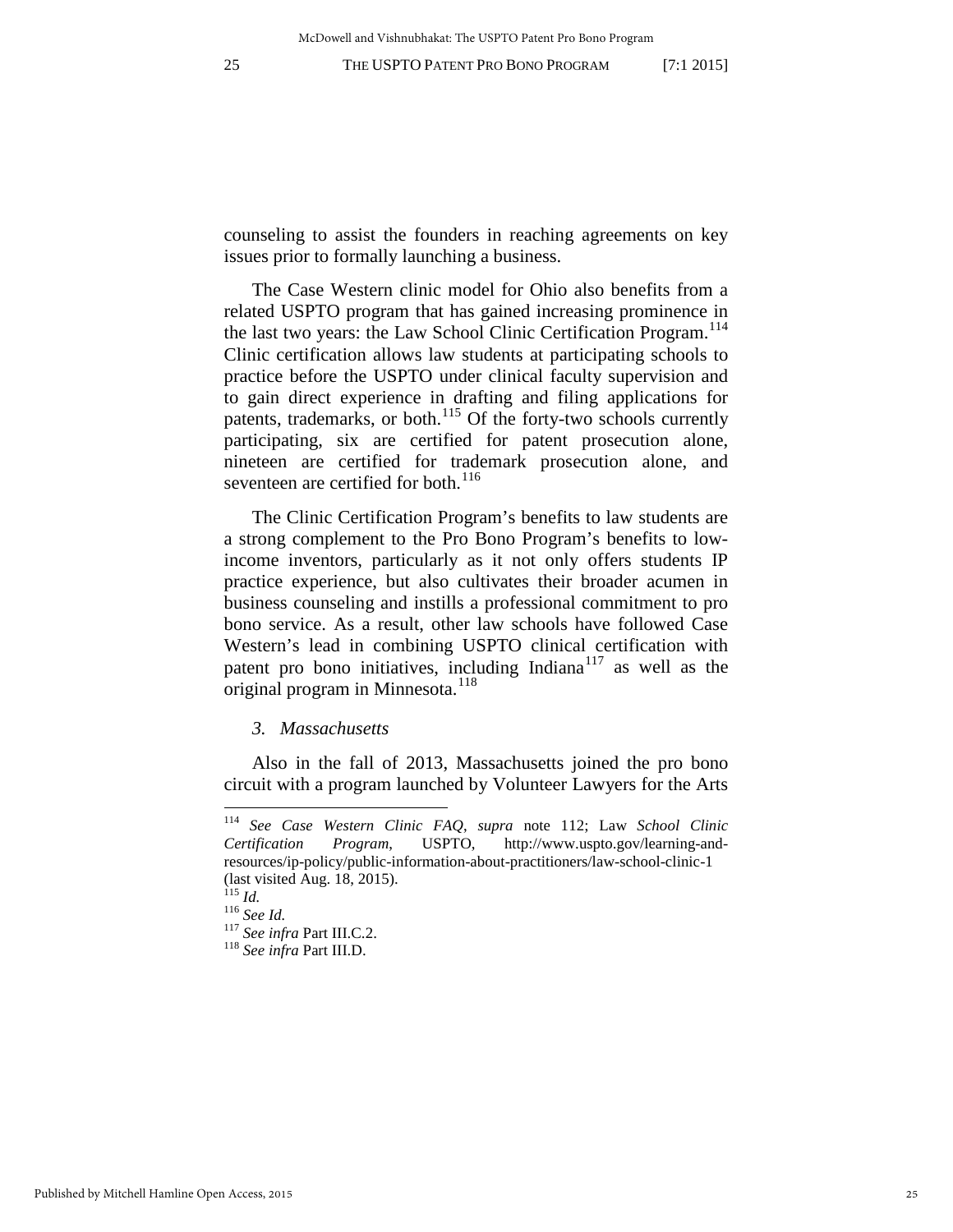<span id="page-26-0"></span>in partnership with the Boston Patent Lawyers Association.<sup>[119](#page-26-1)</sup> The program was supported locally by the Arts and Business Council of Greater Boston,[120](#page-26-2) a non-profit organization that provides legal and business services, as well as ongoing educational programs to creative communities in Massachusetts.<sup>[121](#page-26-3)</sup> The program uses an income threshold, though it is not publicly disclosed, and applicants must demonstrate financial eligibility by submitting tax  $d$ ocuments or equivalent financial information.<sup>[122](#page-26-4)</sup> The program charges a \$55 application fee, and applicants who complete the screening process are placed on a list that is sent to volunteer patent attorneys roughly once a month to initiate a pro bono client relationship.<sup>[123](#page-26-5)</sup> Attorneys and agents in good standing who are licensed to practice before the USPTO may volunteer for the program. [124](#page-26-6)

# *4. Greater Philadelphia*

The last pro bono program to come online in 2013 was in Greater Philadelphia. Created by the Philadelphia Volunteer Lawyers for the Arts, an initiative of the Arts and Business Council of Greater Philadelphia, the program began serving residents of eleven counties in and around Philadelphia and the Delaware Valley.<sup>[125](#page-26-7)</sup> Unlike previous regional programs, this has served a

<span id="page-26-1"></span><sup>119</sup> *Patent Pro Bono Program of New England*, ARTS & BUS. COUNCIL GREATER BOS., http://www.artsandbusinesscouncil.org/programs/patent-program.html (last visited Aug. 18, 2015).

<span id="page-26-2"></span><sup>120</sup> *Pro Bono*, BOS. PAT. L. ASS'N, http://www.bpla.org/?27 (last visited Aug. 18,  $2015$ ).

<span id="page-26-3"></span><sup>121</sup> *About Us*, ARTS & BUS. COUNCIL GREATER BOS., http://www.artsandbusinesscouncil.org/about-us.html (Aug. 18, 2015).<br>
<sup>122</sup> Patent Pro Bono Program of New England, supra note [119.](#page-26-0)<br>
<sup>123</sup> Id.<br>
<sup>124</sup> Id.<br>
<sup>125</sup> Arts + Business: The successful Philadelphia story, PHILA. B

<span id="page-26-4"></span>

<span id="page-26-5"></span>

<span id="page-26-7"></span><span id="page-26-6"></span><sup>2015),</sup> http://www.bizjournals.com/philadelphia/blog/guestcomment/2015/05/arts-business-the-successful-philadelphia-story.html ("[T]he Arts + Business Council has done this [pro bono] work under the umbrella of the Greater Philadelphia Chamber of Commerce . . . [which] represents over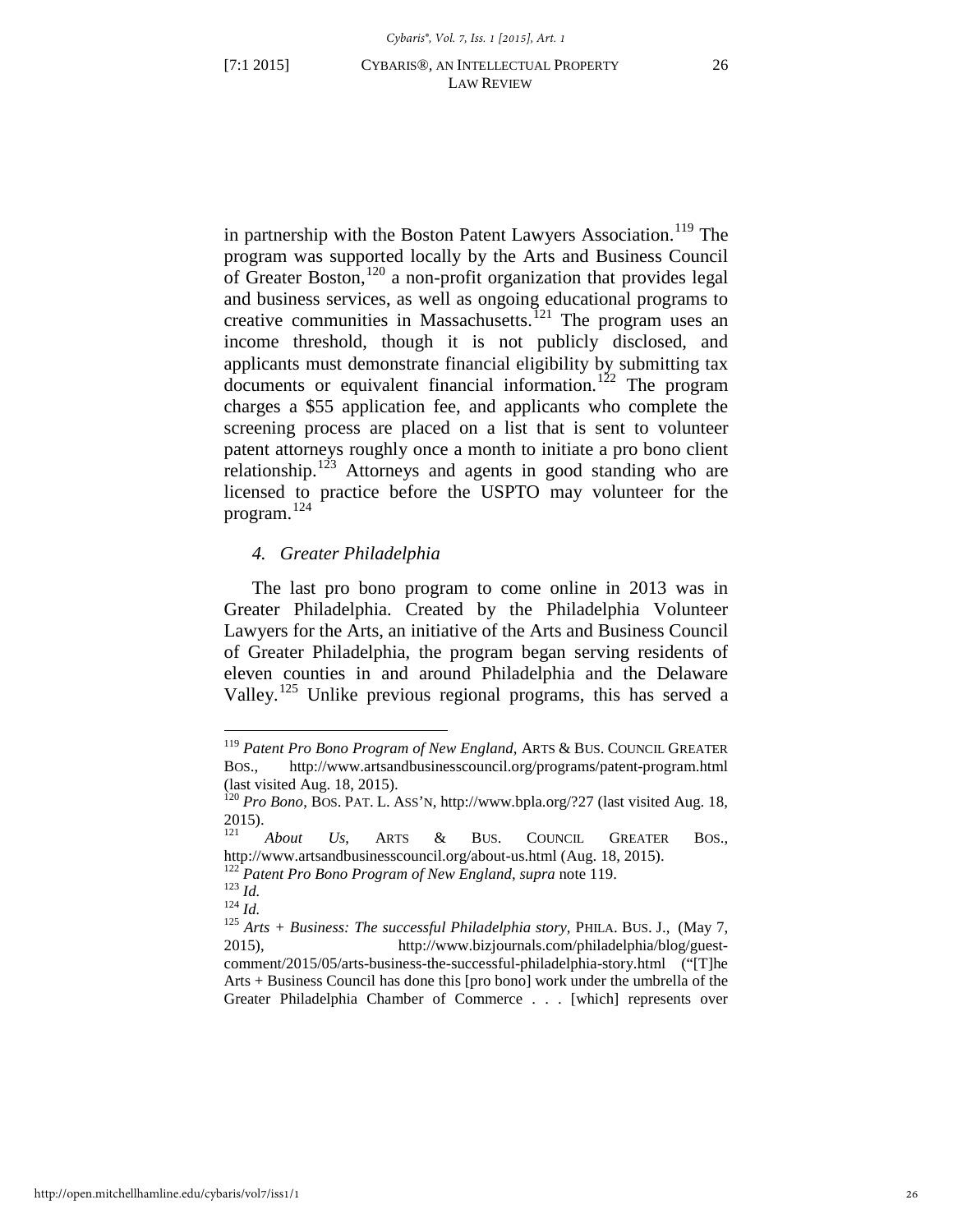limited geographic area across multiple states centered around Philadelphia. The program charges a nonrefundable \$50 administrative fee, though a hardship waiver is available for applicants earning less than 187.5% of the federal poverty guidelines or have other extenuating circumstances.<sup>[126](#page-27-0)</sup>

Unlike other programs that utilize the federal poverty guidelines, the Philadelphia criteria are only based loosely on the 300% level. Specifically, the program accepts requests for assistance both from individuals whose gross income is \$35,000 or less per year (or \$55,000 for a married couple or cohabitating couple), with a \$3,000 credit per dependent.<sup>[127](#page-27-1)</sup> Groups of individuals are also accepted, provided each member's individual gross income falls below the threshold standard.<sup>[128](#page-27-2)</sup> Nonprofits with an annual operating budget of less than \$1 million per year may also apply.[129](#page-27-3) Inventors must complete a training video on the USPTO's website.<sup>[130](#page-27-4)</sup> Volunteer patent attorneys in the program are required to take a three-hour course of continuing legal education (CLE) covering best practices for pro bono attorneys.<sup>[131](#page-27-5)</sup>

<span id="page-27-6"></span><sup>600,000</sup> employees in eleven counties of Pennsylvania, New Jersey, and Delaware that make up the Greater Philadelphia region.").

<span id="page-27-0"></span><sup>126</sup> *PVLA Application Fee Hardship Policy,* ARTS & BUS. COUNCIL PHILA., http://www.artsandbusinessphila.org/pvla/documents/PVLAHardshipPolicyand WaiverFY12.pdf (last visited Aug. 18, 2015).

<span id="page-27-1"></span><sup>127</sup> *Frequently Asked* Questions, ARTS & BUS. COUNCIL PHILA., http://www.artsandbusinessphila.org/pvla/pvlafaq.asp (last visited Aug. 18, 2015).

<span id="page-27-3"></span><span id="page-27-2"></span><sup>128</sup> *Id.* 

<span id="page-27-5"></span><span id="page-27-4"></span><sup>&</sup>lt;sup>130</sup> Patent Pro Bono Program, ARTS & BUS. COUNCIL GREATER PHILA., http://www.artsandbusinessphila.org/pvla/patentprobono.asp (last visited Aug. 18, 2015) [*hereinafter Philadelphia Patent Pro Bono Program*]. 131 *Id.*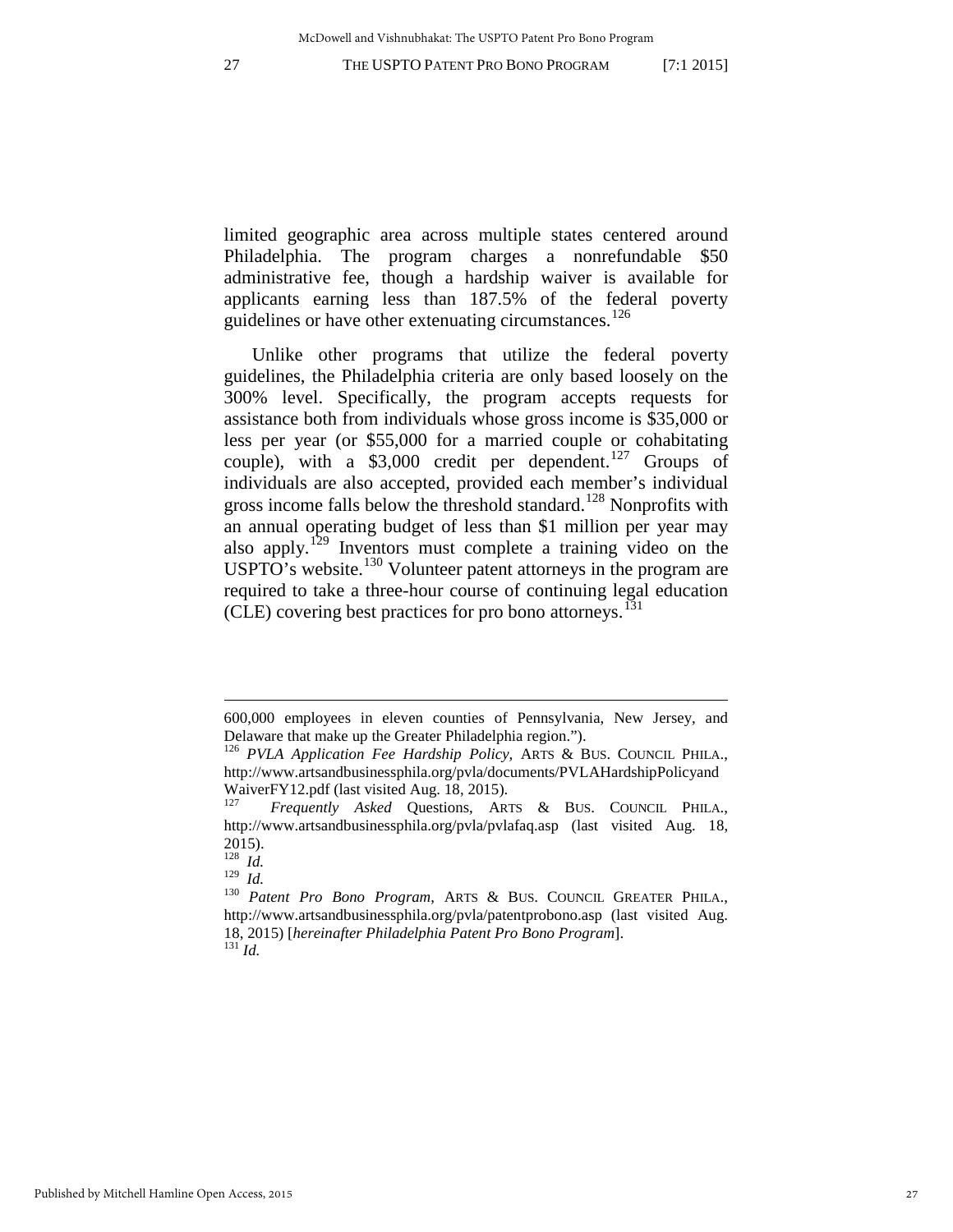# <span id="page-28-1"></span><span id="page-28-0"></span>*5. The Carolinas*

The Carolinas brought a pro bono program online in May 2014, organized by the North Carolina Bar Association as the North Carolina Lawyers for Entrepreneurs Assistance Program, or NC LEAP.<sup>[132](#page-28-2)</sup> Serving residents of North and South Carolina, the program provides free legal services to low-wealth entrepreneurs, small businesses, and established non-profits that are in the process of starting or expanding their businesses. $^{133}$  $^{133}$  $^{133}$  The NC LEAP program screens clients without charging an administrative fee and requires that volunteer attorneys have at least three years of experience practicing patent law before the USPTO.<sup>[134](#page-28-4)</sup> Initially, the program set its income limit at 80% of the state-established poverty guidelines, which varied by the county in which the inventor resided.<sup>[135](#page-28-5)</sup> More recently, however, the program has increased the threshold—to allow more inventors to qualify for assistance—by raising the limit to 300% of the federal poverty guidelines. $136$ 

A unique aspect of the NC LEAP program is that volunteer attorneys often do not file the patent application for the client. Instead, the client is directly responsible for making all USPTO filings and responses to Office Actions and does so with the attorney's assistance.[137](#page-28-7) To encourage wider participation by the

<span id="page-28-2"></span><sup>132</sup> *Inventor Assistance Program Expands Into Tennessee*, N.C. BAR. ASS'N, http://www.ncbar.org/news/patent-pro-bono-program-expands-into-tennessee/ (last visited Aug. 18, 2015) ("The Inventor Assistance Program was launched in North Carolina on May 5, 2014.").

<span id="page-28-4"></span><span id="page-28-3"></span><sup>133</sup> *Frequently Asked Questions*, N.C. BAR ASS'N, http://www.ncbar.org/publicresources/nc-leap/faqs/ (last visited Aug. 18, 2015) [*hereinafter N.C. Bar FAQ*] <sup>134</sup> N.C. INVENTORS ASSISTANCE PROGRAM GUIDE (on file with the USPTO).<br><sup>135</sup> *Id.*<br><sup>136</sup> *N.C. Bar FAQ, supra* note [133.](#page-28-0)<br><sup>137</sup> N.C. INVENT

<span id="page-28-7"></span><span id="page-28-6"></span><span id="page-28-5"></span>not[e 134.](#page-28-1)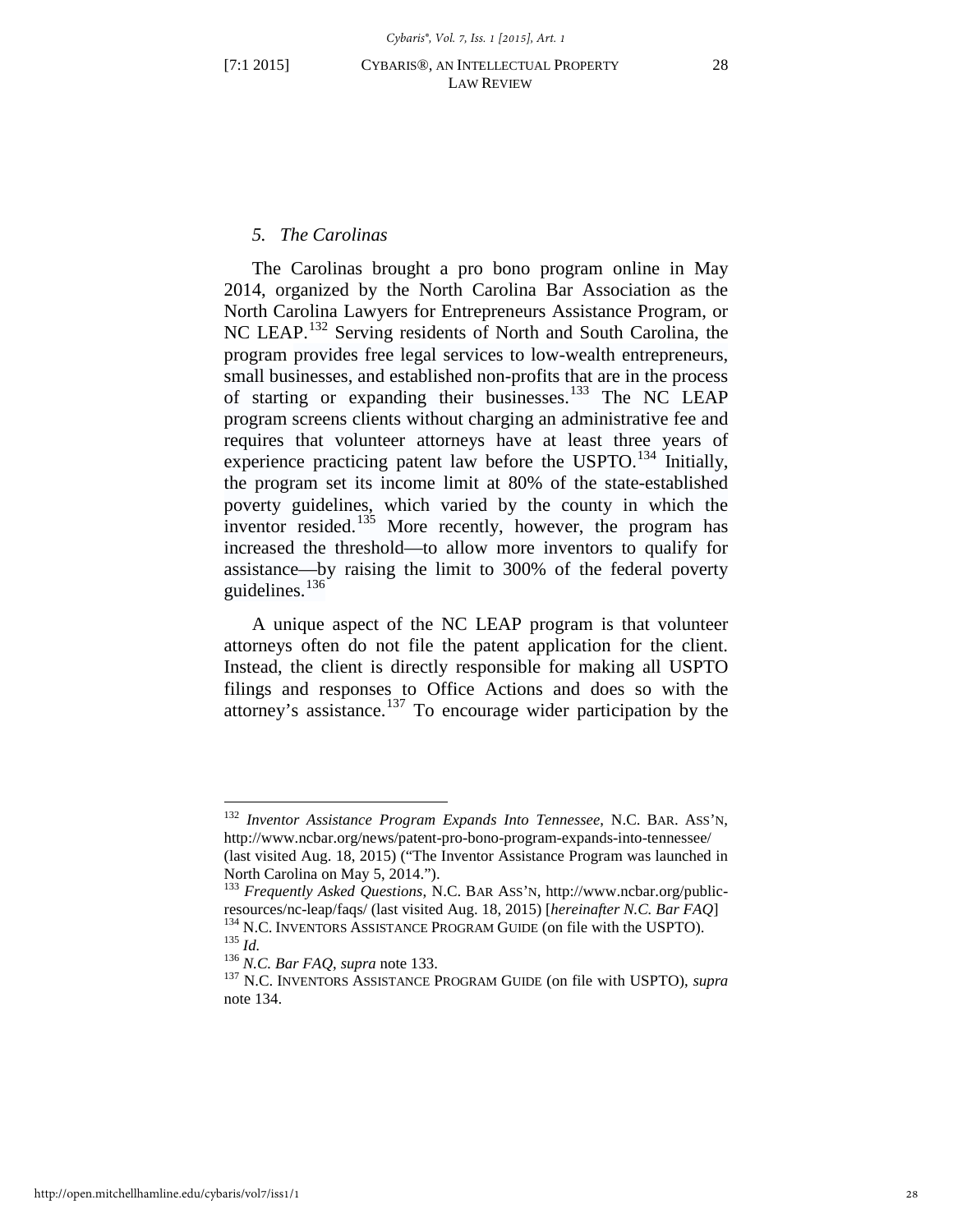state bar, the NC LEAP program also provides professional liability insurance coverage to volunteer lawyers.<sup>[138](#page-29-0)</sup>

# <span id="page-29-7"></span>*6. New York*

In 2014, New York created its pro bono assistance program, run by the New York Volunteer Lawyers for the Arts.<sup>[139](#page-29-1)</sup> In line with the predominant approach, the New York program serves primarily "those innovators who believe they have a novel invention but have not yet filed for a patent."<sup>[140](#page-29-2)</sup> Yet on a case-bycase basis, the program also assists patent applicants who have filed a patent application and have received an Office Action.<sup>[141](#page-29-3)</sup> The New York program financially screens applicants by requiring them to provide an affidavit of income and bank statements from their primary checking account for the previous twelve months.<sup>[142](#page-29-4)</sup>

Four types of applicants may request assistance in the NY Pro Bono Patent Program: individuals, for-profit entities and partnerships, non-profit unincorporated entities, and non-profit  $\frac{1}{4}$  incorporated entities.<sup>[143](#page-29-5)</sup> The program charges an administrative fee that depends upon the status of the entity filing the request.<sup>[144](#page-29-6)</sup> Applicants who qualify for the program consult with a program

<sup>138</sup> *Id.*

<span id="page-29-1"></span><span id="page-29-0"></span><sup>139</sup> *VLA Patent Pro Bono Program*, N.Y. VOLUNTEER LAWS. FOR ARTS, http://www.vlany.org/legalservices/patent\_program.php (last visited Aug. 18,  $^{2015)}$ .<br><sup>140</sup> *Id.* 

<span id="page-29-4"></span><span id="page-29-3"></span><span id="page-29-2"></span><sup>141</sup> *Id.*<br><sup>141</sup> *Id. VLA Frequent Asked Questions*, N.Y. VOLUNTEER LAWS. FOR ARTS, http://www.vlany.org/aboutus/vla\_faq.php (Aug. 18, 2015). 143 *VLA Online Intake Forms*, N.Y. VOLUNTEER LAWS. FOR ARTS,

<span id="page-29-5"></span>http://www.vlany.org/legalservices/online\_intake\_form.php (last visited Aug. 18, 2015).

<span id="page-29-6"></span><sup>144</sup> *Individual, Artist and Attorney Membership*, N.Y. VOLUNTEER LAWS. FOR ARTS, http://www.vlany.org/supportvla/indmem.php (last visited Aug. 18, 2015).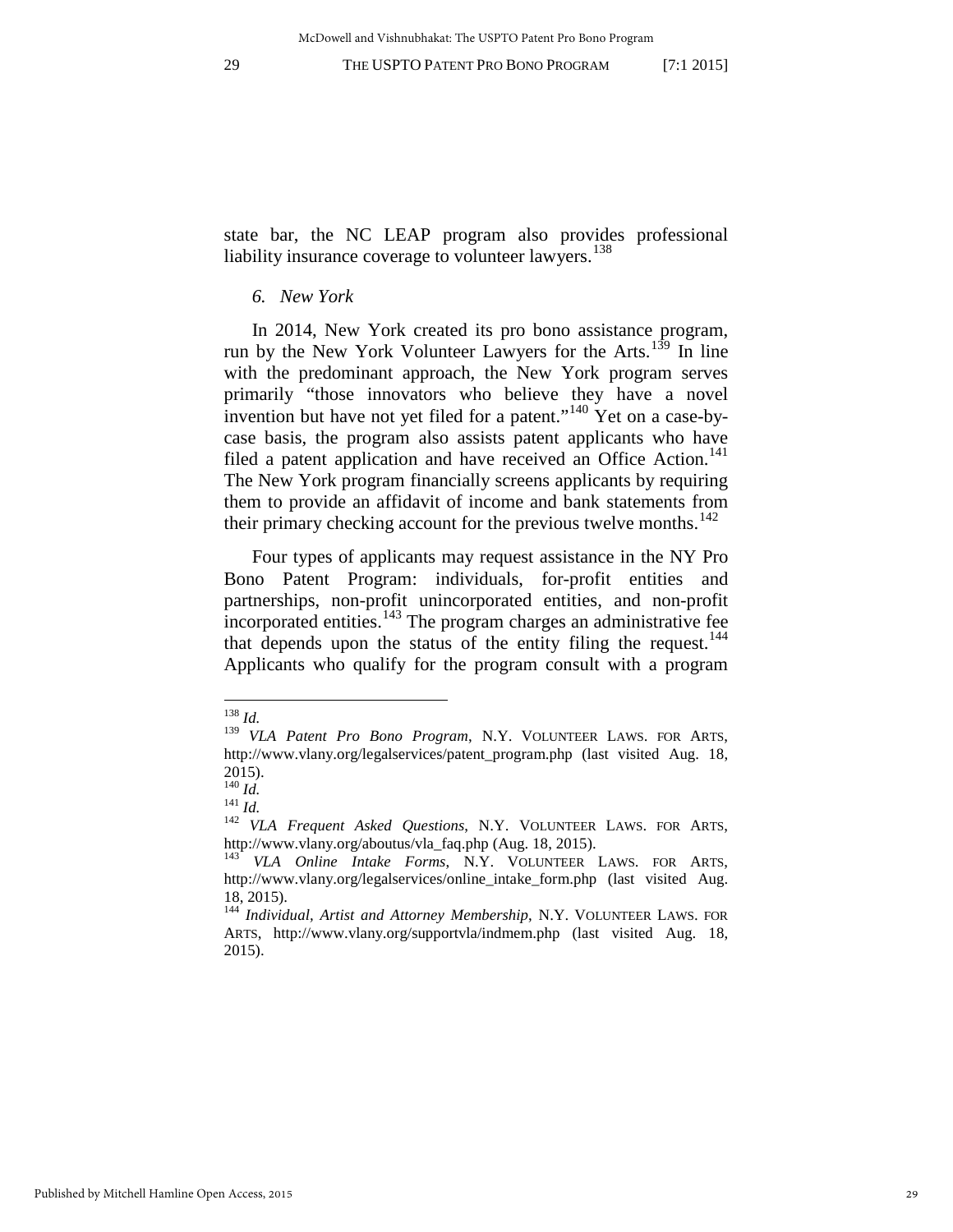staff attorney and are placed on a case list for referral to a volunteer patent attorney.[145](#page-30-0) Over 90% of the applicants on the case list are matched with patent counsel.<sup>[146](#page-30-1)</sup>

The New York program accepts volunteer attorneys who have completed a short orientation course on the program, its requirements, and its procedures.<sup>[147](#page-30-2)</sup> Volunteer lawyers must be covered by their own legal malpractice insurance policy or that of their employers.<sup>[148](#page-30-3)</sup> Moreover, attorneys who have been admitted to practice for less than three years must find their own supervising attorney.[149](#page-30-4) Interestingly, the New York program is approved to provide CLE credit to attorneys who provide pro bono legal services through the program.<sup>[150](#page-30-5)</sup> With few exceptions, eligible pro bono activity is limited to legal services that are performed within New York to clients who are otherwise unable to afford counsel.<sup>[151](#page-30-6)</sup>

# *7. Michigan*

<span id="page-30-9"></span>In late 2014, Michigan began receiving patent pro bono services through a program established by two groups within the State Bar of Michigan: the Pro Bono Initiative and the IP Law Section.<sup>[152](#page-30-7)</sup> The program requires that applicants earn a gross income of 200% or less of the federal poverty guidelines and have less than \$5,000 in liquid assets.<sup>[153](#page-30-8)</sup> This income threshold is, by mandate, the same as other pro bono programs operated by the

<span id="page-30-0"></span><sup>&</sup>lt;sup>145</sup> *VLA Patent Pro Bono Program, supra* note 139.<br><sup>146</sup> *Id.* New Attorney Orientations, N.Y. VOLUNTEER LAWS. FOR ARTS,

<span id="page-30-2"></span><span id="page-30-1"></span>http://www.vlany.org/legalservices/orientations.php (last visited Aug. 18, 2015).  $\int_{149}^{148}$ *Id.* 

<span id="page-30-5"></span><span id="page-30-4"></span><span id="page-30-3"></span><sup>&</sup>lt;sup>150</sup> See CLE Credit for Pro Bono Work, N.Y. VOLUNTEER LAWS. FOR ARTS, http:/[/www.vlany.org/legalservices/clecredit.php](http://www.vlany.org/legalservices/clecredit.php) (last visited Aug. 18, 2015).

<span id="page-30-8"></span><span id="page-30-7"></span><span id="page-30-6"></span><sup>151</sup>*Id.* <sup>152</sup> *Michigan Pro Bono Patent Project*, STATE BAR OF MICH., http://www.connect.michbar.org/iplaw/patent (last visited Aug. 18, 2015). <sup>153</sup> *Id.*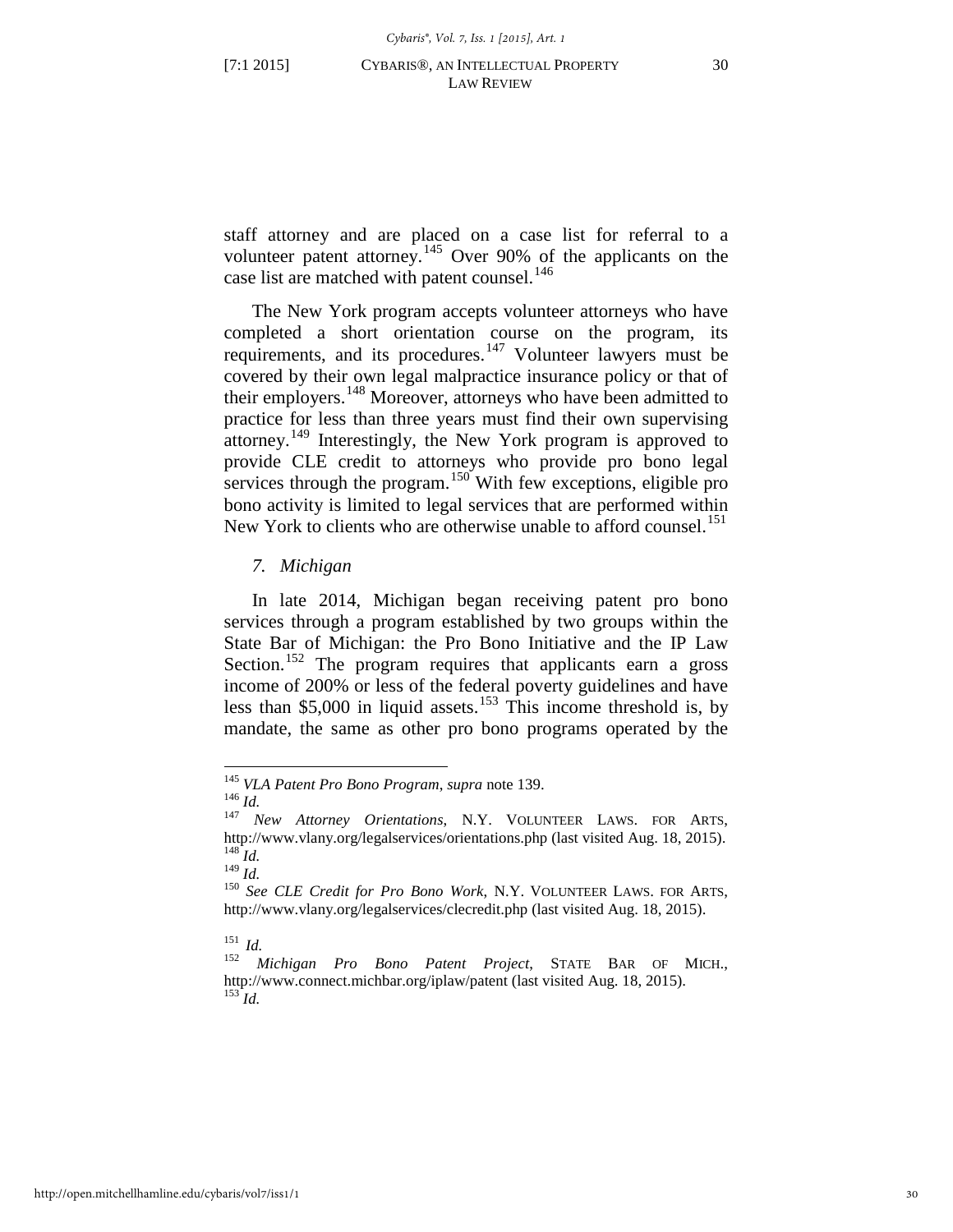state bar.<sup>[154](#page-31-0)</sup> The program also requires applicants to file a provisional application with the USPTO prior to entry into the program.[155](#page-31-1)

The intake, screening, and referral process itself is administered by the State Bar of Michigan.<sup>[156](#page-31-2)</sup> The program is funded entirely by bar dues paid by attorneys licensed to practice law in Michigan.<sup>[157](#page-31-3)</sup> Unlike many other programs that accept volunteer services from USPTO-registered practitioners—whether attorneys or agents—the Michigan program does not allow patent agents to volunteer.<sup>[158](#page-31-4)</sup>

*8. Georgia* 

Around the same time in late 2014, the Georgia program also began accepting inventor requests for pro bono assistance. Run by the Georgia Lawyers for the Arts, the program is styled the Pro Bono Assistance and Training for Entrepreneurs and New, Talented, Solo inventors (PATENTS) program.[159](#page-31-5) Applicants are required to pay an administrative fee—\$50 for solo inventors, \$100

<span id="page-31-0"></span><sup>&</sup>lt;sup>154</sup> *E.g.*, Memorandum from Robert Mathis to Michigan Litigation Assistance Partnership Project (May 20, 2014), *available at*  http://www.michbar.org/file/programs/pdfs/TaxReferralProcess.pdf.

<span id="page-31-3"></span><span id="page-31-2"></span><span id="page-31-1"></span><sup>155</sup> *Michigan Pro Bono Patent Project*, *supra* note [152.](#page-30-9) 156 *See id.* <sup>157</sup> *See* AN ASSESSMENT OF PRO BONO IN MICHIGAN, 1–2 (Feb. 2013) *available at* http://www.michbar.org/file/programs/pdfs/probonoreport2013.pdf (stating that "[l]egal aid organizations funded by the [Michigan State Bar Foundation] or affiliated with the Access to Justice Fund are expected to engage pro bono lawyers and their work.").

<span id="page-31-4"></span><sup>158</sup> *Patent Pro Bono Attorney Registration,* ST. B. MICH., https://michbar.wufoo.com/forms/patent-pro-bono-attorney-registration/ (last visited Aug. 18, 2015).

<span id="page-31-5"></span><sup>159</sup> *Inventor Information*, GA. LAWS. FOR ARTS, http://www.glarts.org/patents/ (last visited Aug. 18, 2015).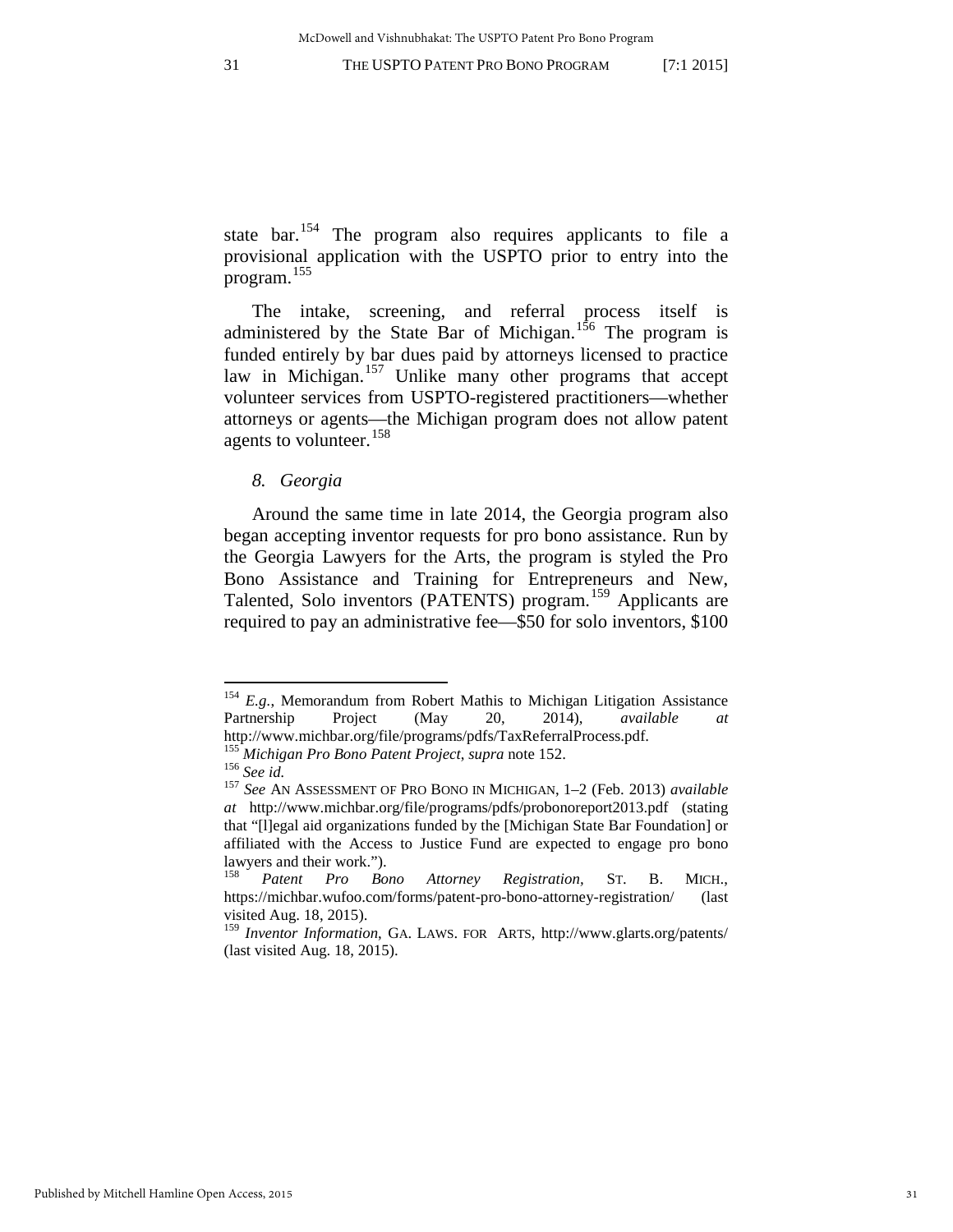<span id="page-32-6"></span>for non-profits, and \$150 for small businesses—after the intake appointment and prior to placement with an attorney.<sup>[160](#page-32-0)</sup>

The Georgia PATENTS program has differing eligibility requirements depending on the type of applicant. Solo inventors must have a total household income of less than 300% of the federal poverty guidelines and must not currently be under an obligation to assign rights to the invention.<sup>[161](#page-32-1)</sup>

Non-profits must have four or fewer inventors who are under an obligation to assign right to another organization, have  $501(c)(3)$  status, have a budget of less than \$1 million per year, must not be a research institution or an institution or higher learning, and must not be under any obligation to assign the rights to the invention to another entity.<sup>[162](#page-32-2)</sup>

Small businesses must have four or fewer inventors who are under an obligation to assign the rights to an organization, where all inventors have a current household income of less than 300% of the federal poverty guidelines, had a total gross income of less than \$150,000 in the preceding calendar year, expect a total gross income of less than \$150,000 in the current calendar year, and are not currently under an obligation to assign the rights to the invention to another entity.<sup>[163](#page-32-3)</sup> Importantly, the program may disqualify an applicant whose inventor has been listed on more than four previous USPTO applications or U.S. patents.<sup>[164](#page-32-4)</sup> Acceptance into the Georgia program also requires a good-faith belief that the relevant invention constitutes novel and non-obvious subject matter that has been reduced to practice.<sup>[165](#page-32-5)</sup>

<span id="page-32-5"></span>

<span id="page-32-1"></span><span id="page-32-0"></span><sup>160</sup> *Georgia Patents Program Qualifications*, GA. LAWS. FOR ARTS, http://www.glarts.org/patents/inventors/ (last visited Aug. 18, 2015).<br>
<sup>161</sup> *Id.*<br>
<sup>162</sup> *Id.*<br>
<sup>163</sup> *Id.* (citing 37 C.F.R. § 1.29 (2014).<br>
<sup>165</sup> *Id.* 

<span id="page-32-3"></span><span id="page-32-2"></span>

<span id="page-32-4"></span>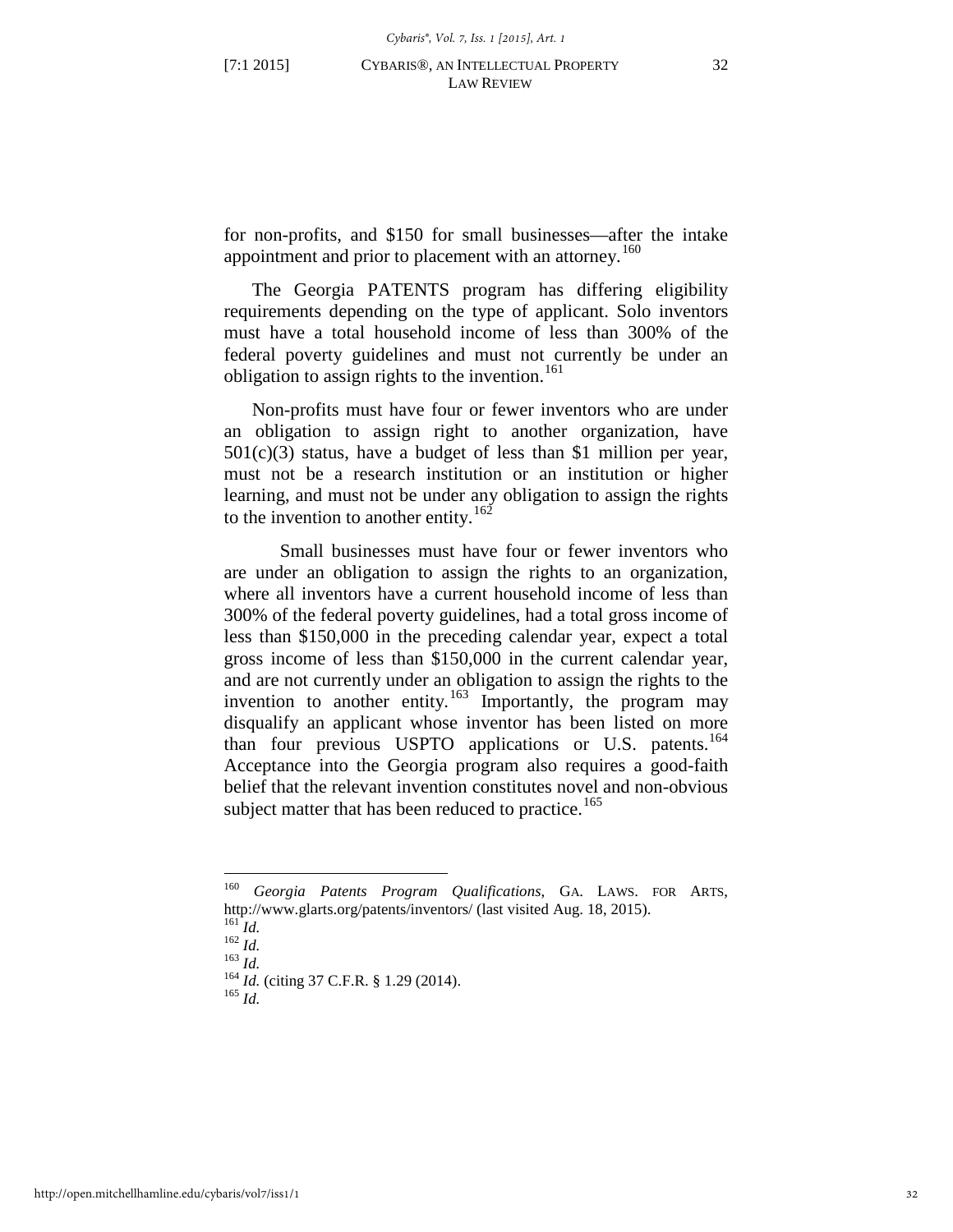Additionally, applicants must have completed an approved patent training seminar.[166](#page-33-0) Moreover, prior to acceptance into the program, applicants must complete a prior art search and provide the program with between three and ten prior art references identified through the search.<sup>[167](#page-33-1)</sup> In this regard, the Georgia program reflects a more well-developed view of patent pro bono infrastructure that builds on the approaches of other regional programs, particularly with the refined intake and screening process suited to local needs.

As for providing services, the program accepts volunteer patent attorneys as well as patent agents.<sup>[168](#page-33-2)</sup> It also provides malpractice coverage for in-house counsel representing a case referred through the program, though it requires attorneys in law firms to use their firms' respective professional liability policies.<sup>[169](#page-33-3)</sup>

# *C. Latest Additions: 2015*

 $\overline{a}$ 

Before 2015, patent pro bono programs were coming online at a rate of about four new programs per year. The first part of 2015, however, has already exceeded that trend with five new programs and startup efforts in several more. As the number of states with access to a patent pro bono program more than doubled in the last half of 2014, the first half of 2015 rounds out the USPTO's efforts to provide every state with access to a patent pro bono program.

<span id="page-33-0"></span><sup>&</sup>lt;sup>166</sup> *Id.* Although the USPTO video training is the only approved course for this purpose as of this writing, the Georgia Lawyers for the Arts program anticipates additional approved courses will be coming soon. *See Upcoming Seminars*, GA. LAWS. FOR ARTS, http://glarts.org/upcomingevents/seminars/ (last visited Aug. 18, 2015).

<span id="page-33-2"></span><span id="page-33-1"></span><sup>&</sup>lt;sup>167</sup> *Georgia Patents Program Qualifications*, *supra* note 160.<br><sup>168</sup> *Id. Legal Melurteen Posistration GA LAW* 

<span id="page-33-3"></span><sup>169</sup> *Legal Volunteer Registration*, GA. LAWS. FOR ARTS, https://glarts.formstack.com/forms/legalvolunteer (last visited Aug. 18, 2015).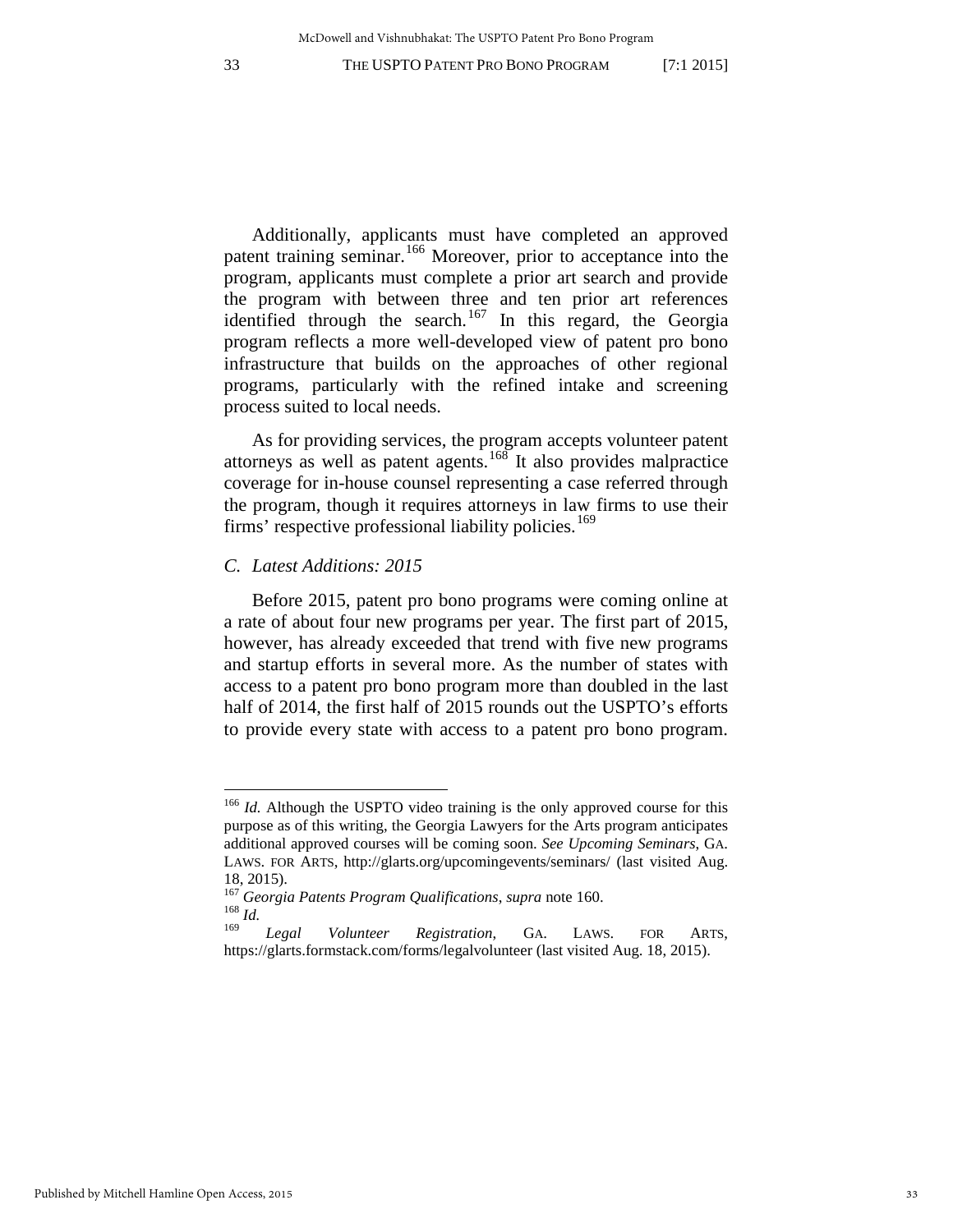On August 6, 2015, the President announced that the Patent Pro Bono Program now extends to all 50 states.<sup>[170](#page-34-0)</sup>

# *1. The Midwest*

Similar to the Greater Philadelphia program's coverage of multiple neighboring states, the Midwest regional program began operating in February 2015 to serve its home base of Missouri, as well as Nebraska, Kansas, Oklahoma, and Arkansas.<sup>[171](#page-34-1)</sup> The program is administered by Gateway VMS, an entrepreneur support organization in St. Louis that offers business-mentoring services to early-stage innovators.<sup>[172](#page-34-2)</sup> In this regard, the Midwest program is the first patent pro bono initiative focused specifically on the start-up community.

The program requires an income equal to or less than 300% of the federal poverty guidelines and a basic knowledge of the patent process, which can be demonstrated through evidence of the prior filing of a provisional or nonprovisional application or by completing the USPTO's online training course.<sup>[173](#page-34-3)</sup> The program charges no administrative fee.<sup>[174](#page-34-4)</sup> An initial patentability screening is available through the Entrepreneurship and Intellectual Property Clinic at Washington University in St. Louis School of Law.<sup>[175](#page-34-5)</sup>

<span id="page-34-0"></span><sup>&</sup>lt;sup>170</sup> Fact Sheet, President Obama Announces New Commitments from Investors, Companies, Universities, and Cities to Advance Inclusive Entrepreneurship at First-Ever White House Demo Day (Aug. 4, 2014), *available at*  https://www.whitehouse.gov/the-press-office/2015/08/04/fact-sheet-presidentobama-announces-new-commitments-investors-companies. <sup>171</sup> *See About Patent Pro Bono*, PAT. PRO BONO,

<span id="page-34-1"></span>http://patentprobono.com/about/ (last visited Aug. 18, 2015). <sup>172</sup> *See GVMS*, GATEWAYVMS, http://gvms.ite-stl.org/wordpress/?page\_id=7G

<span id="page-34-2"></span><sup>(</sup>last visited Aug. 18, 2015).

<span id="page-34-3"></span><sup>173</sup> *See Guidelines*, PAT. PRO BONO, http://www.patentprobono.com/guidelines/ (last visited Aug. 20, 2015).<br> $174$  See id.

<span id="page-34-4"></span>

<span id="page-34-5"></span><sup>&</sup>lt;sup>175</sup> See id.; see also Entrepreneurship and Intellectual Property Clinic, WASH. U. L., http://law.wustl.edu/clinicaled/pages.aspx?id=6835 (last visited Aug. 20, 2015).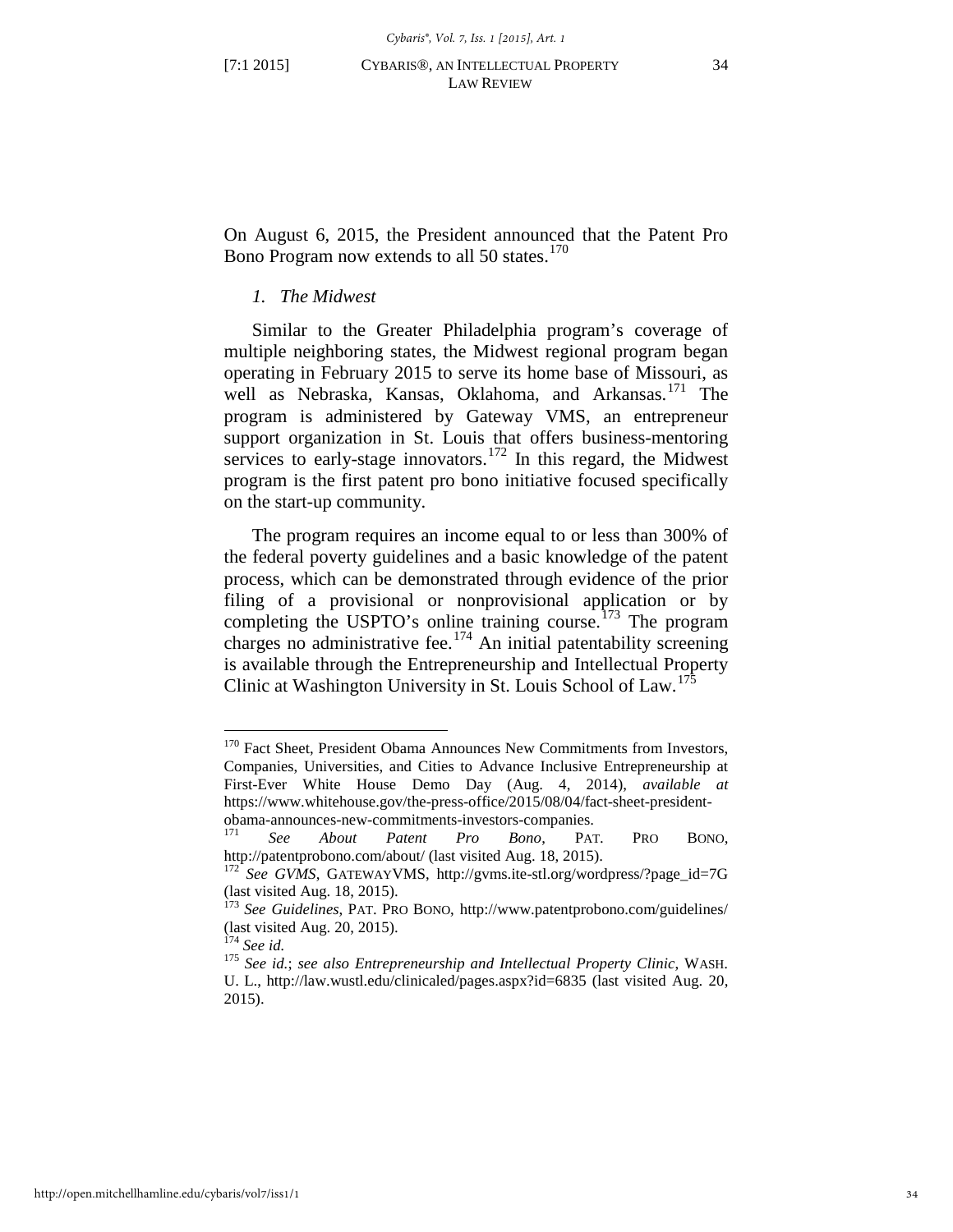# *2. Indiana*

More availability in the Midwest region also came in early 2015 to Indiana, when the Patent Connect program began offering patent pro bono services to that state's residents.<sup>[176](#page-35-0)</sup> The program is administered by the Indiana University Maurer School of Law and the Center for Intellectual Property Research.[177](#page-35-1) The Center for Intellectual Property Research was itself established in 2010 to oversee all aspects of intellectual property law education at IU's law school<sup>[178](#page-35-2)</sup> and is certified for both patents and trademarks under the USPTO's Law School Clinic Certification Program.<sup>[179](#page-35-3)</sup>

Indiana's requirements are similar to those in Texas and Georgia.<sup>[180](#page-35-4)</sup> Inventors applying to the program must have an income of less than 300% of the federal poverty guidelines and must not be obligated to assign the rights to the invention.<sup>[181](#page-35-5)</sup> Nonprofit firms must have four or fewer inventors who are under an obligation to assign rights to the organization, have  $501(c)(3)$ status, have a budget of less than \$1 million per year, not be a research institution or an institution of higher learning, and not be

<span id="page-35-0"></span><sup>176</sup> *See Launch Event Date Set for the IP Clinic and Patent Connect for Hoosiers*, CENTER FOR INTELL. PROP. RES. MAURER SCH. L., (July 27, 2015), http://ip.indiana.edu/launch-event-date-set-for-the-ip-clinic-and-patent-connectfor-hoosiers/. 177 *See Maurer School of Law IP Clinical Program Certified for Pro Bono* 

<span id="page-35-1"></span>*Practice Before U.S. Patent Office*, IND. U. BLOOMINGTON (July 31, 2014), http://news.indiana.edu/releases/iu/2014/07/iu-maurer-ip-program-certified-byuspto.shtml

<span id="page-35-2"></span><sup>178</sup> *See Our Mission*, IND. U. BLOOMINGTON, http://www.ip.indiana.edu/ourmission/ (last visited Aug. 19, 2015).<br> $^{179}$  See infra Table 1.

<span id="page-35-3"></span>

<span id="page-35-5"></span><span id="page-35-4"></span>

<sup>&</sup>lt;sup>180</sup> *See supra Parts III.B.I, 8* <sup>181</sup> *Patent Connect for Hoosiers, IND. U., http://www.indiana.edu/~patconn/* (Aug. 19, 2015).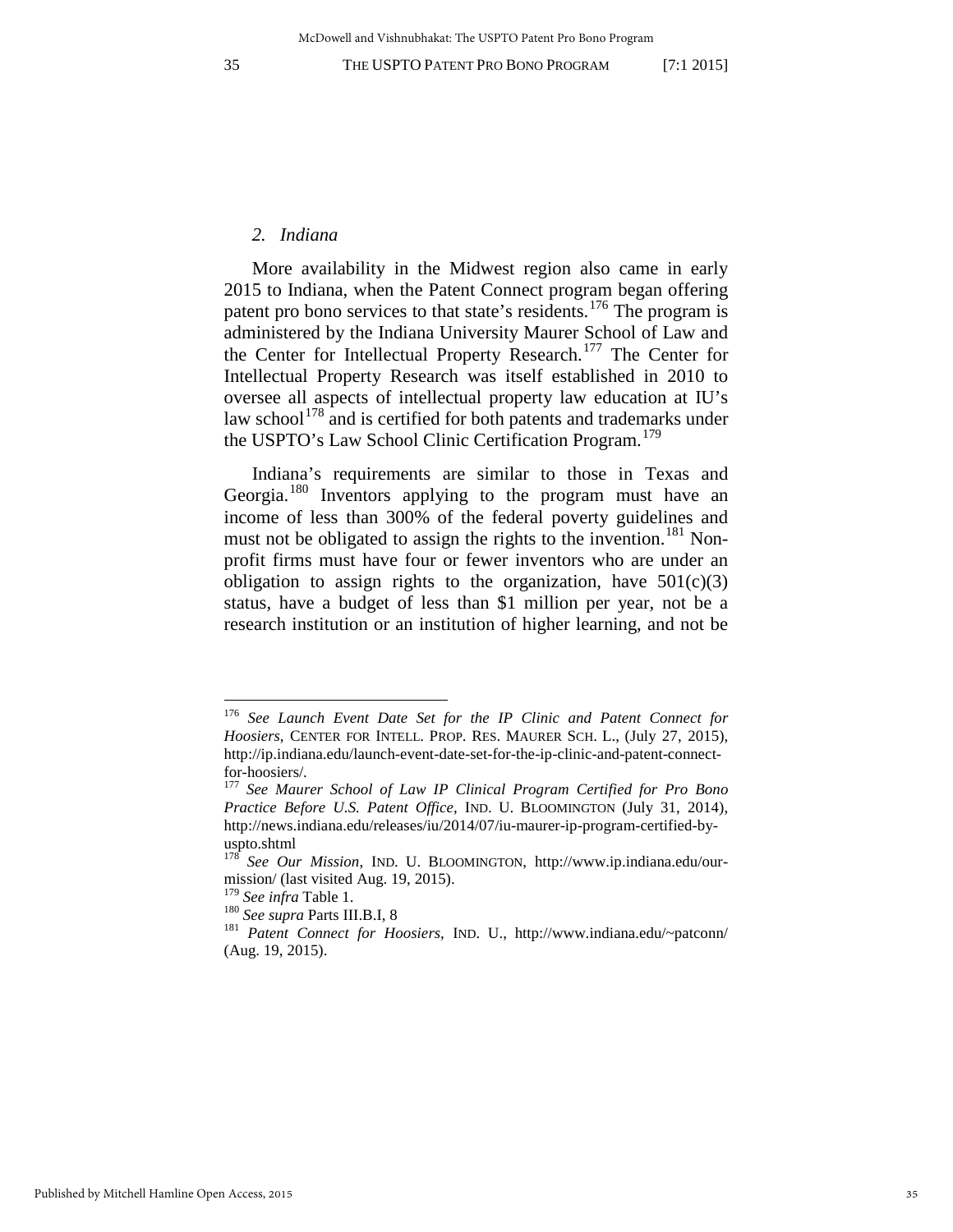under any obligation to assign the rights to the invention to another entity.<sup>[182](#page-36-0)</sup>

Small businesses, for their part, must have four or fewer inventors who are under an obligation to assign the rights to the organization, where all inventors have a current household income of less than 300% of the federal poverty guidelines, had a total gross income of less than \$150,000 in the preceding calendar year and expect a total gross income of less than \$150,000 in the current calendar year, and must not currently be under an obligation to assign the rights to the invention to another entity.<sup>183</sup>

There is no application fee for the program, but inventors must have either taken the USPTO online training course or have previously filed a provisional or nonprovisional application with the USPTO. $184$ 

#### *3. Florida*

Closely following Indiana's example of administering a patent pro bono program through a well-established public institution, Florida brought its program online in May  $2015$ .<sup>[185](#page-36-3)</sup> The program administrator  $186$  is the Institute for the Commercialization of Public Research (ICPR), a non-profit organization formed by the Florida Legislature in 2007 to support the creation of new companies and jobs based on publicly-funded research across the state.<sup>[187](#page-36-5)</sup> The ICPR's business model is to collaborate with licensing officers at universities and private research institutions in Florida to help identify commercially viable startup company opportunities and to

<span id="page-36-0"></span> $182$  *Id.* 

<span id="page-36-3"></span>

<span id="page-36-2"></span><span id="page-36-1"></span><sup>182</sup> *Id.* <sup>183</sup> *Id.* <sup>184</sup> *Id.* 185 Nancy Dahlberg, *Patent Pro Bono Program Launches for Florida Inventors*, MIAMI HERALD (May 4, 2015), http://www.miamiherald.com/news/business/technology/article20216364.html .<br><sup>186</sup> *Id.* 187 *See Background*, FLA. INST. FOR COMMERCIALIZATION PUB. RES.,

<span id="page-36-5"></span><span id="page-36-4"></span>http://www.florida-institute.com/about/background (last visited Aug. 19, 2015).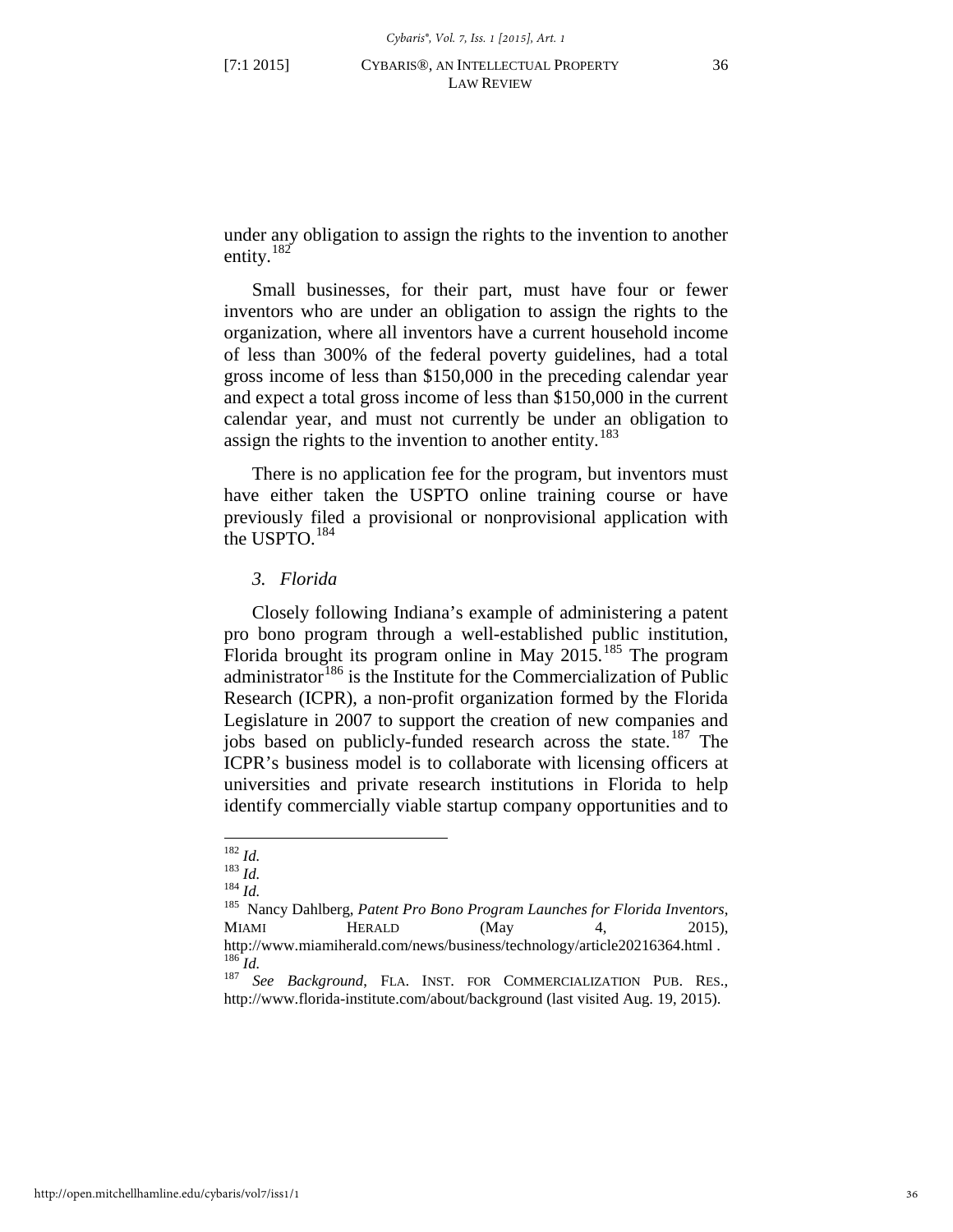provide company-building support and seed funding.<sup>[188](#page-37-1)</sup> To this existing portfolio of services regarding management, growth, capitalization, and general intellectual property strategy, in 2015, ICPR added patent referrals for inventors and businesses.<sup>[189](#page-37-2)</sup>

<span id="page-37-0"></span>The Florida program, nicknamed "Flobono," reflects similar income and ownership thresholds for inventors and small businesses as the Texas, Georgia, and Indiana programs.<sup>[190](#page-37-3)</sup> Flobono requires that applicants complete the USPTO online training course.<sup>[191](#page-37-4)</sup> In addition, applicants must demonstrate viability in their inventions by providing a detailed description or graphical representation of its use.[192](#page-37-5) Individual inventors must be Florida residents and businesses must be Florida-based in order to qualify for the program.<sup>[193](#page-37-6)</sup>

The program has benefited in particular from the Washington DC-based national information clearinghouse.<sup>[194](#page-37-7)</sup> Even before its official May 2015 launch in Miami, Flobono received a large number of requests from inventors for assistance through the program. The pro bono element of the program has since grown quickly and efficiently to serve a significant population of lowincome inventors in Florida.

<span id="page-37-1"></span><sup>188</sup> *See Frequently Asked Questions*, FL. INST. FOR COMMERCIALIZATION PUB. RES., http://www.florida-institute.com/about/faq (last visited Aug. 19, 2015).

<span id="page-37-2"></span><sup>189</sup> *See The Florida Patent Pro Bono Program*, FL. INST. FOR COMMERCIALIZATION PUB. RES. http://www.florida-institute.com/FloBono (last visited Aug. 19, 2015).

<span id="page-37-3"></span><sup>190</sup> *See Inventor Information*, FLA. INST. FOR COMMERCIALIZATION PUB. RES., http://www.florida-institute.com/programs/inventor-information (last visited Aug. 19, 2015) [*hereinafter FLA Inventor Information*].

<sup>191</sup> *See id.*

<span id="page-37-6"></span><span id="page-37-5"></span><span id="page-37-4"></span><sup>192</sup> *See FLA Inventor Information*, *supra* note [190.](#page-37-0) 193 *Id.* 

<span id="page-37-7"></span><sup>194</sup> *See supra* Part III.A.4.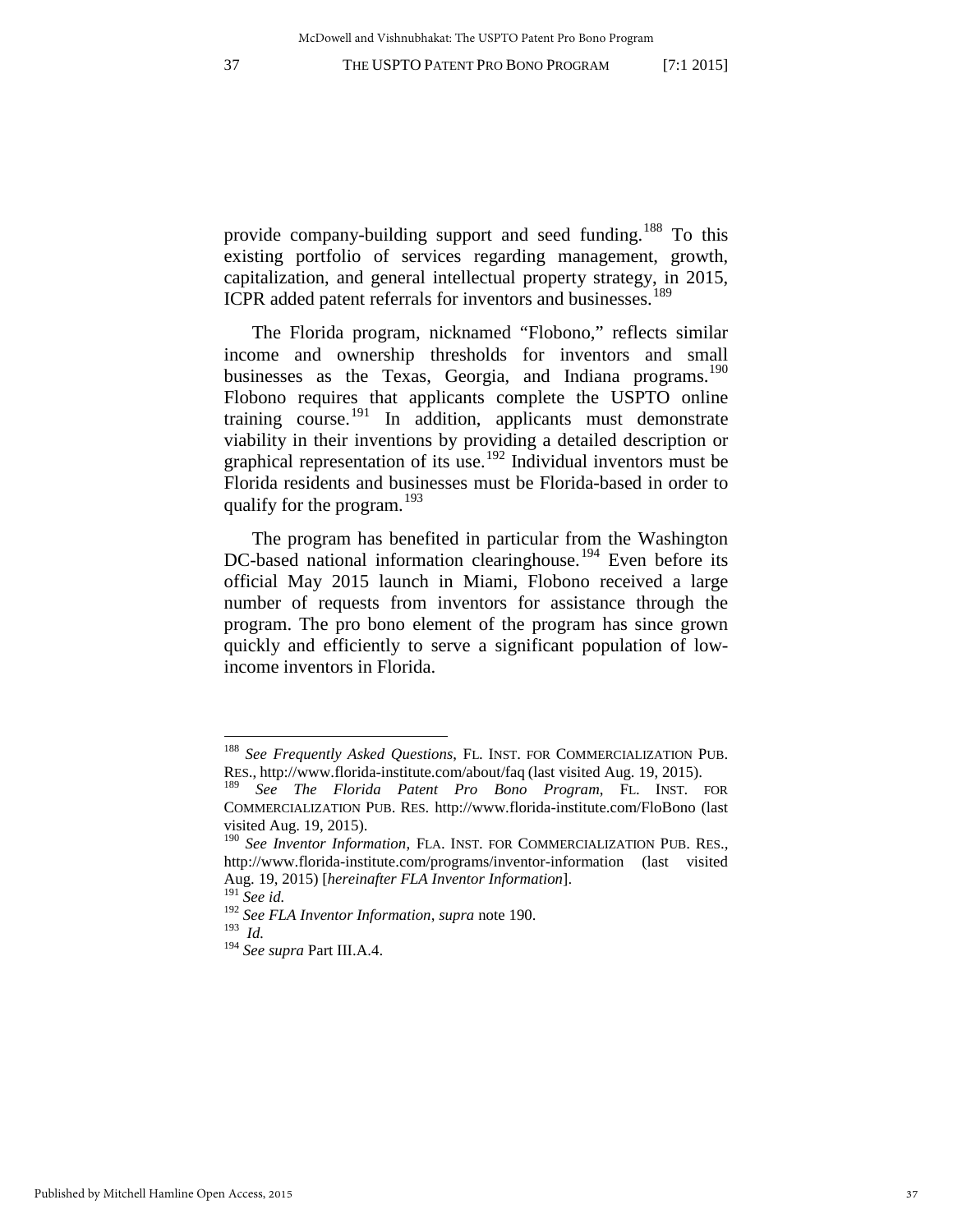# <span id="page-38-7"></span><span id="page-38-0"></span>*4. Alabama and Mississippi*

In May 2015, patent pro bono in the Gulf Coast region also came to Alabama and Mississippi, where the Birmingham Bar Association's Volunteer Lawyers Program began serving the inventor communities of those states.<sup>[195](#page-38-1)</sup> The Volunteer Lawyers Program had already been providing free legal services to low-income clients on general civil matters.<sup>[196](#page-38-2)</sup> A formal launch event is slated for the fall of 2015, but eligible inventors are already able to receive assistance through the program.

To be eligible, an inventor must have an income below 200% of the federal poverty guidelines.<sup>[197](#page-38-3)</sup> This is a notable departure from most other programs, which set a higher threshold at 300% of the federal poverty guidelines.<sup>[198](#page-38-4)</sup> The reason for this policy choice is that the average income in Alabama and Mississippi is often lower than national averages.<sup>[199](#page-38-5)</sup> Put another way, an Alabama or Mississippi inventor earning 300% of the federal poverty guidelines is relatively better off than the same inventor in many other states and, therefore, less in need of pro bono assistance.

Small businesses are not currently accepted into the program, though groups of individual inventors may be eligible, provided they each meet the criteria.[200](#page-38-6) The program requires inventors to have completed the USPTO's online training course or to have

<span id="page-38-1"></span><sup>195</sup> *See BBVLP Patent Program*, BIRMINGHAM B. VOLUNTEER LAWS. PROGRAM, http://www.vlpbirmingham.org/patent-program/ (last visited Aug. 6, 2015).

<span id="page-38-2"></span><sup>196</sup> *See Welcome to the Birmingham Bar Volunteer Lawyers Program*, BIRMINGHAM B. VOLUNTEER LAWS. PROGRAM, http://www.vlpbirmingham.org/about/ (last visited Aug. 6, 2015).

<sup>197</sup> *See BBVLP Patent Program*, *supra* note [195](#page-38-0)

<span id="page-38-4"></span><span id="page-38-3"></span><sup>198</sup> *See supra* Parts III.A–C.

<span id="page-38-5"></span><sup>199</sup> *State and Country Quick Facts: Alabama*, U.S. CENSUS BUREAU, http://quickfacts.census.gov/qfd/states/01000.html (last revised May 28, 2015) (\$23,680 compared to \$28,155); *State and County Quick Facts: Mississippi*, U.S. CENSUS BUREAU, http://quickfacts.census.gov/qfd/states/28000.html (last revised May 28, 2015) (\$20,618 compared to \$28,155).

<span id="page-38-6"></span><sup>200</sup> *BBVLP Patent Program*, *supra* note [195.](#page-38-0)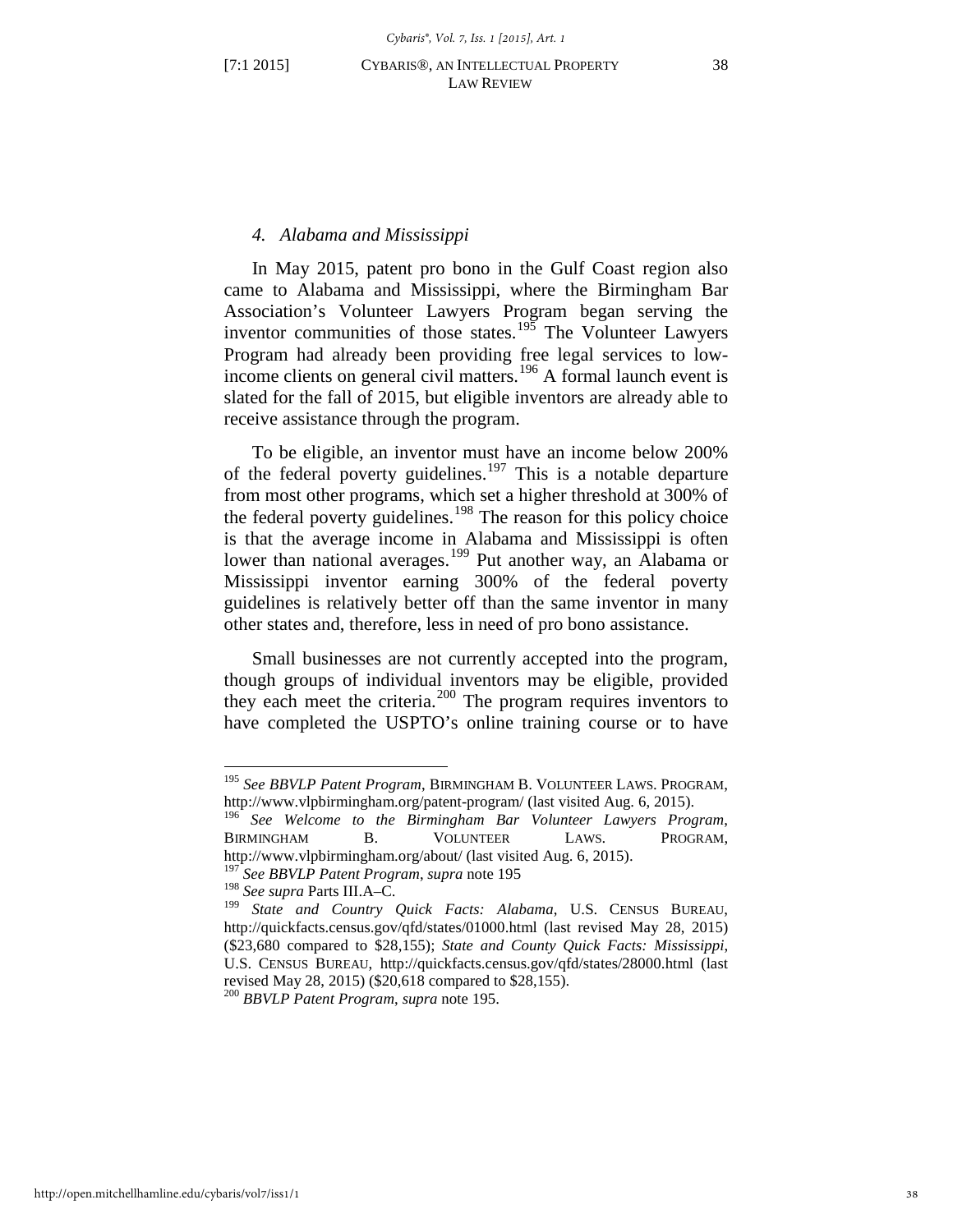participated in an approved training seminar.<sup>[201](#page-39-0)</sup> There is no fee for applying to the Alabama and Mississippi program. $^{202}$  $^{202}$  $^{202}$ 

#### *5. Illinois*

In June 2015, Illinois joined the ranks of patent pro bono programs, thanks to the Illinois Institute of Technology (IIT), Chicago-Kent College of Law, which serves as the administrator for the program.<sup>[203](#page-39-2)</sup> As a leader in IP-related research and programming of events, this program is well suited to capitalize on its established relationships with IP firms and corporate law departments throughout the state. Akin to the Texas, Georgia, Indiana, and Florida programs, individual inventors must earn less than 300% of the federal poverty guidelines, and must be Illinois residents.[204](#page-39-3) The ownership and income criteria for small businesses are also like the Texas, Georgia, Indiana, and Florida programs.[205](#page-39-4)

Applicants are required to provide financial information to demonstrate that they have a total household income of less than  $300\%$  of the federal poverty guidelines.<sup>[206](#page-39-5)</sup> Inventors must also show that they understand the patent process and what they can do with a patent, if granted, by filing a provisional or nonprovionsal application or by successfully completing the USPTO training

<span id="page-39-0"></span> $201$  See id.

<span id="page-39-1"></span><sup>201</sup> *See id.* <sup>202</sup> *Welcome to the Birmingham Bar Volunteer Lawyers Program*, *supra* note [196.](#page-38-7) [203](#page-38-7) *Chicago-Kent Patent Hub*, IIT CHI.-KENT C. LAW,

<span id="page-39-2"></span>http://www.kentlaw.iit.edu/seeking-legal-help/illinois-patent-pro-bono (last visited Aug. 19, 2015).

<span id="page-39-3"></span><sup>204</sup> *Information for Inventors*, IIT CHI.-KENT C. LAW, http://www.kentlaw.iit.edu/seeking-legal-help/illinois-patent-pro-bono/inventorinformation (last visited Aug. 19, 2015).

<span id="page-39-5"></span><span id="page-39-4"></span><sup>205</sup> *Id.* <sup>206</sup> *Id.*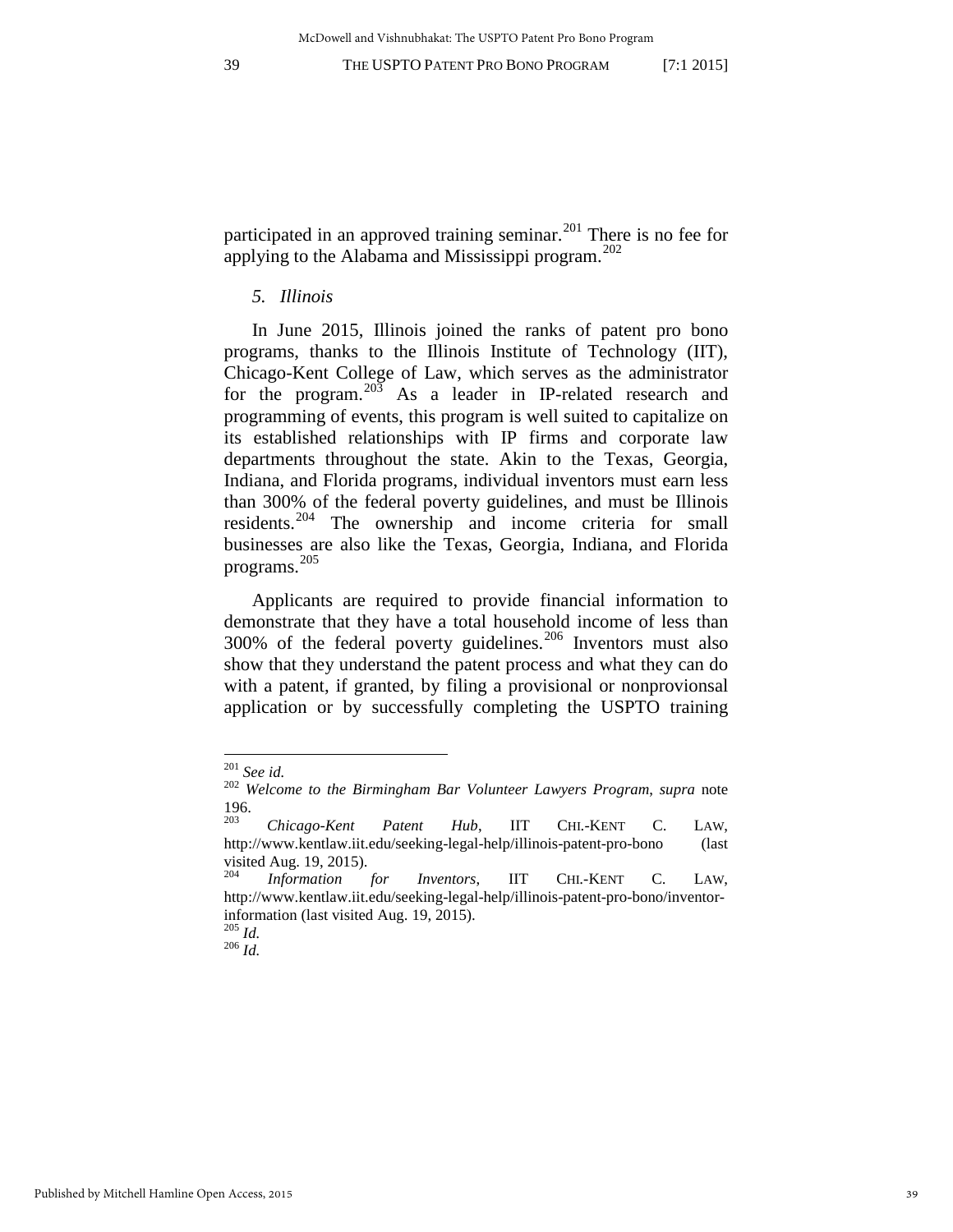module.<sup>[207](#page-40-0)</sup> Lastly, the inventor must be able to describe the invention.<sup>[208](#page-40-1)</sup>

Unlike most other programs, the Illinois program sets forth the general scope of representation on its website.<sup>[209](#page-40-2)</sup> Attorneys are nevertheless expected to execute an engagement letter with the inventor, and attorneys must also commit to providing any information needed for reports to the USPTO. $^{210}$  $^{210}$  $^{210}$  In general, the volunteer attorney will draft and file one nonprovisional U.S. patent application, will prosecute the patent application until either (1) a response is filed to a final Office action, or (2) the application issues as a patent, and will commit to monitor and docket all deadlines.<sup>[211](#page-40-4)</sup> The attorney is not responsible for filing any requests for continued examination, appeals, challenges to a USPTO decision in a court of law, prosecution after issue or response to final Office Action, foreign filings or additional U.S. application filings.<sup>[212](#page-40-5)</sup> However, the attorney's services may be expanded by mutual agreement between the inventor and the attorney, which should be in writing. $^{213}$  $^{213}$  $^{213}$ 

The Illinois program matches inventors or small businesses with attorneys based on the field of the invention and the preferred technical fields of expertise of the attorney. $^{214}$  $^{214}$  $^{214}$ 

#### *D. Expansions and Breakaways*

While new state and region-specific programs have been emerging, existing programs have also been expanding and

<span id="page-40-0"></span><sup>207</sup> *Id.* 208 *Id.*

<span id="page-40-2"></span><span id="page-40-1"></span><sup>209</sup> *Information for Volunteer Attorneys*, IIT CHI.-KENT C. LAW, http://www.kentlaw.iit.edu/seeking-legal-help/illinois-patent-pro-

<span id="page-40-4"></span><span id="page-40-3"></span>bono/volunteer-attorney-information (last visited Aug. 19, 2015). <sup>210</sup> *Id.* <sup>211</sup> *Id*. 212 *Id*. 213 *Id*. 214 *Id*.

<span id="page-40-5"></span>

<span id="page-40-7"></span><span id="page-40-6"></span>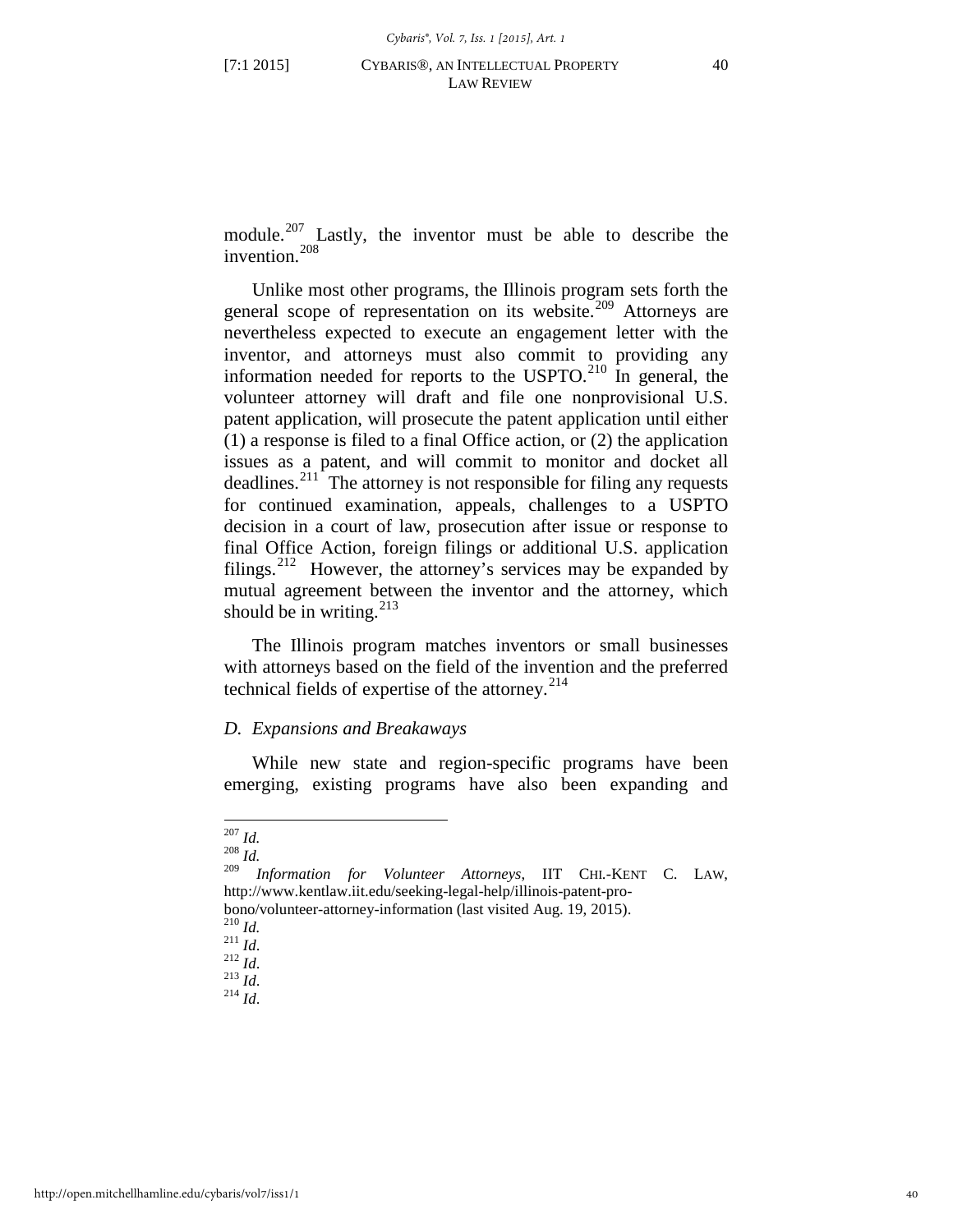spinning off new efforts to provide greater support to underserved innovators throughout the United States. In the second half of 2014, Minnesota's LegalCORPS program joined with William Mitchell College of Law to provide patent pro bono services to residents in four surrounding states: Wisconsin, North Dakota, South Dakota, and Iowa.<sup>[215](#page-41-1)</sup> Through this effort, LegalCORPS still provides free patent services to Minnesota residents, but now individuals and business owners in the other four surrounding states may seek help from William Mitchell's Inventor Assistance Program.<sup>[216](#page-41-2)</sup>

<span id="page-41-0"></span>The Inventor Assistance Program is administered by the law school's intellectual property clinic, which conducts applicant intake and screening.<sup>[217](#page-41-3)</sup> Like LegalCORPS, William Mitchell uses an income level of 300% of the federal poverty guidelines for both inventors and small business owners.<sup>[218](#page-41-4)</sup> Additionally, like LegalCORPS, the William Mitchell Inventor Assistance Program requires inventors to have already filed a provisional application, and be a resident of one of the states for which the program provides service.<sup>[219](#page-41-5)</sup> Law students, under the supervision of

<span id="page-41-1"></span><sup>215</sup> <sup>215</sup> *Inventor Assistance Program*, WM. MITCHELL C. LAW, http://web.wmitchell.edu/intellectual-property/inventors/ (last visited Aug. 19, 2015).

<span id="page-41-2"></span><sup>216</sup> *Ways We Can Help Inventors*, WM. MITCHELL C. LAW, http://web.wmitchell.edu/intellectual-property/inventors/ways-we-can-helpinventors/ (last visited Aug. 19, 2015).

<span id="page-41-3"></span><sup>217</sup> *See Clinic-Intellectual Property Law Clinic*, WM. MITCHELL C. LAW, http://web.wmitchell.edu/students/course-description/?course=5111 (last visited Aug. 19, 2015).

<span id="page-41-4"></span><sup>218</sup> *Ways We Can Help Inventors*, *supra* note [216](#page-41-0) ("William Mitchell will apply pre-determined income guidelines . . . .").

<span id="page-41-5"></span><sup>&</sup>lt;sup>219</sup> See id. However, inventors who have not filed a provisional application may request assistance form the William Mitchell Intellectual Property Clinic. *Id.*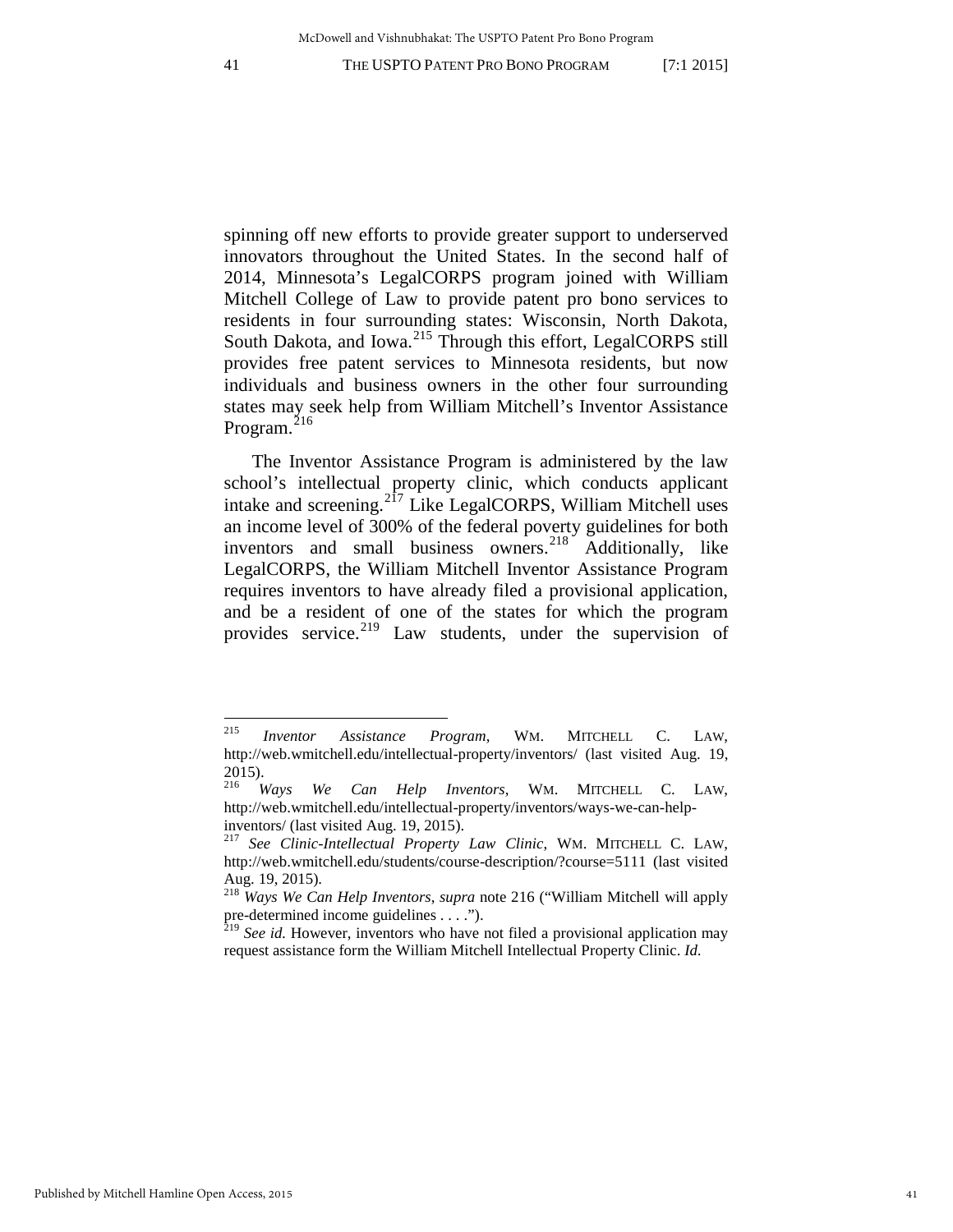$\overline{a}$ 

<span id="page-42-6"></span>William Mitchell's patent law faculty, help file and prosecute patent applications referred through the expanded program. $^{220}$  $^{220}$  $^{220}$ 

Moreover, in the second half of 2014, the Colorado program, ProBoPat, expanded its service area to include Wyoming, Utah, and New Mexico.<sup>[221](#page-42-1)</sup> Similarly, the Ohio program, operated through Case Western Reserve University School of Law, expanded to accept applicants from nearby Kentucky.<sup>[222](#page-42-2)</sup> The NC LEAP program began to accept requests from Tennessee individuals and small businesses.<sup>[223](#page-42-3)</sup> The Washington DC program began serving residents of West Virginia and Delaware.<sup>[224](#page-42-4)</sup> And the Greater Philadelphia program expanded to accept all inventors in Pennsylvania.<sup>[225](#page-42-5)</sup>

<span id="page-42-0"></span><sup>220</sup> Caitlin Hill, *LegalCorps Provides Pricey Patent Help for Free*, MINN. BUS. MAG. (Mar. 25, 2015), http://minnesotabusiness.com/legalcorps-providespricey-patent-help-free ("[The program] enables free legal representation for low-income inventors seeking to patent their inventions with the USPTO, connecting them to law school students and volunteer attorneys.").

<span id="page-42-1"></span><sup>221</sup> *See* Alicia Wallace, *Mi Casa-based Pro Bono Patent Program Expands to Neighboring States*, DENVER POST, (May 12, 2015 3:51 PM), http://www.denverpost.com/business/ci\_28101567/mi-casa-based-pro-bono-

<span id="page-42-2"></span>patent-program-expands.<br><sup>222</sup> The USPTO brings the person seeking assistance to the Case Western University School of Law *IP Venture Clinic* homepage when one clicks on the Kentucky link. *See Patent Pro Bono Program*, USPTO, http://www.uspto.gov/patents-getting-started/using-legal-services/pro-

bono/patent-pro-bono-program (last visited Aug. 19, 2015) [*hereinafter USPTO* 

<span id="page-42-3"></span><sup>&</sup>lt;sup>223</sup> *Frequently Asked Questions*, N.C. B. ASS'N, http://www.ncbar.org/publicresources/nc-leap/faqs/ (last visited Aug. 19, 2015). The NC LEAP program won the 2015 NCBF/LexisNexis Partnerships for Success Award for its inventor assistance efforts. *See Inventor Assistance Program Receiving Award,* N.C. B. ASS'N, http://www.ncbar.org/news/inventor-assistance-program-receivingaward/ (last visited Aug. 19, 2015).<br> $\frac{224}{PTO}$  Pro Bone

<span id="page-42-4"></span><sup>224</sup> *PTO Pro Bono Program*, FED. CIR. B. ASS'N, http://www.fedcirbar.org/olc/pub/LVFC/cpages/misc/pto.jsp (last visited Aug. 20, 2015).

<span id="page-42-5"></span><sup>225</sup> *See Philadelphia Patent Pro Bono Program*, *supra* not[e 130.](#page-27-6)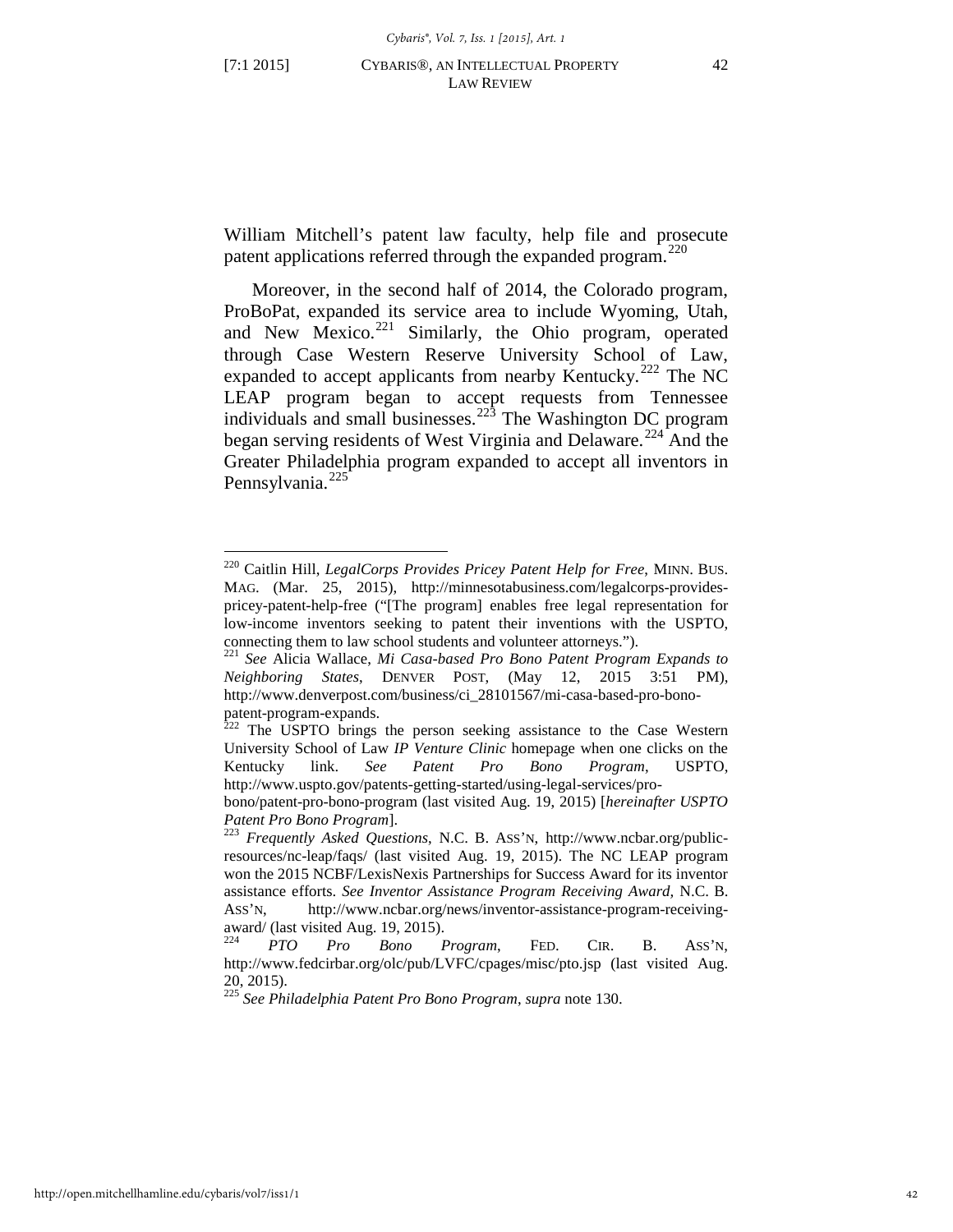$\overline{a}$ 

Two significant expansions in late 2014 opened up the growing patent pro bono movement to a large number of people in the northeastern United States. The New York Volunteer Lawyers for the Arts program expanded its coverage to include residents living or working in New Jersey and Connecticut.<sup>[226](#page-43-0)</sup> Similarly, the Massachusetts program began to serve individuals residing in Maine, New Hampshire, Vermont, and Rhode Island by offering access to the Boston-based inventor assistance program.<sup>[227](#page-43-1)</sup> In a June 22, 2015 press conference, Senator Patrick Leahy announced his support for the northeastern Patent Pro Bono Program's efforts to assist Vermont inventors and small businesses, commenting: "The Patent Pro Bono program will make sure that anybody with an innovative invention, regardless of income, has the ability to take advantage of the crucial protection that patents afford."<sup>[228](#page-43-2)</sup>

As a federal coordinator in this national effort, the USPTO is sensitive to the needs of local inventor assistance programs to address the particular needs of their respective communities. To that end, the USPTO is also prepared to provide support to new programs as comprehensive as what the above-described programs have enjoyed. The USPTO is working with various groups in Washington state, Delaware and Tennessee to establish programs specific to those states, apart from their current regional programs.

<span id="page-43-0"></span><sup>226</sup> *TRI-STATE Patet Pro Bono Program to Launch in New York, New Jersey, and Connecticut*, ABA CENTER FOR PRO BONO EXCHANGE (Feb. 10, 2015), https://centerforprobono.wordpress.com/2015/02/10/tri-state-patent-pro-bonoprogram-to-launch-in-new-york-new-jersey-and-connecticut/.

<span id="page-43-1"></span><sup>227</sup> *See Pro Bono Patent Program of New England*, ARTS & BUS. COUNCIL GREATER BOS., http://www.artsandbusinesscouncil.org/programs/patentprogram.html (last visited Aug. 19, 2015). <sup>228</sup> *Leahy Kicks Off Vermont Launch Of Patent Pro Bono Program*, U.S.

<span id="page-43-2"></span>SENATOR PATRICK LEAHY VERMONT (June 22, 2015), http://www.leahy.senate.gov/press/leahy-kicks-off-vermont-launch-of-patentpro-bono-program.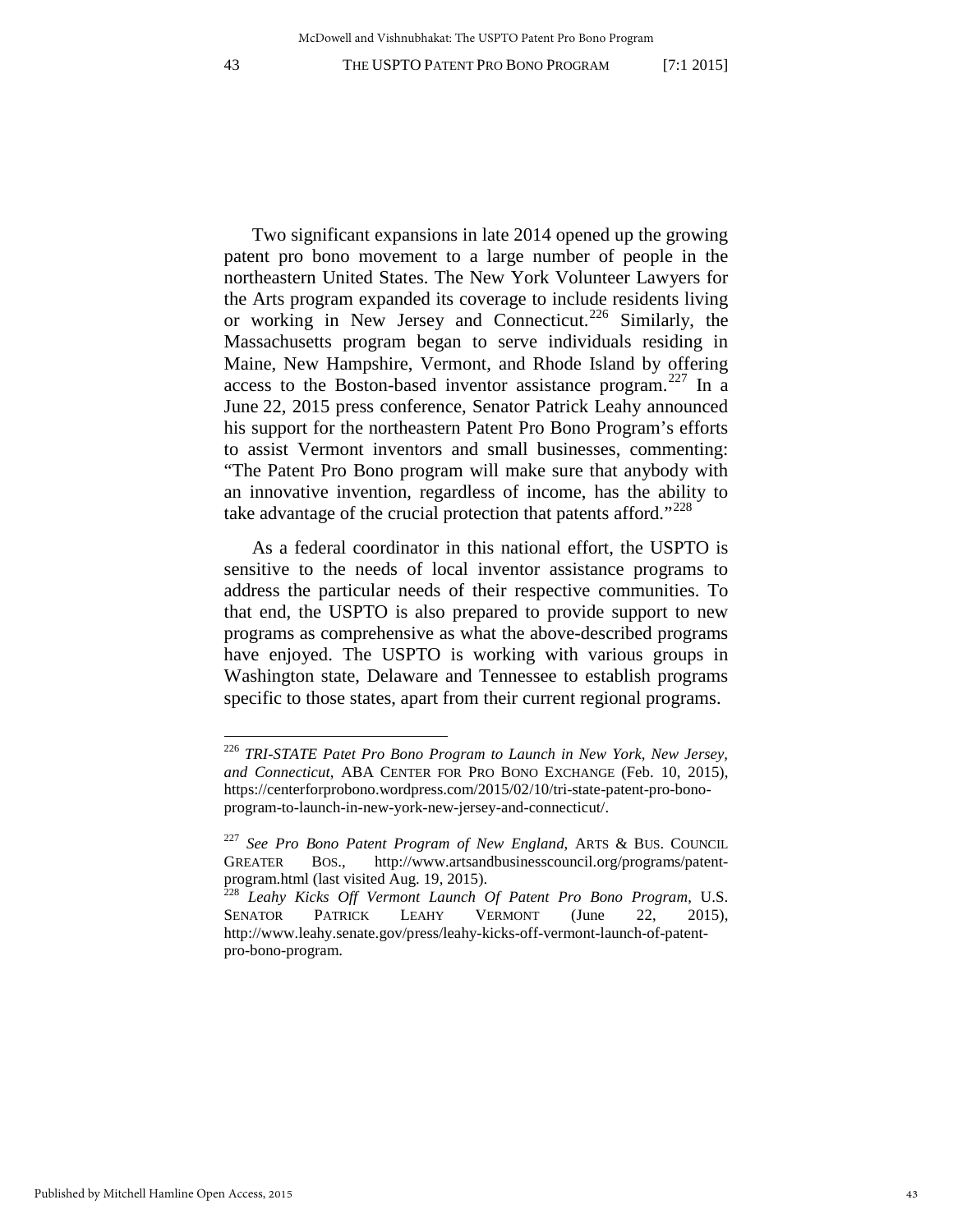# IV. A CLOSER LOOK AT THE PROGRAM'S SUCCESS

Beyond a qualitative overview of the Patent Pro Bono Program's trajectory, it is also helpful to evaluate the effectiveness of a particular program in some quantitative detail. Given the rapid expansion of programs across the country in a relatively short period of time, data on the work of most programs is very limited. Future analysis of data from all the regional programs will be appropriate for a more robust assessment. The earliest program, however—in Minnesota—has now been in operation for close to four years and offers an initial longitudinal view of the Patent Pro Bono Program's benefits.

#### *A. Minnesota: The Basic Numbers*

In its first year of operation (July 1, 2011 through June 30, 2012), the Minnesota program received thirty-seven inventor requests for assistance.<sup>[229](#page-44-0)</sup> From these requests, seventeen inventors met the screening criteria and were matched with volunteer attorneys. $230$  Of the seventeen inventors paired with free patent counsel, twelve eventually received patents. $^{231}$  $^{231}$  $^{231}$  One applicant abandoned the application, another declined to proceed after the search report was generated, and three more remain<br>unpublished.<sup>232</sup> Because the Minnesota program requires Because the Minnesota program requires applicants to have filed a provisional application in order to meet the Inventor Assistance Program's screening criteria,  $233$  the program in its first year of operation also referred thirteen

<span id="page-44-0"></span><sup>229</sup> *See infra* Table 2. The authors are grateful to LegalCORPS staff and volunteers for generously providing Minnesota program data. No information contained in this Article is confidential. Only published information on applications and patents is reported.<br> $^{230}$  *Id.* 

<span id="page-44-4"></span><span id="page-44-3"></span><span id="page-44-2"></span><span id="page-44-1"></span><sup>230</sup> *Id.* <sup>231</sup> *Id.* <sup>232</sup> *Id.* <sup>233</sup> *See supra* Part III.A.1.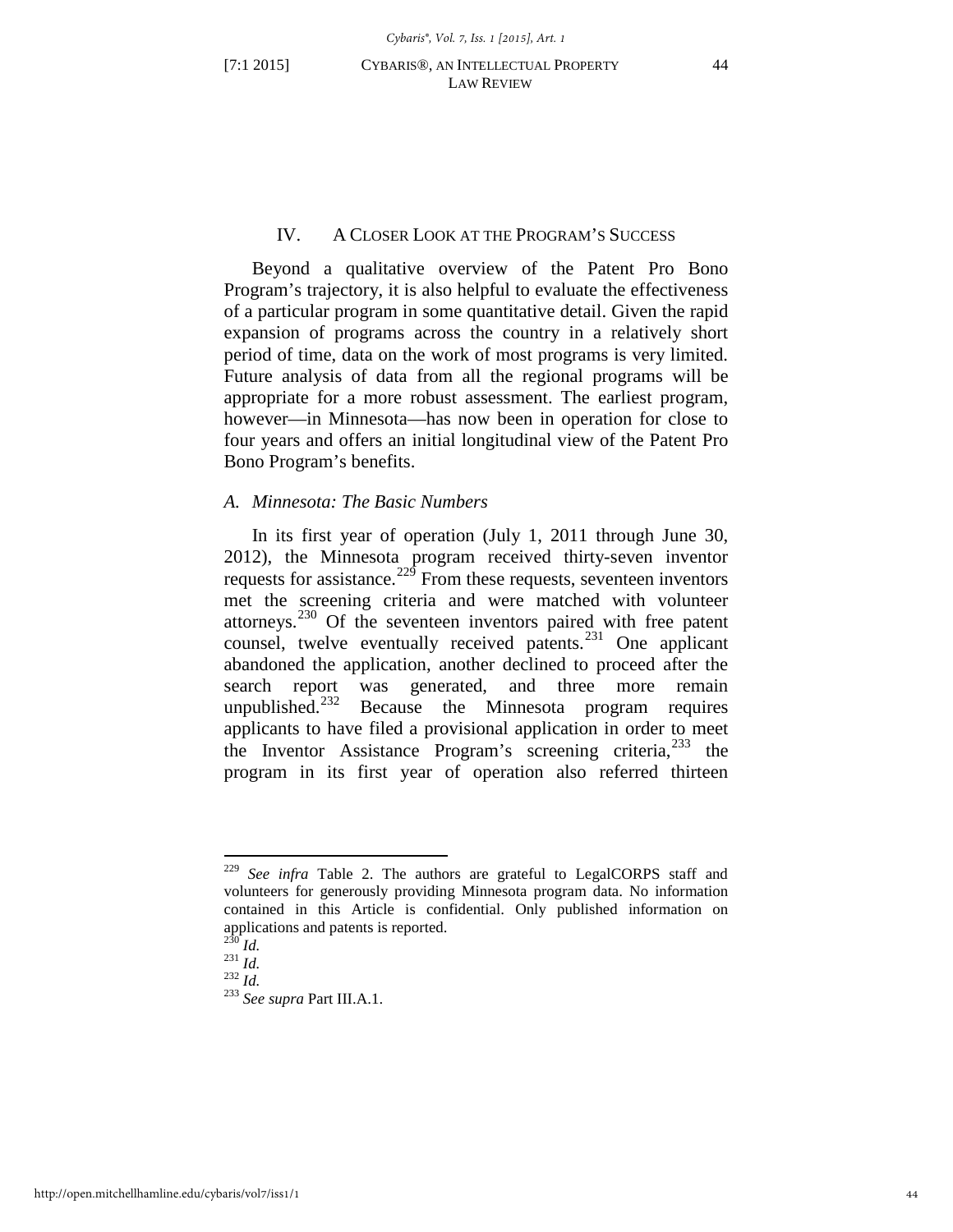inventors to the William Mitchell Intellectual Property Clinic for assistance with filing provisional applications. $^{234}$  $^{234}$  $^{234}$ 

In the second year of operation (July 1, 2012 through June 30, 2013), the program received forty requests for assistance.<sup>[235](#page-45-1)</sup> Of these, fourteen resulted in matches with volunteer attorneys.<sup>[236](#page-45-2)</sup> Of the fourteen matches, seven applications have issued as patents. $237$ Six more are pending, including two that have just been docketed and are ready for examination and three more for which the attorneys have currently filed responses to USPTO office actions.[238](#page-45-4) One application has received a final rejection. In the second year, the program also referred thirteen inventors to the William Mitchell Intellectual Property Clinic.<sup>[239](#page-45-5)</sup>

In the third year (July 1, 2013 through June 30, 2014), the Minnesota program received 38 requests for assistance.<sup>[240](#page-45-6)</sup> Of these, seventeen were matched with volunteer attorneys.<sup>[241](#page-45-7)</sup> From these matches, two applications have issued as patents, and twelve applications are currently pending.<sup>[242](#page-45-8)</sup> The twelve pending applications include three newly docketed cases ready for examination, three more applications for which examiners have issued Office Actions and await an applicant reply, one application for which the applicant has filed a response, and one application for which the USPTO has issued an advisory action to the applicant.<sup>[243](#page-45-9)</sup> One application was abandoned by the inventor,<sup>[244](#page-45-10)</sup>

<span id="page-45-0"></span> $^{234}$  *Id.* 

<span id="page-45-10"></span><span id="page-45-2"></span><span id="page-45-1"></span><sup>234</sup> *Id.* <sup>235</sup> *See infra* Table 3. <sup>236</sup> *Id.* <sup>237</sup> *Id.* <sup>238</sup> *Id.*

<span id="page-45-4"></span><span id="page-45-3"></span>

<span id="page-45-7"></span><span id="page-45-6"></span><span id="page-45-5"></span><sup>239</sup> *Id.* <sup>240</sup> *See infra* Table 4. 241 *Id.* <sup>242</sup> *Id.* <sup>243</sup> *Id.* 

<span id="page-45-9"></span><span id="page-45-8"></span>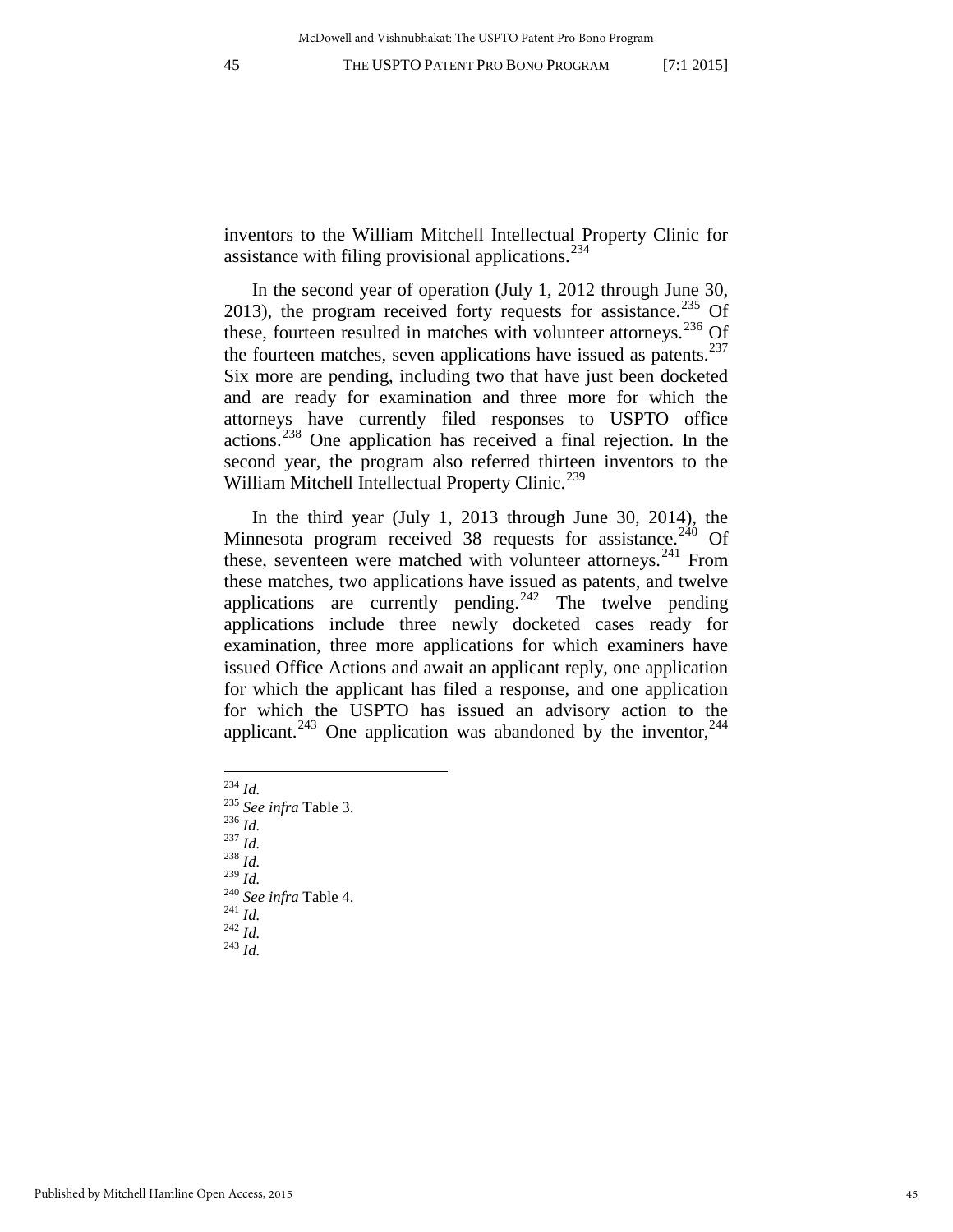and two more applications were not filed because the inventors declined to proceed. $^{245}$  $^{245}$  $^{245}$  In the third year, the program also referred two inventors to the William Mitchell Intellectual Property Clinic. [246](#page-46-1)

In all three years for which Minnesota program data is available, the patent applications encompass nearly all the major technology categories, including computer and communications, drugs and medical, electrical and electronic, and mechanical. $^{247}$  $^{247}$  $^{247}$ Likewise, the cases referred to the William Mitchell Intellectual Property Clinic also encompass most of the major technology areas, including mechanical, chemical, electrical, and business method inventions. These various data are summarized in Tables  $2-4.$ 

These bare numbers from the Minnesota program reveal that, even at the small-scale level of a single state's patent pro bono initiative, inventors are availing themselves of help in a variety of technological areas. They also reveal that the law school clinic model is, indeed, a meaningful complement to pro bono services in empowering low-income innovators while educating future lawyers both in real-world IP and business counseling and in the legal profession's ethic of public service.

 $^{244}$  *Id.* 

<span id="page-46-2"></span><span id="page-46-1"></span><span id="page-46-0"></span><sup>244</sup> *Id.* <sup>245</sup> *Id.* <sup>246</sup> *Id.* <sup>247</sup> *See* CLASSES WITHIN THE U.S. CLASSIFICATION SYSTEM: ARRANGED BY RELATED SUBJECT MATTER, USPTO (2012), *available at*  http://www.uspto.gov/sites/default/files/patents/resources/classification/classesc ombined.pdf. These categorizations are based on the U.S. Patent Classification System into which all applications and patents are ordered, and on the National Bureau of Economic Research six-category system, which is keyed to the USPC. *See generally The NBER U.S. Patent Citations Data File: Lessons, Insights, and Methodological Tools*, NBER, http://www.nber.org/patents/ (last updated May 16, 2012).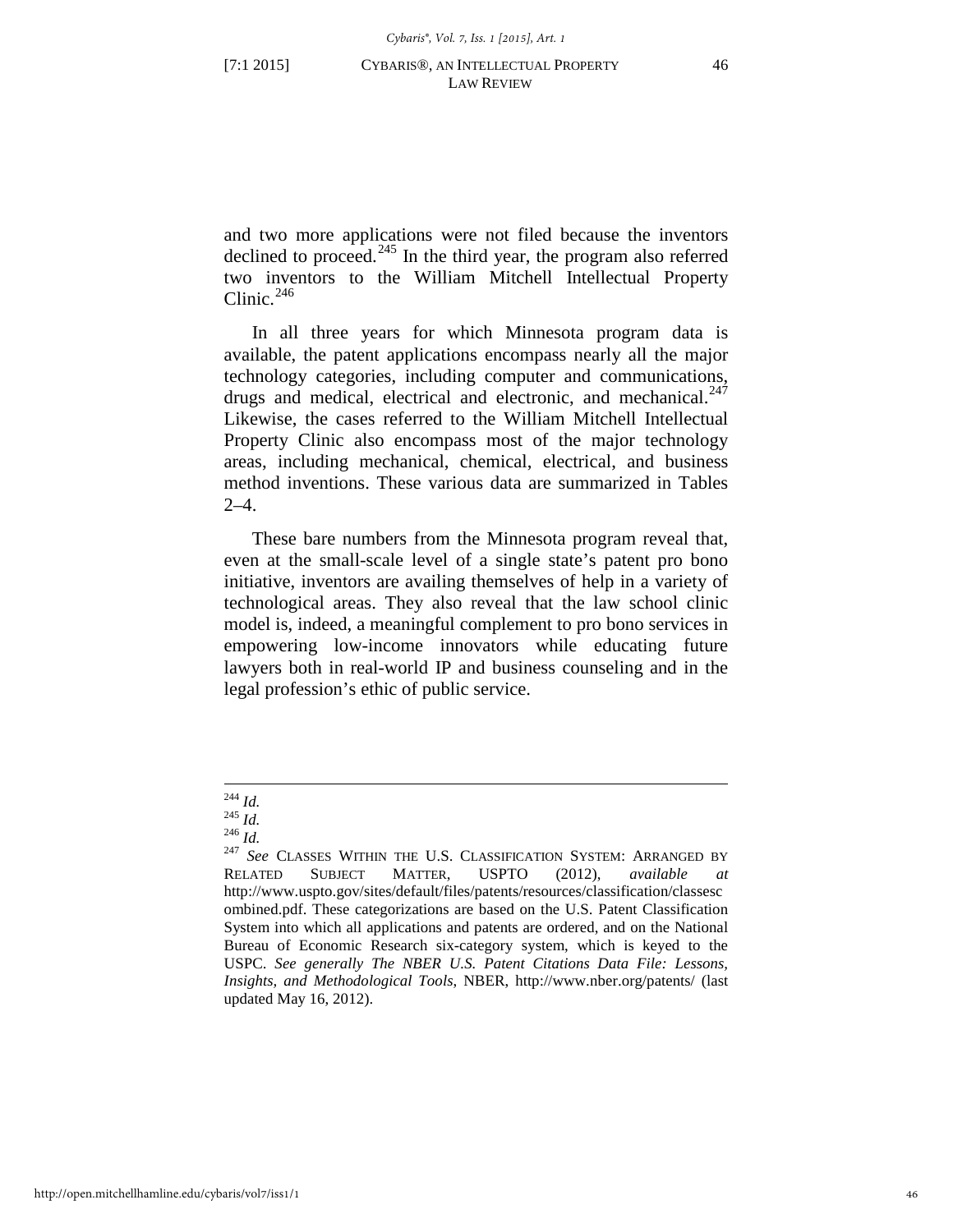#### *B. Impact of the Pro Bono Filings*

To understand the impact of patent pro bono services beyond this basic summary information, it is useful to consider the disparity in patent prosecution outcomes between applicants who proceed *pro se* and those who are represented by a USPTOregistered practitioner. We draw this comparison in two steps. First, to place our analysis in context with underlying (and unobservable) differences among macroeconomic and other regional factors, we compare various outcome statistics for USPTO applications originating from Minnesota and USPTO applications overall. Second, we then compare the outcomes for applications supported through LegalCORPS in the Minnesota patent pro bono program both to overall Minnesota applications filed *with* an attorney and to overall Minnesota applications filed *without* an attorney, i.e., *pro se*. The particular outcomes we compare in all cases are as follow:

- the rate at which the USPTO examiner's first action on the merits is to allow the application to issue as a patent;
- the rate at which the USPTO examiner allows the application to issue as a patent within one round of examination, i.e., without a request for continued examination (RCE) or an appeal;
- the rate at which the USPTO examiner allows the application to issue as a patent with up to one rejection; and
- the rate at which the application goes abandoned.

Even with the small sample size of the Minnesota patent pro bono population, the results are illuminating. As Figure 1 shows, the general run of patent applications from Minnesota fare differently, to a statistically significant extent, from USPTO applications overall.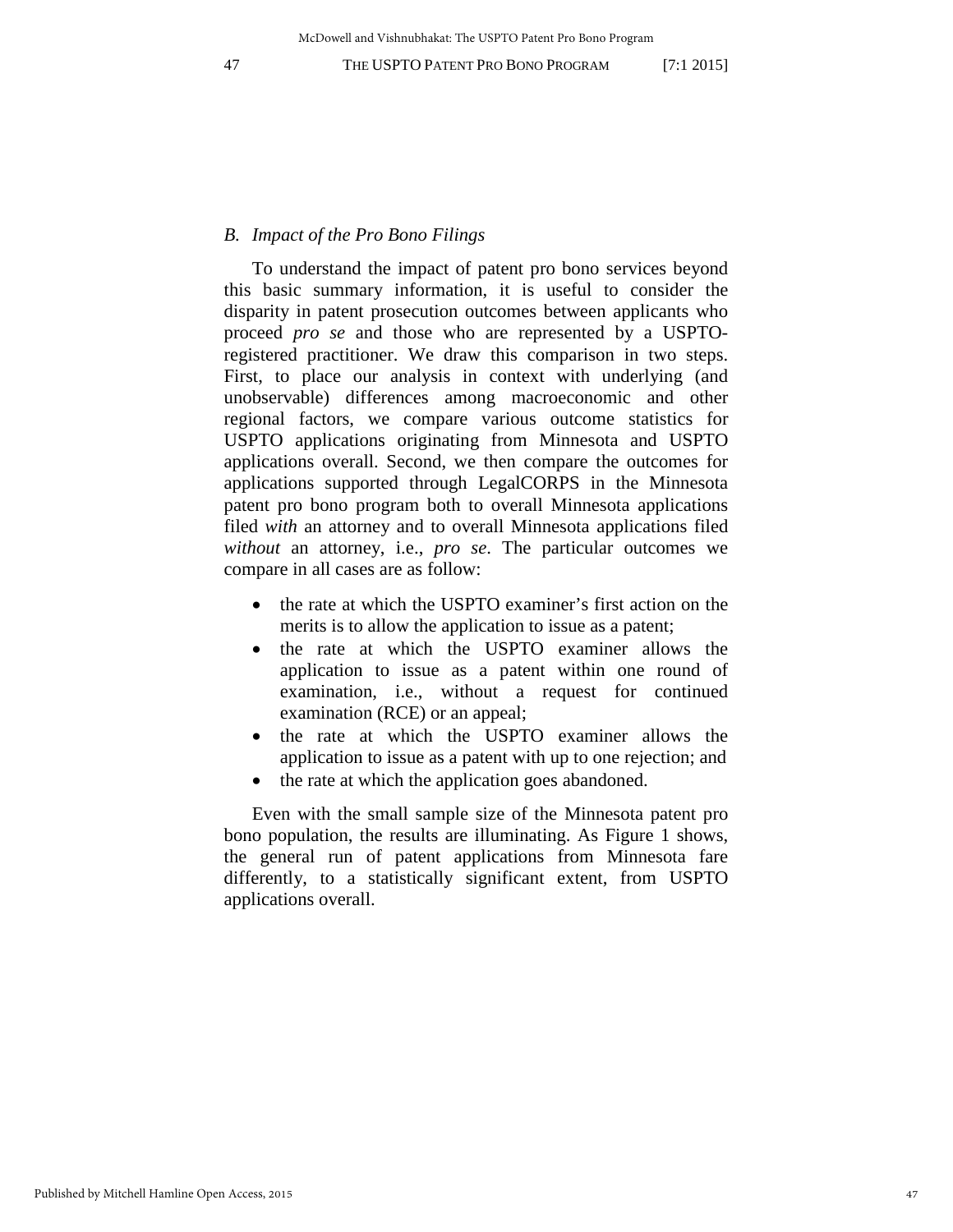The rate of first-action allowance is indistinguishable between Minnesota-originating applications and USPTO applications overall. Minnesota-originating applications receive first-action allowances in 6.78% of cases, and USPTO applications overall receive first-action allowances in 7.01% of cases. The difference is not statistically significant ( $p = 0.9808$ ). However, Minnesota applications are allowed more often without RCE or appeal, are more often allowed with up to one rejection, are abandoned less frequently, and remain pending longer than applications overall.

In turn, comparing applications within Minnesota more specifically, the rate of first-action allowances for LegalCORPS patent pro bono applications are virtually indistinguishable from overall Minnesota applications *filed with an attorney*. LegalCORPS applications receive first-action allowances in 6.67% of cases, and overall Minnesota applications with an attorney receive first-action allowances in 6.65% of cases, with a statistically insignificant difference ( $p = 0.9963$ ). By contrast, overall Minnesota *pro se* applications receive first-action allowances in only 2.13% of cases, and this difference is somewhat significant ( $p = 0.0868$ ).

The rate of allowance without RCE or appeal is considerably higher for Minnesota applications *with* attorneys (39.9%) than for Minnesota *pro se* applications (12.3%), and the rate for LegalCORPS applications (46.7%) quite closely resembles the former. The difference between LegalCORPS applications and Minnesota applications *with* attorneys is insignificant ( $p = 0.4492$ ), but the difference between LegalCORPS and Minnesota *pro se* applications is significant ( $p = 0.000$ ).

Likewise, the rate of allowance with up to one rejection is considerably higher for Minnesota applications *with* attorneys (36.0%) than for Minnesota *pro se* applications (10.0%), and the rate for LegalCORPS applications (40.0%) quite closely resembles the former. Again, the difference between LegalCORPS and Minnesota *with* attorneys is insignificant ( $p = 0.6500$ ), but the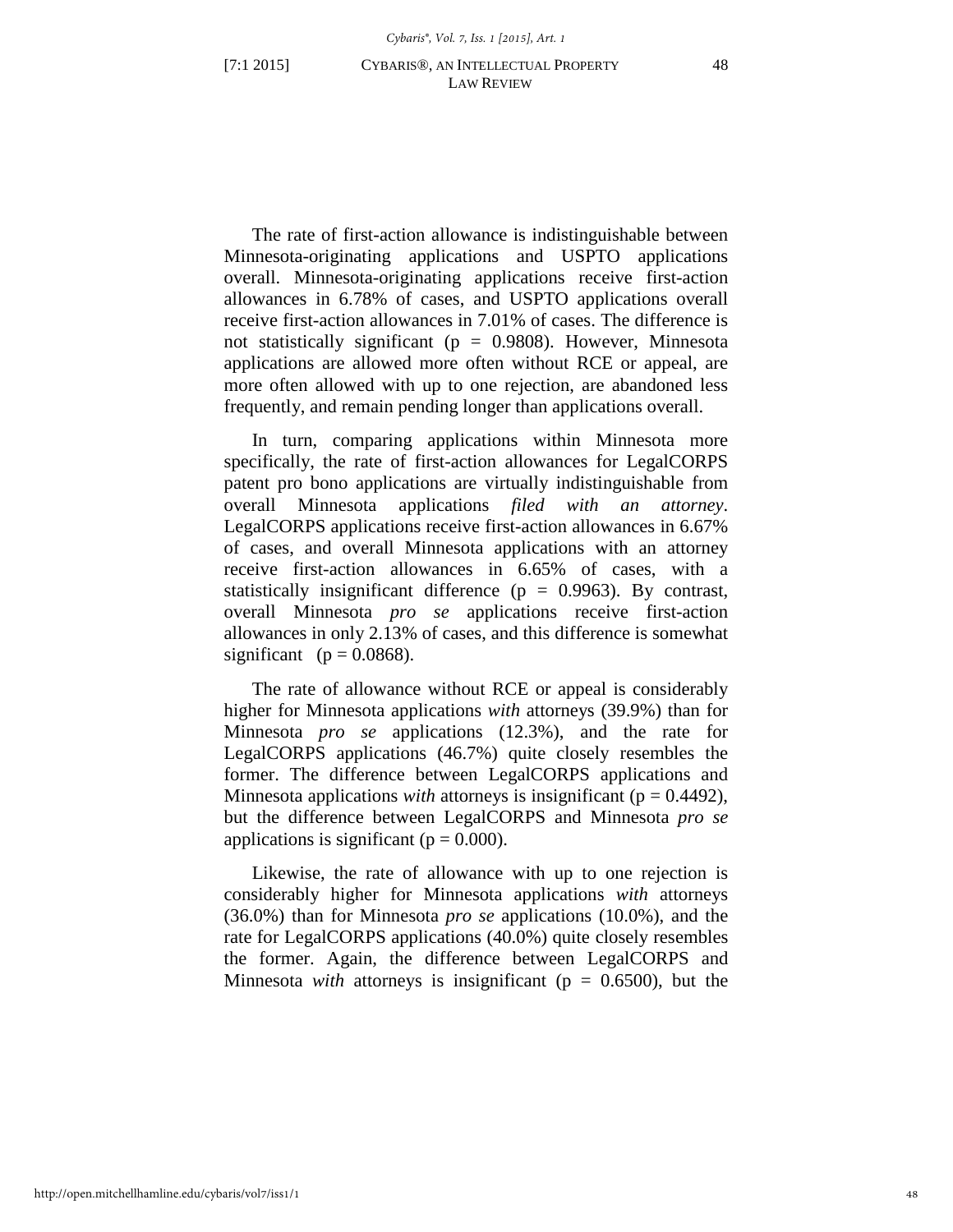McDowell and Vishnubhakat: The USPTO Patent Pro Bono Program

49 THE USPTO PATENT PRO BONO PROGRAM [7:1 2015]

difference between LegalCORPS and Minnesota *pro se* applications is significant ( $p = 0.000$ ).

These findings indicate that support from LegalCORPS's patent practitioners in the Minnesota patent pro bono program does significantly improve an inventor's likelihood of receiving a favorable outcome in the patent application process, as evidenced by three basic measures of patent allowance. Our initial comparison demonstrates a significant difference between USPTO applications overall and the subset of applications from Minnesota, meaning that Minnesota applications with and without attorneys are, indeed, the appropriate reference point for LegalCORPS's outcomes—rather than the general population of USPTO applications. Our second comparison then shows that inventors supported by LegalCORPS's patent pro bono attorneys fare as well as the average Minnesota inventor who is represented by counsel—and significantly better than the average Minnesota inventor who proceeds *pro se*.

It is also important to consider two additional prosecution outcome measures—abandonment and pendency—that are particularly important to under-resourced innovators. The rate of abandonment among applications supported by LegalCORPS (10.0%) is roughly the same as that among Minnesota *pro se* applications (13.9%), with a statistically insignificant difference (p  $= 0.5343$ ). By contrast, the rate of abandonment is lower for LegalCORPS applications than for overall Minnesota applications filed with an attorney (25.5%), and to a somewhat statistically significant extent ( $p = 0.0520$ ).

This abandonment finding suggests a possible selection effect arising from the small size and scarce resources of an inventor or firm that was eligible for pro bono assistance in the first place. Such a firm might only begin the patent application process after carefully vetting applicants, and would presumably be less likely to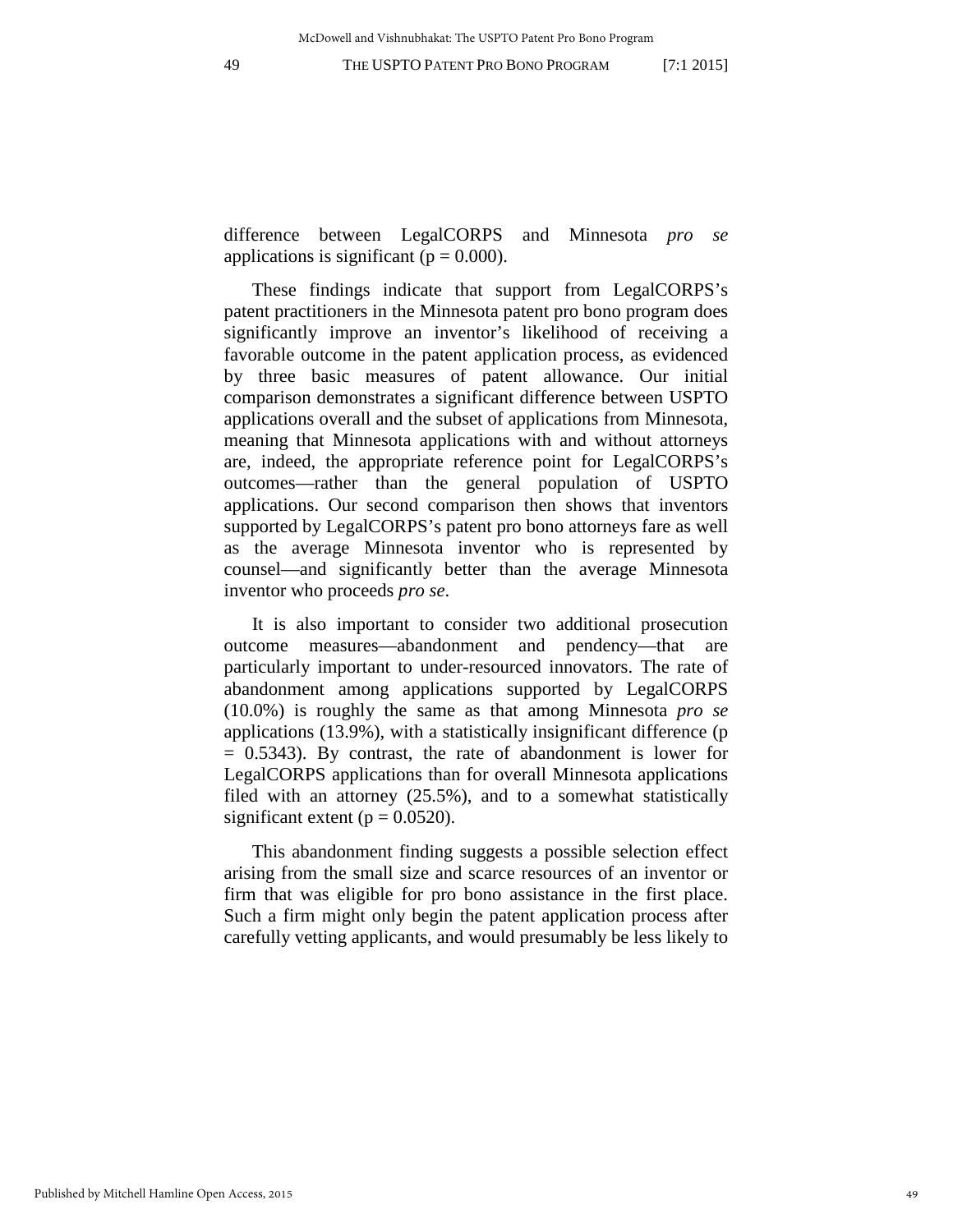abandon its investments in patent prosecution. However, this is difficult to establish with the small sample size of LegalCORPS's work to date. In general, the abandonment rate among Minnesota applicants claiming "large entity" status (16.2%) in the USPTO is notably higher than for those claiming "small entity" status  $(2.86\%)$ , and the difference is significant ( $p = 0.0000$ ). Yet, the LegalCORPS abandonment rate (10.0%) is indistinguishable both from that of large entities ( $p = 0.8601$ ) and from that of small entities ( $p = 0.3599$ ), meaning that the precise effect of size and resources cannot be resolved without a larger data set of patent pro bono outcomes.

# *C. Two Case Studies*

In addition to statistical inferences from these comparisons of the Minnesota patent pro bono program applications to larger, more general populations, two cases studies from the program also bear closer scrutiny.

<span id="page-50-0"></span>In November 2011, Travis Kelley, a *pro se* inventor in Backus, Minnesota, sought legal help through the pro bono program to patent his door-installation invention, called the CHEATAH.<sup>[248](#page-50-1)</sup> LegalCORPS connected Mr. Kelley with a volunteer patent lawyer, Kate DeVries Smith, who filed and prosecuted his application.[249](#page-50-2) By March 2014, he had received U.S. Patent No.  $8,677,636$ <sup>[250](#page-50-3)</sup> During the same year, he would go on to be named a runner up in the Minnesota Cup, a statewide entrepreneurship competition. $251$ 

Mr. Kelley's company JenTra Tools has now manufactured over 6,000 units of his invention, all within the United States,

<span id="page-50-1"></span><sup>248</sup> <sup>248</sup> *'Minnesota Cup' Honors IAP Participant*, LEGALCORPS, http://www.legalcorps.org/minnesota-cup-honors-iap-participant (last visited Aug. 19, 2015).<br><sup>249</sup> Caitlin Hill, *supra* note 220.

<span id="page-50-4"></span><span id="page-50-3"></span><span id="page-50-2"></span><sup>&</sup>lt;sup>250</sup> See U.S. Patent No. 8,677,636 (issued Mar. 25, 2014). <sup>251</sup> See *'Minnesota Cup' Honors IAP Participant*, *supra* note 248.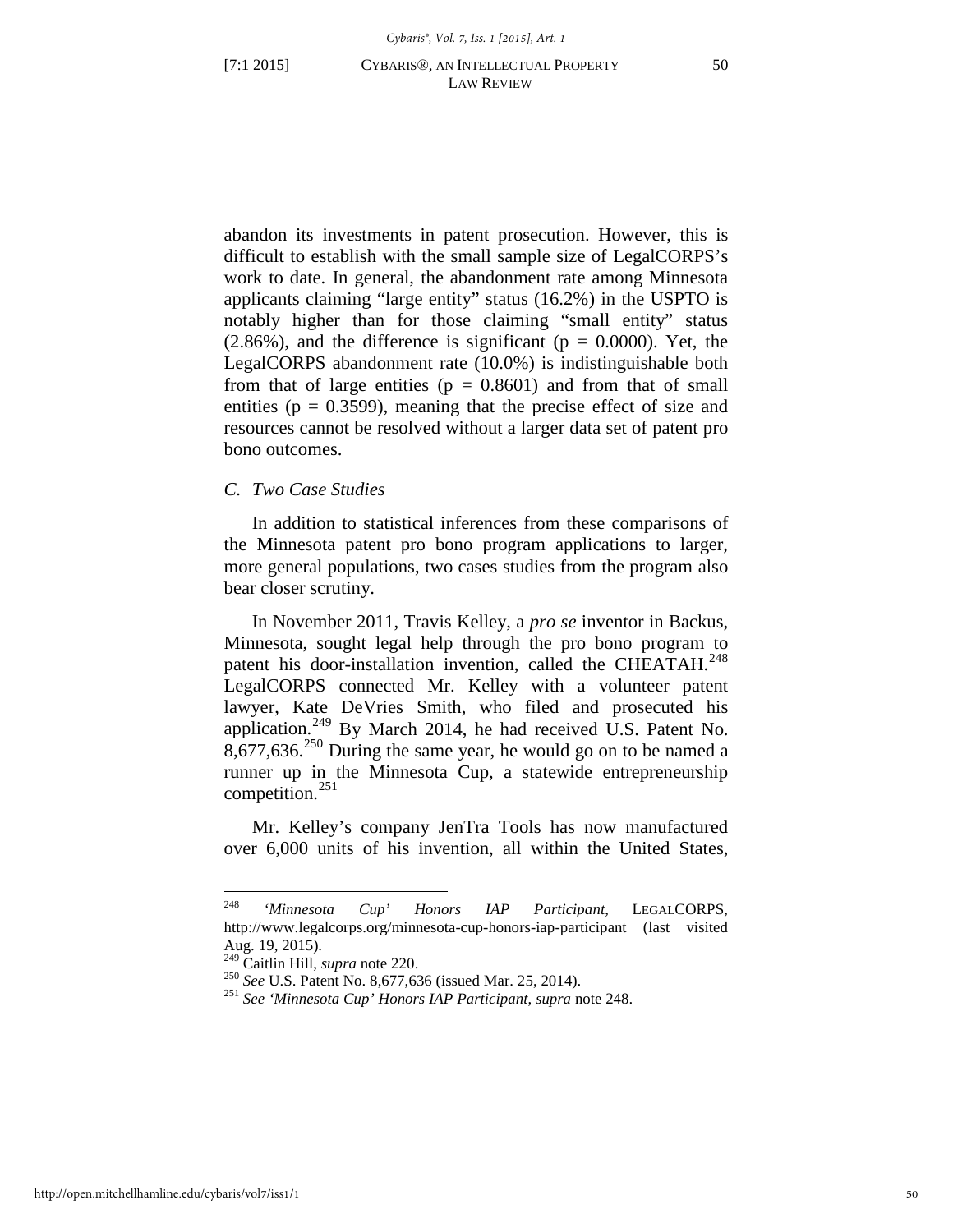<span id="page-51-0"></span>generating over \$150,000 in gross revenue.<sup>[252](#page-51-2)</sup> As the invention employs a leveler and spacer kit to enable faster and more precise door installation,[253](#page-51-3) it is of particular relevance to the door manufacturing industry. In order to reach a greater segment of that industry, JenTra Tools has now hired three employees in Minnesota to expand its operational capacity.<sup>[254](#page-51-4)</sup> On the small scale of an individual firm, Mr. Kelley's successful patent prosecution reflects many of the aims of a well-functioning innovation system: production of a new and useful good, complementary benefits to existing industry, and local job creation.

<span id="page-51-8"></span><span id="page-51-1"></span>A second Minnesota inventor, a seventy-one-year-old retiree named Jim Lemke, had initially tried to file a patent application on his own, but was unable to do so.<sup>[255](#page-51-5)</sup> In June 2011, LegalCORPS matched Mr. Lemke with volunteer patent attorneys Amy Salmela and Christian Girtz. $^{256}$  $^{256}$  $^{256}$  They filed a provisional application and, subsequently, a nonprovisional utility application for his invention, a device to remove ice clumps from behind car wheels. $257$ 

<span id="page-51-2"></span><sup>252</sup> <sup>252</sup> *See Patent Pro Bono Program Grows: My Interview with Jennifer McDowell, Coordinator of the U.S. Patent Pro Bono Program*, L. OFFICE KATHLEEN LYNCH PLLC (Dec. 16, 2014), http://kliplaw.com/blog/2014/12/16/patent-pro-bono-program-grows-myinterview-with-jennifer-mcdowell-coordinator-of-the-us-patent-pro-bonoprogram (*hereinafter Interview with Jennifer McDowell*). <sup>253</sup> *CHEETAH Door Level Features*, JENTRA TOOLS,

<span id="page-51-3"></span>http://www.jentratools.com/cheatah-door-level-features/ (last visited Aug. 19, 2015).<br><sup>254</sup> Interview with Jennifer McDowell, supra note 252.

<span id="page-51-5"></span><span id="page-51-4"></span><sup>&</sup>lt;sup>255</sup> Neal St. Anthony, *LegalCorps Cited by White House for Helping Lowincome Inventors*, STAR TRIB. (Mar. 1, 2014), http://www.startribune.com/legalcorps-cited-by-white-house-for-helping-low-

<span id="page-51-7"></span><span id="page-51-6"></span>income-inventors/247896711/. 256 *See* Phone Interview with Jim Lemke (document on file with author). <sup>257</sup> *See* Neal St. Anthony, *supra* note [255.](#page-51-1)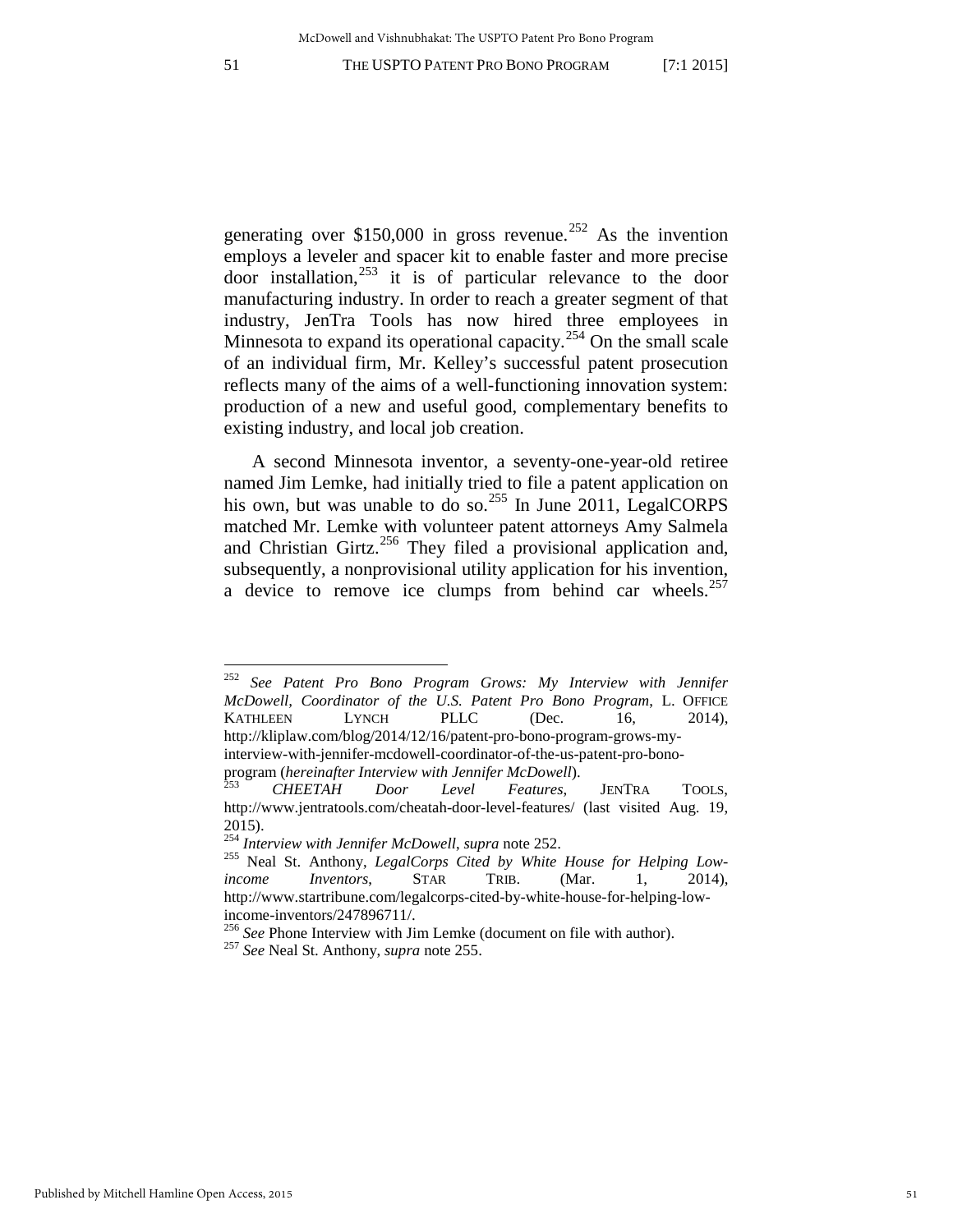Colorfully named the Snow Booger Remover, the device is now protected under U.S. Patent No.  $8,533,896$ <sup>[258](#page-52-0)</sup>

Mr. Lemke began marketing his device locally in the Twin Cities area and through his website, $259$  and LegalCORPS then also assisted Mr. Lemke with obtaining a trademark for his device. $260$ As part of his ongoing efforts to commercialize his invention, Mr. Lemke has attended trade shows, advertised on the radio, and visited with local meteorologists.<sup>[261](#page-52-3)</sup> With his business operation now approaching 1,000 units sold, he is preparing to license his invention to retail stores across the United States, secure in the intellectual property rights that give him a more equal bargaining position with large well-funded distribution chains.<sup>[262](#page-52-4)</sup> In these licensing discussions, too, Mr. Lemke has returned to LegalCORPS for counsel.<sup>[263](#page-52-5)</sup> As with Mr. Kelley, Mr. Lemke's case began from modest means and personal initiative before he sought help and was able to receive it from the Minnesota patent pro bono program.

It is unlikely that these inventors' intellectual property rights would have been protected at all, or adequately, without the help of competent patent counsel. Given this support, they now contribute their innovations to their local economies with not only the ambition, but the means, to contribute to the national economy.

#### V. CONCLUSION

The patent pro bono movement is an illuminating example of socially and economically conscious investments that yield returns many times over. Beyond the direct benefits to inventors and to their local economies and communities, the innovation system as a

<span id="page-52-0"></span><sup>258</sup> *See id.*; U.S. Patent No. 8,533,896 (issued Sept. 17, 2013).

<span id="page-52-1"></span><sup>259</sup> *See* SNOW BOOGER REMOVER, http://www.snowboogersbegone.com/ (last visited Aug. 6, 2015).

<span id="page-52-4"></span><span id="page-52-3"></span><span id="page-52-2"></span><sup>260</sup> *See* Phone Interview with Jim Lemke, *supra* note [256.](#page-51-8) 261 *Id.* <sup>262</sup> *Id.* <sup>263</sup> *Id.* 

<span id="page-52-5"></span>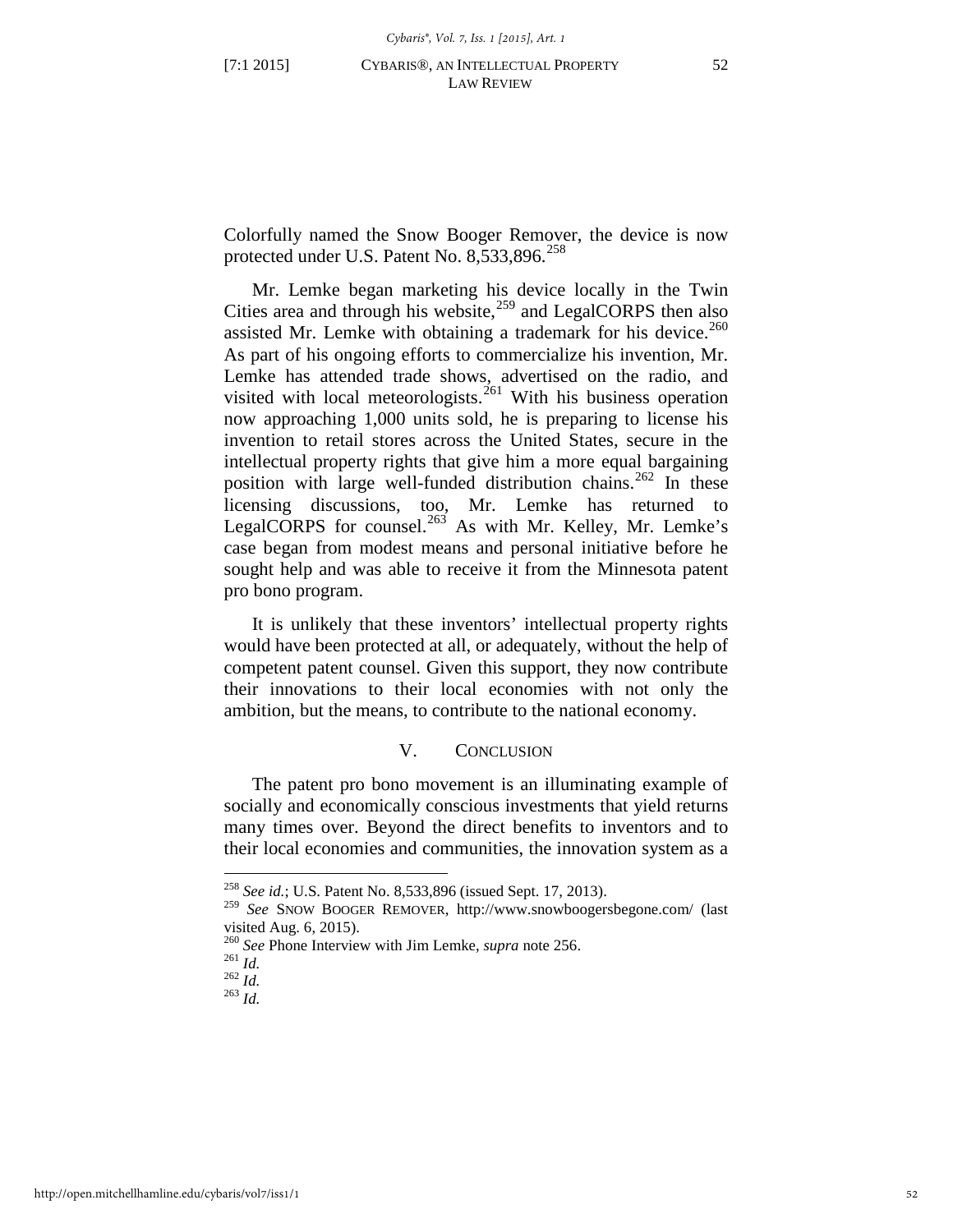whole functions more smoothly through such investments. The complexities of filing and prosecuting patent applications often leave otherwise capable inventors and startups stymied.

The USPTO, for its part, continues to develop its programs of assistance to unrepresented inventors, such as the Pro Se Assistance Program, $264$  a redesigned website geared towards first-time users of the patent system,<sup>[265](#page-53-1)</sup> and Patent and Trademark Resource Centers located all across the country.<sup>[266](#page-53-2)</sup> Yet, the benefits of representation by patent counsel remain clear. Unnecessary errors, overlooked formalities, and ultimately abandoned applications consume the USPTO's resources, including examiner time spent assisting *pro se* applicants—often before an invention even receives substantive evaluation on the merits, let alone approaches an issued patent. By pairing inventors with volunteer attorneys, these up-front inefficiencies in the patent system are greatly reduced.

The positive economic impacts of patent pro bono initiatives are a principal reason why the USPTO is committed to making the program available to low-income residents across the United States. Together with small inventor-friendly policies such as reduced fee structures, these efforts help level the playing field for innovators to compete on the strength of their innovations.

The USPTO's significant commitment of pro bono lawyers and its initial commitment of financial resources provided the kick start the program needed to expand nationwide. Now, going forward,

<span id="page-53-0"></span><sup>264</sup> *See Pro Se Assistance Program*, USPTO, http://www.uspto.gov/patentsgetting-started/using-legal-services/pro-se-assistance-program (last visited Aug. 19, 2015).<br><sup>265</sup> See USPTO, http://www.uspto.gov/ (last visited Aug. 19, 2015).

<span id="page-53-2"></span><span id="page-53-1"></span><sup>&</sup>lt;sup>266</sup> PTRC Locations By State, USPTO, http://www.uspto.gov/learning-andresources/support-centers/patent-and-trademark-resource-centers-ptrc/ptrclocations (last visited Aug. 19, 2015).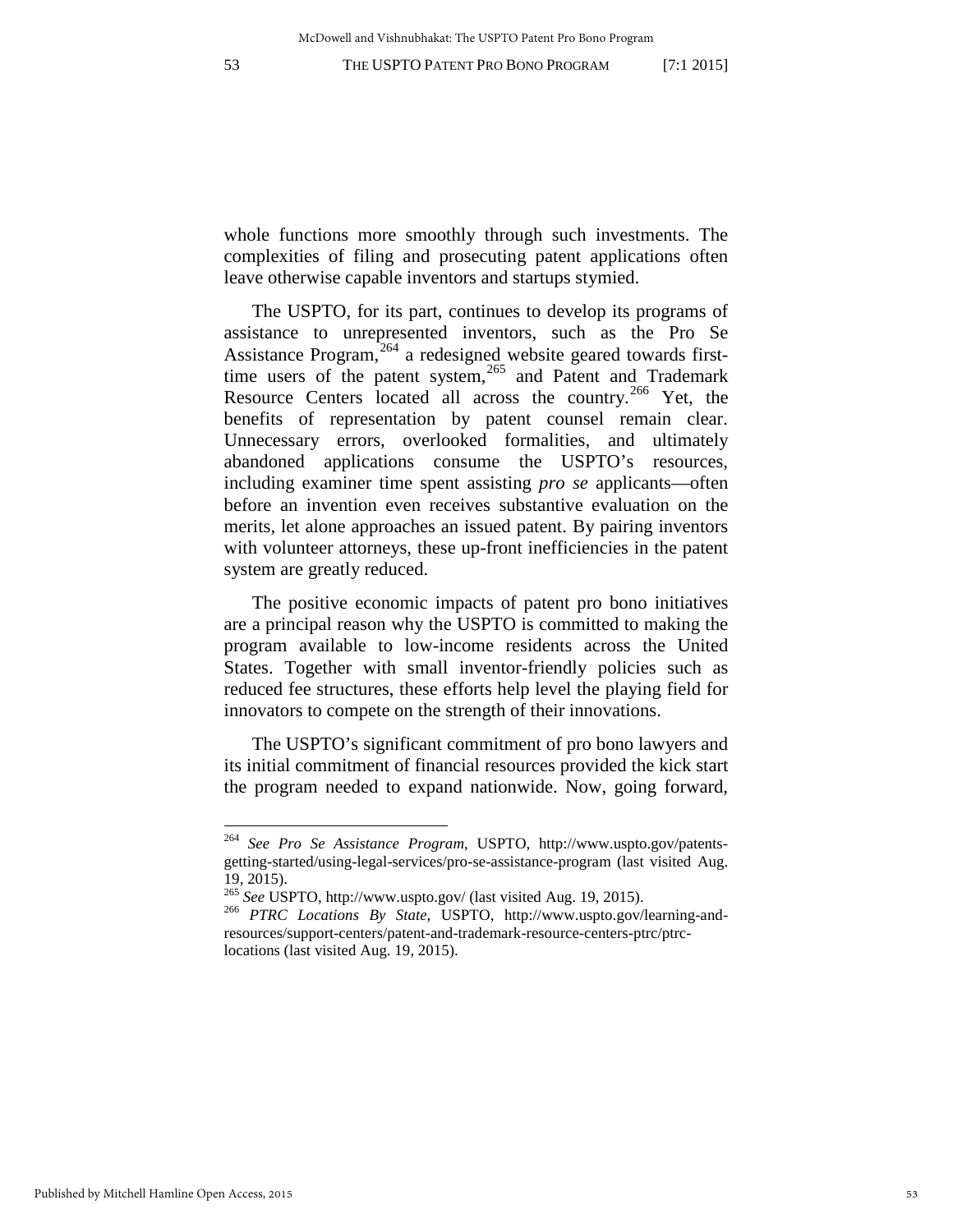the USPTO must transition primary responsibility for the vision and sustainability of the patent pro bono initiative to those outside of the federal government. Given the successes already seen during the short duration of the program, market forces appear likely to bear the minimal operational burden required not only to expand but to flourish. In this, the Pro Bono Advisory Council (PBAC) is well prepared to lead the way forward.

Key challenges remain in broadening the participation of patent professionals as well as inventors and small businesses in the program. For attorneys, especially those without portable professional liability insurance (such as in-house counsel), a regional programs' provision of malpractice insurance becomes a necessity for participation. To this end, in late 2014, the PBAC established a subcommittee to explore malpractice issues, and by mid-2015, found multiple insurers willing to work with the regional programs to provide adequate malpractice coverage. This alone increases the capacity of patent pro bono programs through greater volunteer attorney participation, which, in turn, makes it possible to provide service to more inventors and startups.

Another key challenge is the ability of every regional program to become self-sustaining. Currently, most programs operate through corporate sponsorship and other donations. Some, such as the California program, recover some costs through administrative fees. Others, such as the Midwest program, are exploring a mode of expansion by which revenue from successful applicants may help fund future operations. In all cases, sustainable sources of funding must eventually be built into each program's business model. With direction and guidance from the dozens of IP professionals on the PBAC, the program is poised to thrive.

The USPTO's Pro Bono Program team remains committed to offering enthusiastic guidance and coordination to the PBAC, to the regional programs already established, and to the new inquiries that come to the office daily. The USPTO's responsible stewardship of the program requires that the program's future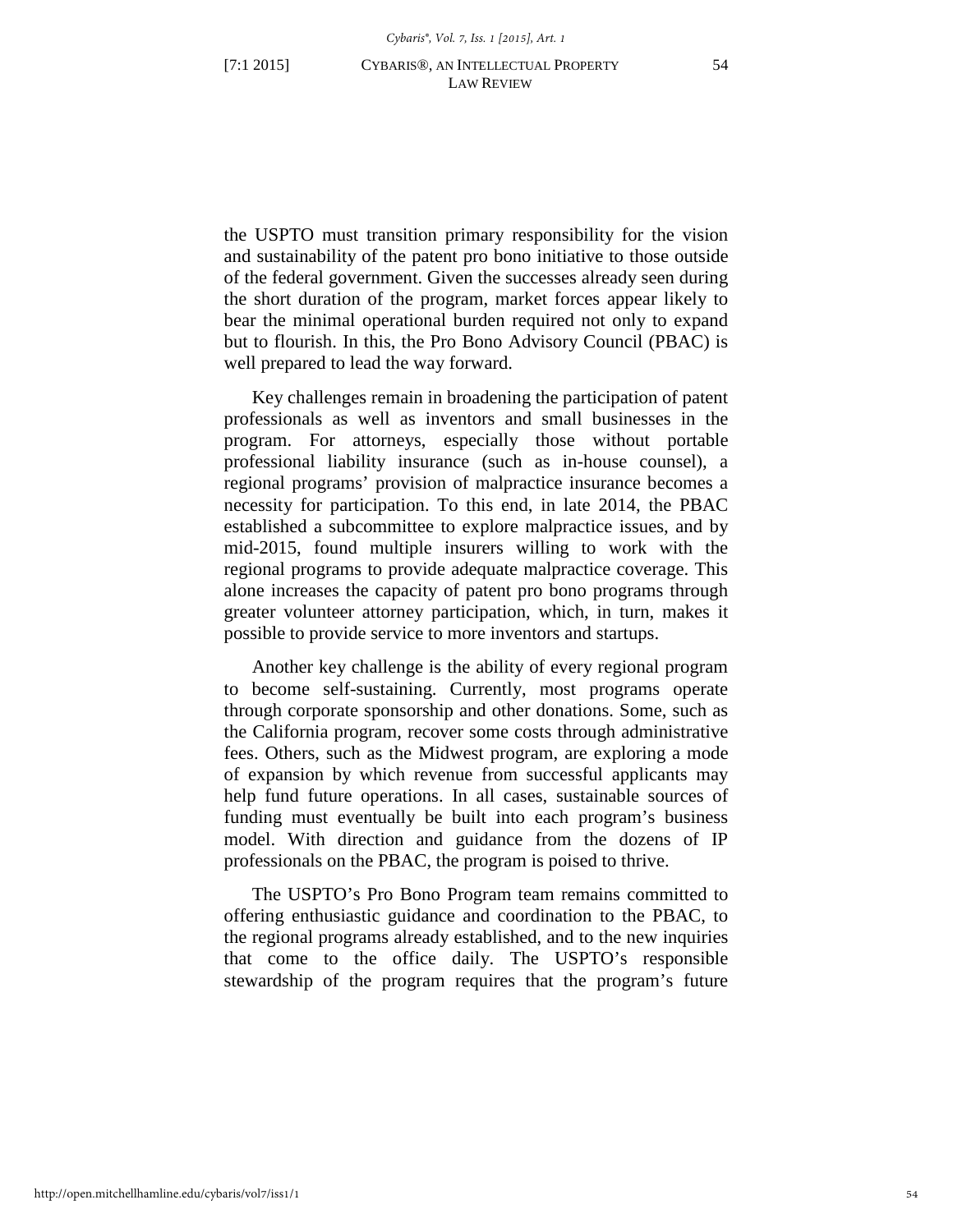viability be pursued in a realistic and thoughtful way by each regional program, so that all American can reap the benefits this program has to offer.

# TABLES AND FIGURES

# Table 1. Law School Clinic Certification Program Participants

| Patents                                      | <b>Trademarks</b>                                                                       | <b>B</b> oth                                                      |
|----------------------------------------------|-----------------------------------------------------------------------------------------|-------------------------------------------------------------------|
| <b>Brooklyn Law School</b>                   | American<br>Washington<br>Law                                                           | University, Arizona State University<br>College of College of Law |
| University School of of Law<br>Law           | Case Western Reserve   California Western School   Fordham University                   | School of Law                                                     |
|                                              | New York Law School   Howard University School   Indiana University<br>of Law           | Maurer School of Law                                              |
| Law School                                   | University of Colorado Lewis & Clark College Lincoln Law School of<br>School of Law     | San Jose                                                          |
| Mercy School of Law                          | University of Detroit Loyola University Chicago North Carolina Central<br>School of Law | University School of Law                                          |
| Wayne<br>University Law School School of Law | State   Northwestern                                                                    | University South Texas College Of<br>Law                          |
|                                              | Roger Williams University Southern Methodist<br>School of Law                           | University<br>Dedman<br>School of Law                             |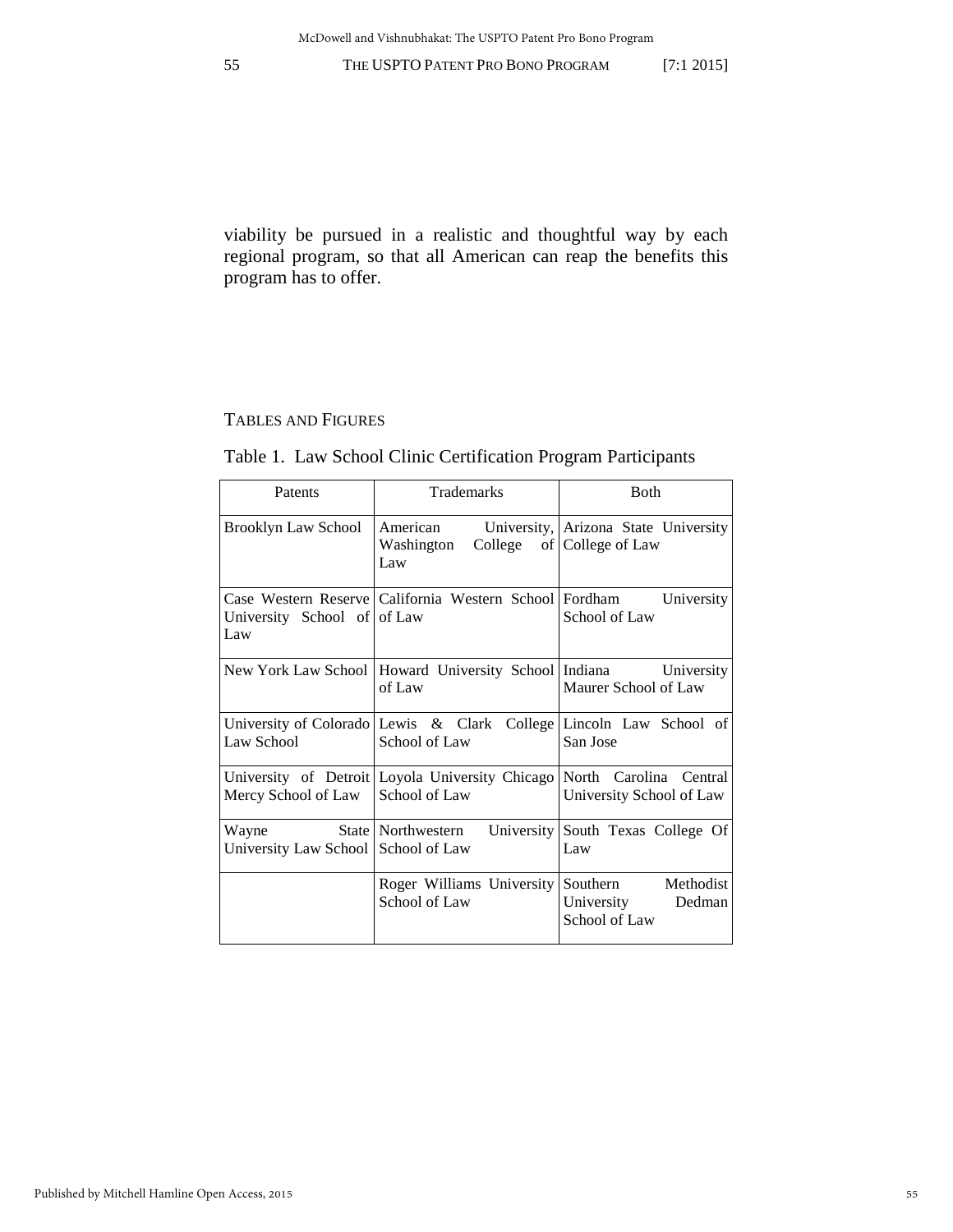# [7:1 2015] CYBARIS®, AN INTELLECTUAL PROPERTY 56 LAW REVIEW

| Rutgers Law School-<br><b>Newark</b>                                       | Texas A&M University<br>School of Law                     |
|----------------------------------------------------------------------------|-----------------------------------------------------------|
| Saint Louis<br>University<br>School of Law                                 | The John Marshall Law<br>School                           |
| George Washington<br>The<br>University School of Law                       | Thomas Jefferson School<br>of Law                         |
| University of Akron School<br>of Law                                       | University of California,<br>Los Angeles School of<br>Law |
| University of Idaho College<br>of Law                                      | University of Connecticut<br>School of Law                |
| of<br><b>New</b><br>University<br>Hampshire School of Law                  | University of Maryland<br>School of Law                   |
| of<br>University<br>Carolina at<br>Chapel Hill Law School<br>School of Law | North University of Notre Dame                            |
| University of San Francisco   University of Puerto Rico<br>School of Law   | School of Law                                             |
| Tennessee<br>University of<br>College of Law                               | University of Washington<br>School of Law                 |
| Vanderbilt Law School                                                      | William Mitchell College<br>of Law                        |
| West Virginia<br>University<br>School of Law                               |                                                           |
| Western<br>New<br>England<br>University School of Law                      |                                                           |

Table 2. Minnesota Patent Pro Bono Program Summary: July 2011–June 2012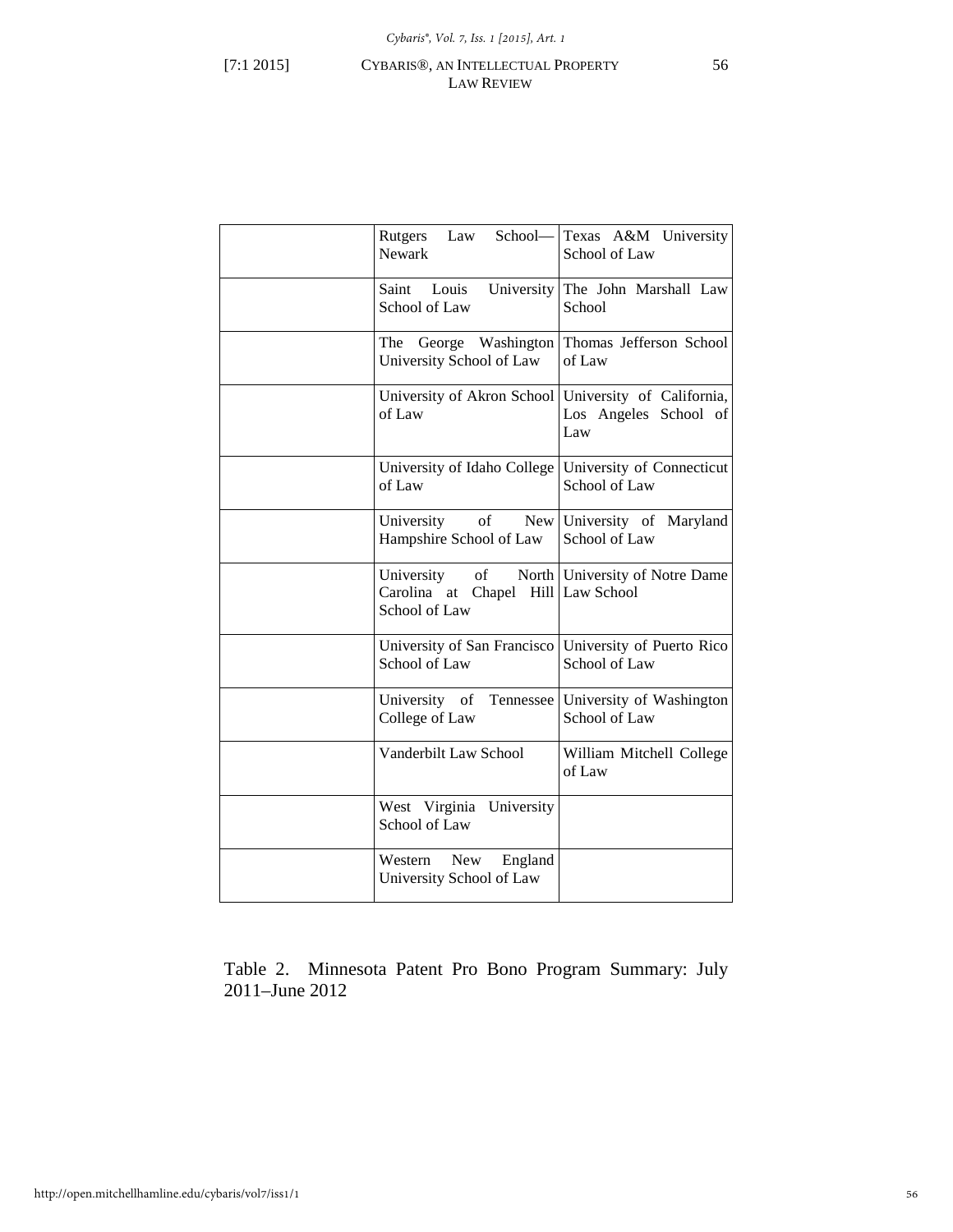| Month<br>of<br>Att'y-Client<br>Match | Application<br>Serial No. | <b>USPTO</b><br>Art Unit | U.S.<br>Patent<br>Class | <b>NBER</b><br>Category | <b>Status</b>                                                          |
|--------------------------------------|---------------------------|--------------------------|-------------------------|-------------------------|------------------------------------------------------------------------|
| Sep-2011                             | 12/363,787                | 3656                     | 074                     | Mech                    | <b>Patented Case</b>                                                   |
| Nov-2011                             | 13/315,450                | 2685                     | 340                     | Cmp&Cmm                 | <b>Patented Case</b>                                                   |
| Nov-2011                             | 13/371,004                | 2856                     | 033                     | Others                  | <b>Patented Case</b>                                                   |
| Dec-2011                             | Unpublished               |                          |                         |                         |                                                                        |
| Dec-2011                             | 13/462,444                | 3788                     | 206                     | Others                  | <b>Patented Case</b>                                                   |
| Jan-2012                             | 12/803,309                | 3611                     | 040                     | Others                  | Abandoned --<br>Failure<br>to<br>Respond to an<br><b>Office Action</b> |
| Jan-2012                             | Unpublished               |                          |                         |                         |                                                                        |
| Feb-2012                             | 12/785,303                | 3716                     | 463                     | Others                  | <b>Patented Case</b>                                                   |
| Mar-2012                             | Unpublished               |                          |                         |                         | Client did not<br>proceed after<br>search                              |
| Mar-2012                             | Unpublished               |                          |                         |                         |                                                                        |
| Mar-2012                             | 13/065,596                | 3632                     | 248                     | Others                  | <b>Patented Case</b>                                                   |
| May-2012                             | 12/587,881                | 3652                     | 294                     | Mech                    | <b>Patented Case</b>                                                   |
| May-2012                             | 12/962,974                | 3764                     | 482                     | Mech                    | <b>Patented Case</b>                                                   |
| May-2012                             | 13/334,698                | 2848                     | 174                     | Elec                    | <b>Patented Case</b>                                                   |
| Jun-2012                             | 13/555,555                | 3644                     | 043                     | Others                  | <b>Patented Case</b>                                                   |
| Jun-2012                             | 12/804,100                | 3781                     | 220                     | Others                  | <b>Patented Case</b>                                                   |
|                                      |                           |                          |                         |                         |                                                                        |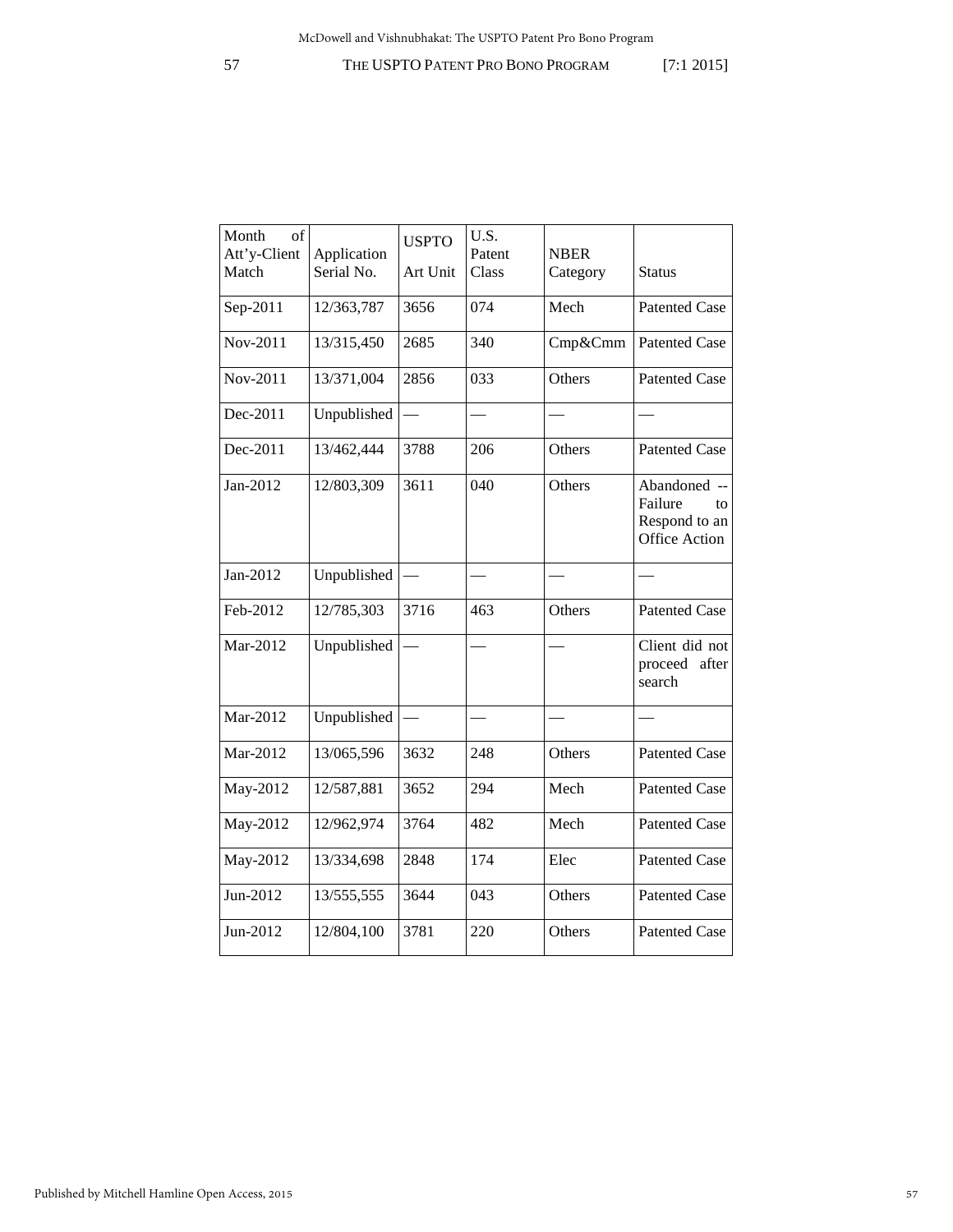# [7:1 2015] CYBARIS®, AN INTELLECTUAL PROPERTY 58 LAW REVIEW

| $\text{Jun-2012}$ | $ 13/612,372 $ $ 3739 $ |  | 607 |  | Drgs&Med Patented Case |
|-------------------|-------------------------|--|-----|--|------------------------|
|-------------------|-------------------------|--|-----|--|------------------------|

|                      | Table 3. Minnesota Patent Pro Bono Program Summary: July |  |  |  |
|----------------------|----------------------------------------------------------|--|--|--|
| $2012 -$ June $2013$ |                                                          |  |  |  |

| Month<br>of<br>Att'y-Client<br>Match | Application<br>Serial No. | <b>USPTO</b><br>Art Unit | U.S.<br>Patent<br>Class | <b>NBER</b><br>Category | <b>Status</b>                                                                              |
|--------------------------------------|---------------------------|--------------------------|-------------------------|-------------------------|--------------------------------------------------------------------------------------------|
| Jul-2012                             | 29/442,338                | 2912                     | D <sub>02</sub>         | Design                  | <b>Patented Case</b>                                                                       |
| Aug-2012                             | 13/330,183                | 3654                     | 254                     | Mech                    | <b>Patented Case</b>                                                                       |
| Aug-2012                             | 13/586,128                | 3721                     | 053                     | <b>Others</b>           | Response<br>to<br>Non-Final<br>Office Action<br>Entered<br>and<br>Forwarded to<br>Examiner |
| Aug-2012                             | 13/302,210                | 3679                     | 403                     | Others                  | Response<br>to<br>Non-Final<br>Office Action<br>Entered<br>and<br>Forwarded to<br>Examiner |
| Oct-2012                             | 13/764,535                | 3788                     | 206                     | Others                  | Docketed<br>New Case<br>Ready<br>for<br>Examination                                        |
| Nov-2012                             | Unpublished               |                          |                         |                         | Final<br>rejection                                                                         |
| Jan-2013                             | 12/930,778                | 3727                     | 015                     | Others                  | <b>Patented Case</b>                                                                       |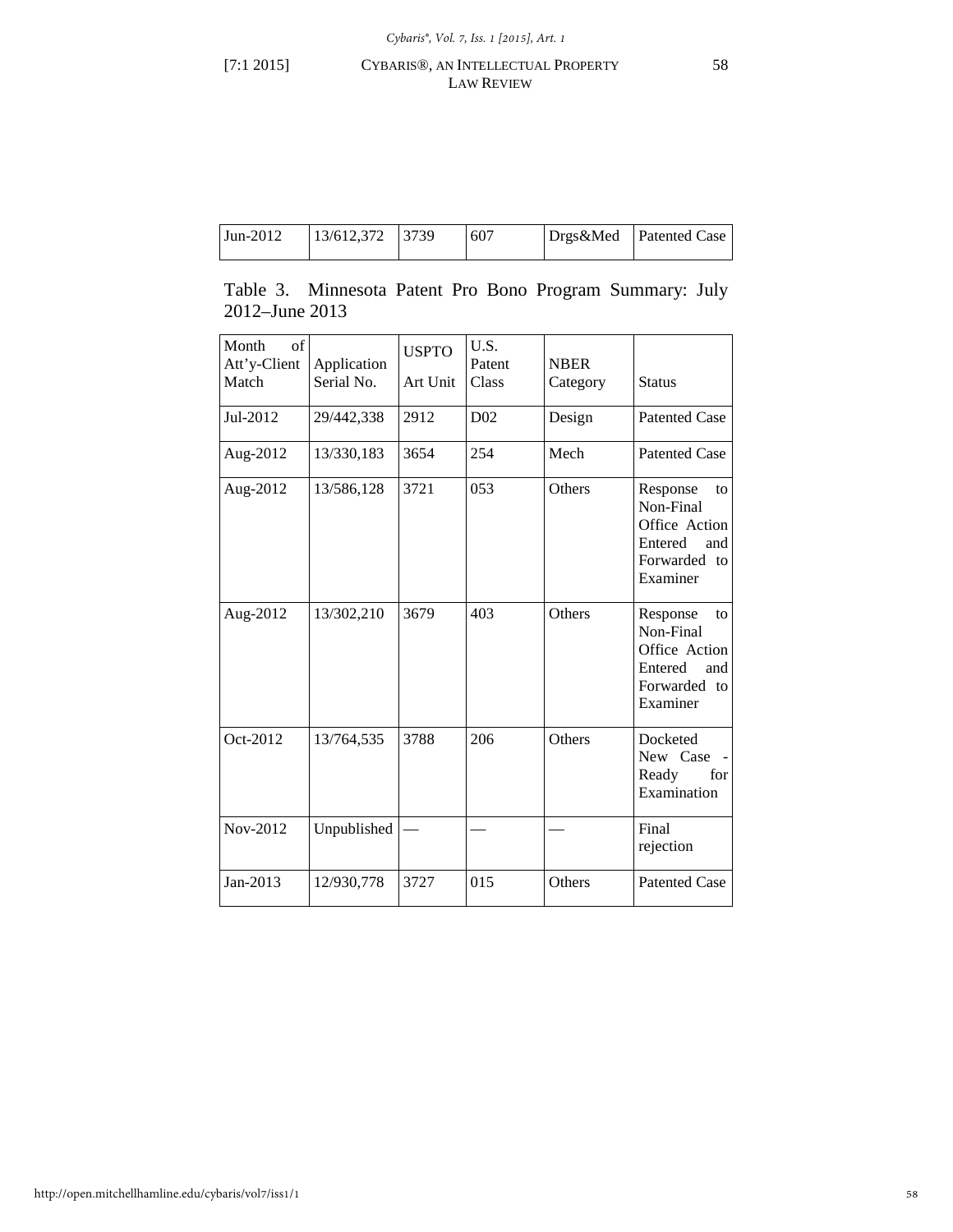| Feb-2013   | 13/860,385  | 3643 | 054 | Others   | Response<br>to<br>Non-Final<br>Office Action<br>Entered<br>and<br>Forwarded to<br>Examiner |
|------------|-------------|------|-----|----------|--------------------------------------------------------------------------------------------|
| Feb-2013   | Unpublished |      |     |          | Active                                                                                     |
| Mar-2013   | 13/010,254  | 3739 | 607 | Drgs&Med | <b>Patented Case</b>                                                                       |
| Apr-2013   | 13/485,792  | 1792 | 426 | Others   | <b>Patented Case</b>                                                                       |
| May-2013   | 12/930,263  | 2886 | 356 | Elec     | <b>Patented Case</b>                                                                       |
| $Jun-2013$ | 14/262,331  | 3765 | 036 | Others   | Docketed<br>New Case<br>$\sim$<br>Ready<br>for<br>Examination                              |
| Jun-2013   | 14/188,726  | 2837 | 084 | Others   | <b>Patented Case</b>                                                                       |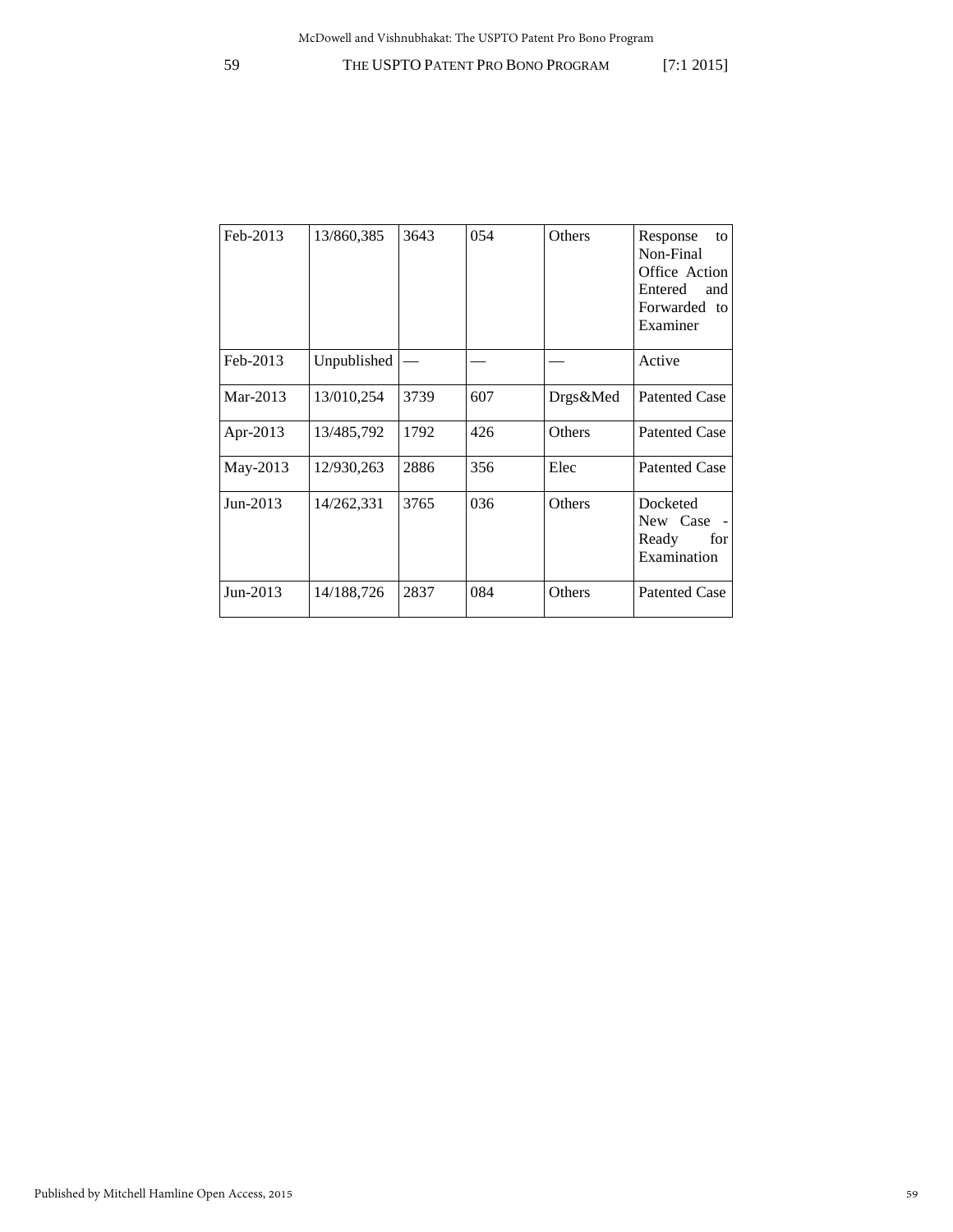# [7:1 2015] CYBARIS®, AN INTELLECTUAL PROPERTY 60 LAW REVIEW

|                | Table 4. Minnesota Patent Pro Bono Program Summary: July |  |  |  |
|----------------|----------------------------------------------------------|--|--|--|
| 2013–June 2014 |                                                          |  |  |  |

| Month<br>of<br>Att'y-Client | Application | <b>USPTO</b> | U.S.<br>Patent | <b>NBER</b> |                                                                               |
|-----------------------------|-------------|--------------|----------------|-------------|-------------------------------------------------------------------------------|
| Match                       | Serial No.  | Art Unit     | Class          | Category    | <b>Status</b>                                                                 |
| Jul-2013                    | 14/104,952  | 3634         | 043            | Others      | Docketed<br>New Case<br>Ready<br>for<br>Examination                           |
| Aug-2013                    | 13/017,019  | 2614         | 345            | Cmp&Cmm     | <b>Patented Case</b>                                                          |
| Aug-2013                    | 14/081,713  | 3746         | 417            | Mech        | Docketed<br>New Case<br>Ready<br>for<br>Examination                           |
| Oct-2013                    | 14/285,757  | 2875         | 362            | Elec        | Docketed<br>New Case<br>Ready<br>for<br>Examination                           |
| Nov-2013                    | 14/106,407  | 3672         | 405            | Others      | <b>Patented Case</b>                                                          |
| Nov-2013                    | Unpublished |              |                |             | Client did not<br>proceed                                                     |
| Nov-2013                    | 14/211,017  | 3634         | 160            | Others      | Final<br>Non<br>Action<br>Mailed                                              |
| Nov-2013                    | Unpublished |              |                |             | Client did not<br>proceed                                                     |
| Nov-2013                    | 13/209,503  | 3753         | 137            | Others      | Abandoned<br>$\sim$<br>Failure<br>to<br>Respond to an<br><b>Office Action</b> |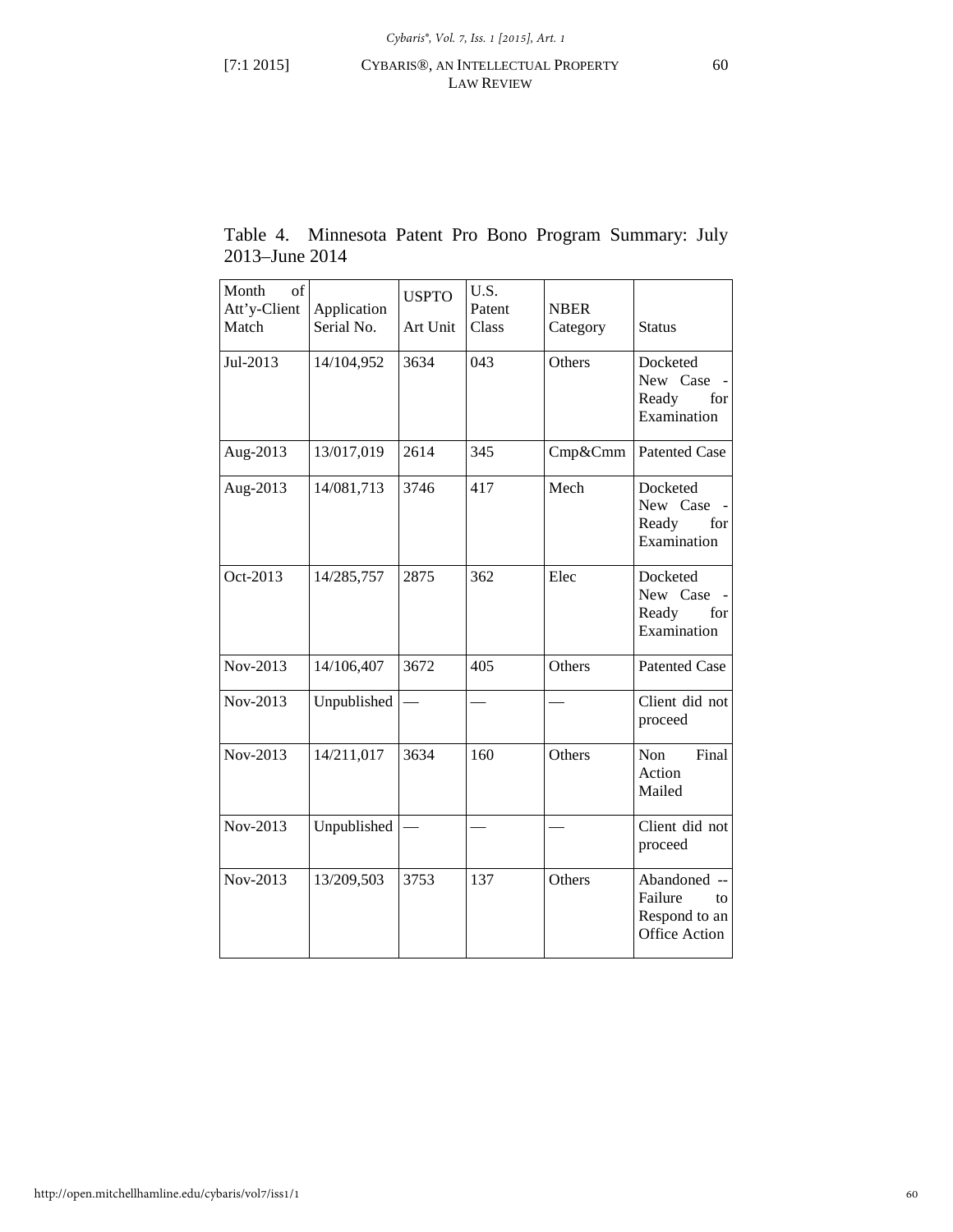| Feb-2014 | 14/318,670  | 3625 | 705 | Cmp&Cmm  | Non<br>Final<br>Action<br>Mailed                                 |
|----------|-------------|------|-----|----------|------------------------------------------------------------------|
| Feb-2014 | Unpublished |      |     |          | Active                                                           |
| Mar-2014 | 14/226,516  | 3711 | 273 | Others   | Final<br><b>Non</b><br>Action<br>Mailed                          |
| May-2014 | Unpublished |      |     |          | Active                                                           |
| May-2014 | 13/507,951  | 3731 | 606 | Drgs&Med | Advisory<br>Action<br>Mailed                                     |
| May-2014 | Unpublished |      |     |          | Active                                                           |
| May-2014 | Unpublished |      |     |          | Active                                                           |
| Jun-2014 | 14/034,759  | 3677 | 063 | Others   | Response<br>after<br>Final<br>Action<br>Forwarded to<br>Examiner |

Figure 1. Prosecution Statistics for Minnesota vs. Overall Applications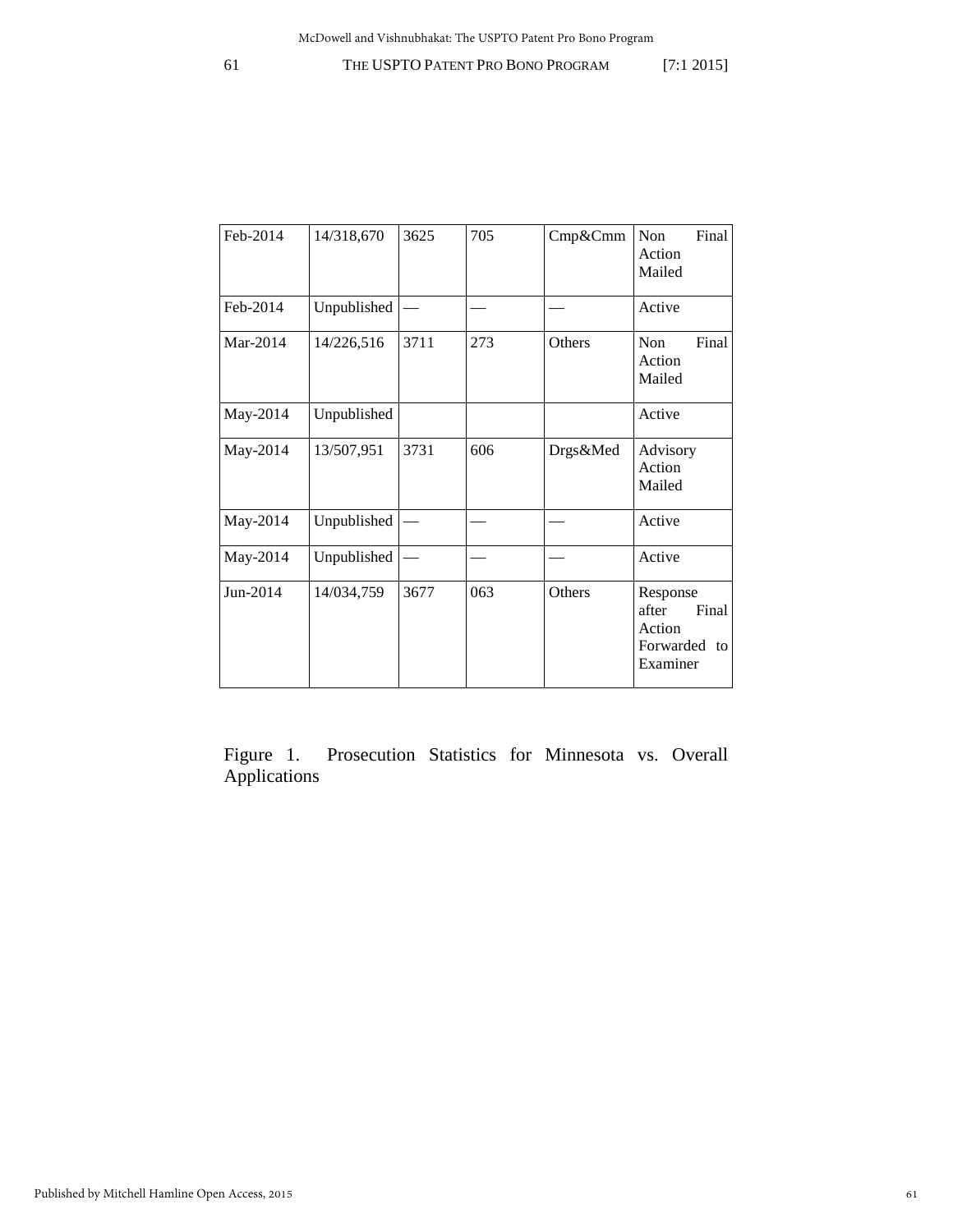# [7:1 2015] CYBARIS®, AN INTELLECTUAL PROPERTY 62 LAW REVIEW